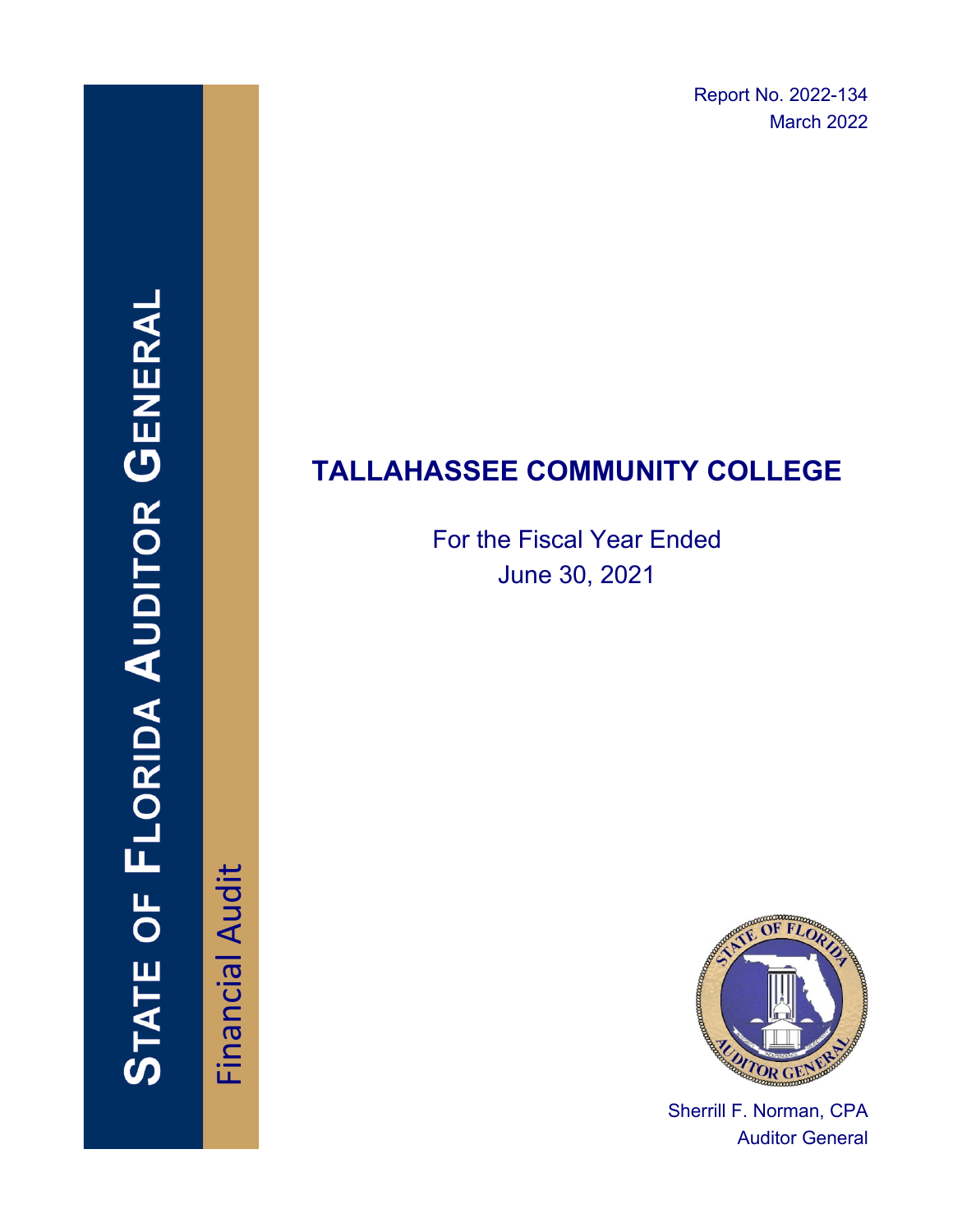#### **Board of Trustees and President**

During the 2020-21 fiscal year, Dr. James T. Murdaugh served as President of Tallahassee Community College and the following individuals served as Members of the Board of Trustees:

| Wakulla<br>Frank Messersmith, Chair from 8-17-20,<br>Vice Chair through 8-16-20<br>Eric Grant, Vice Chair from 8-17-20<br>Leon<br>Eugene Lamb, Chair through 8-16-20<br>Gadsden<br>Donna G. Callaway<br>Leon<br>Jonathan A. Kilpatrick<br>Wakulla<br>Karen B. Moore<br>Leon |
|-----------------------------------------------------------------------------------------------------------------------------------------------------------------------------------------------------------------------------------------------------------------------------|
|                                                                                                                                                                                                                                                                             |
|                                                                                                                                                                                                                                                                             |
|                                                                                                                                                                                                                                                                             |
|                                                                                                                                                                                                                                                                             |
|                                                                                                                                                                                                                                                                             |
|                                                                                                                                                                                                                                                                             |
| Randolph Pople through 3-25-21<br>Gadsden                                                                                                                                                                                                                                   |
| Charlie Ward Jr. from 3-26-21<br>Leon                                                                                                                                                                                                                                       |

The Auditor General conducts audits of governmental entities to provide the Legislature, Florida's citizens, public entity management, and other stakeholders unbiased, timely, and relevant information for use in promoting government accountability and stewardship and improving government operations.

The team leader was Stacy P. Boyd, and the audit was supervised by Keith A. Wolfe, CPA.

Please address inquiries regarding this report to Jaime N. Hoelscher, CPA, Audit Manager, by e-mail at jaimehoelscher@aud.state.fl.us or by telephone at (850) 412-2868.

This report and other reports prepared by the Auditor General are available at:

[FLAuditor.gov](http://flauditor.gov/) 

Printed copies of our reports may be requested by contacting us at:

**State of Florida Auditor General** 

**Claude Pepper Building, Suite G74 · 111 West Madison Street · Tallahassee, FL 32399-1450 · (850) 412-2722**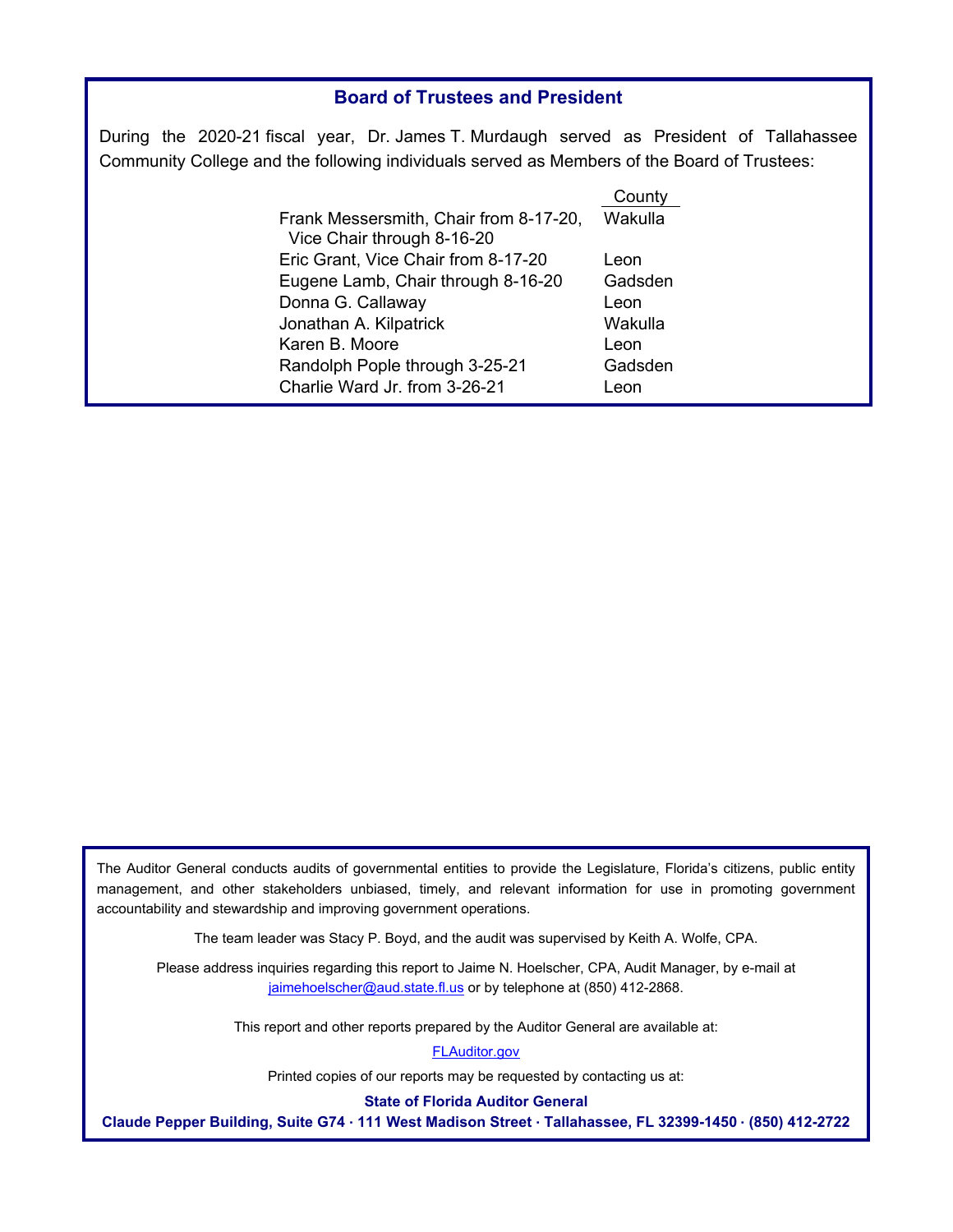# **TALLAHASSEE COMMUNITY COLLEGE TABLE OF CONTENTS**

Page

|                                                                                                                                                                         | No. |
|-------------------------------------------------------------------------------------------------------------------------------------------------------------------------|-----|
|                                                                                                                                                                         |     |
|                                                                                                                                                                         |     |
|                                                                                                                                                                         |     |
|                                                                                                                                                                         |     |
|                                                                                                                                                                         |     |
| <b>BASIC FINANCIAL STATEMENTS</b>                                                                                                                                       |     |
|                                                                                                                                                                         |     |
|                                                                                                                                                                         |     |
|                                                                                                                                                                         |     |
|                                                                                                                                                                         |     |
| OTHER REQUIRED SUPPLEMENTARY INFORMATION                                                                                                                                |     |
| Schedule of Changes in the College's Total Other Postemployment Benefits Liability                                                                                      |     |
| Schedule of the College's Proportionate Share of the Net Pension Liability - Florida                                                                                    |     |
| Schedule of College Contributions - Florida Retirement System Pension Plan  46                                                                                          |     |
| Schedule of the College's Proportionate Share of the Net Pension Liability - Health                                                                                     |     |
| Schedule of College Contributions - Health Insurance Subsidy Pension Plan 48                                                                                            |     |
|                                                                                                                                                                         |     |
| INDEPENDENT AUDITOR'S REPORT ON INTERNAL CONTROL OVER<br>FINANCIAL REPORTING AND ON COMPLIANCE AND OTHER MATTERS<br>BASED ON AN AUDIT OF FINANCIAL STATEMENTS PERFORMED |     |
|                                                                                                                                                                         |     |
|                                                                                                                                                                         |     |
|                                                                                                                                                                         |     |
|                                                                                                                                                                         |     |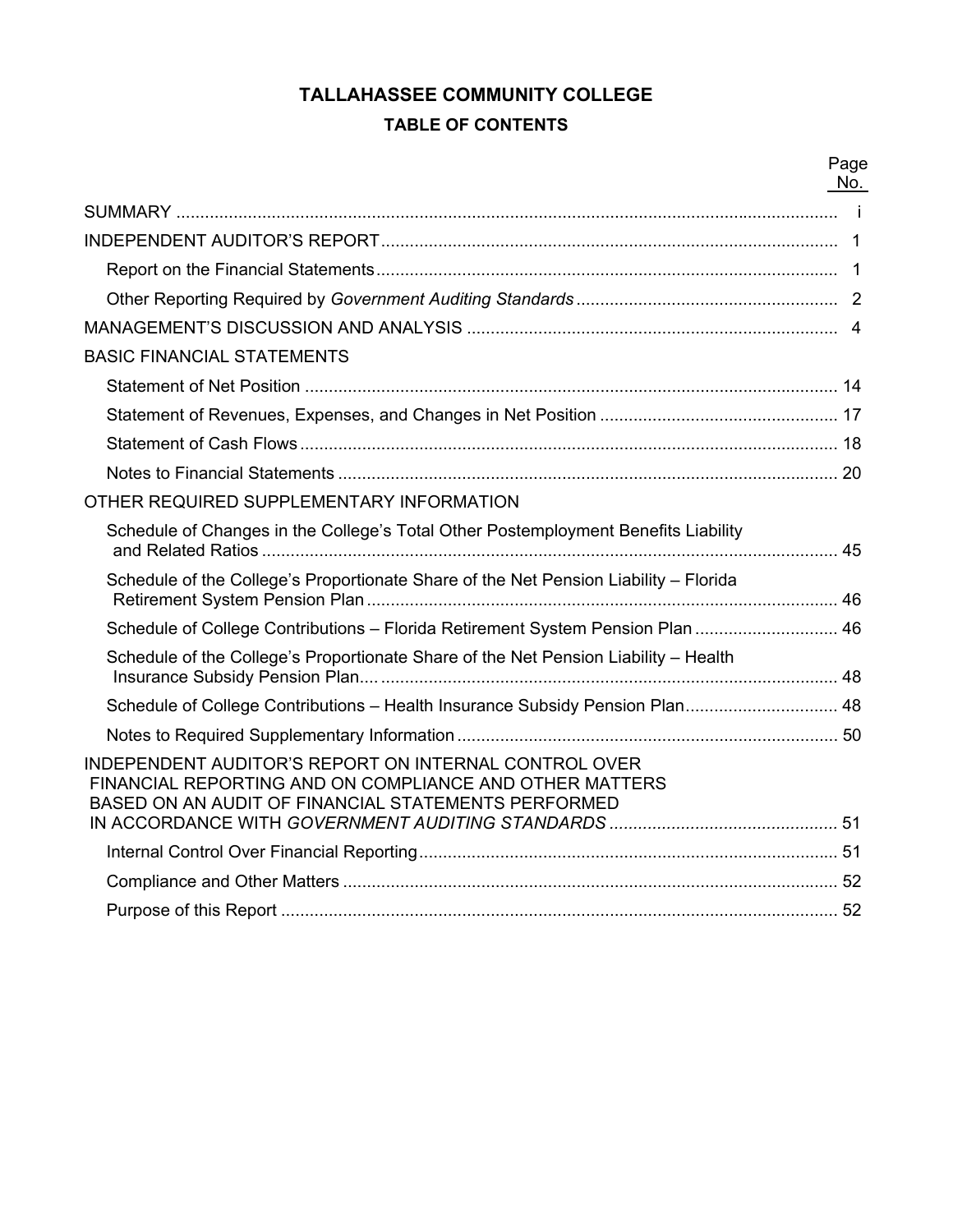# SUMMARY OF REPORT ON FINANCIAL STATEMENTS

<span id="page-3-0"></span>Our audit disclosed that the basic financial statements of Tallahassee Community College (a component unit of the State of Florida) were presented fairly, in all material respects, in accordance with prescribed financial reporting standards.

SUMMARY OF REPORT ON INTERNAL CONTROL AND COMPLIANCE

Our audit did not identify any deficiencies in internal control over financial reporting that we consider to be material weaknesses.

The results of our tests disclosed no instances of noncompliance or other matters that are required to be reported under *Government Auditing Standards*, issued by the Comptroller General of the United States.

#### AUDIT OBJECTIVES AND SCOPE

Our audit objectives were to determine whether Tallahassee Community College and its officers with administrative and stewardship responsibilities for College operations had:

- Presented the College's basic financial statements in accordance with generally accepted accounting principles;
- Established and implemented internal control over financial reporting and compliance with requirements that could have a direct and material effect on the financial statements; and
- Complied with the various provisions of laws, rules, regulations, contracts, and grant agreements that are material to the financial statements.

The scope of this audit included an examination of the College's basic financial statements as of and for the fiscal year ended June 30, 2021. We obtained an understanding of the College's environment, including its internal control, and assessed the risk of material misstatement necessary to plan the audit of the basic financial statements. We also examined various transactions to determine whether they were executed, in both manner and substance, in accordance with governing provisions of laws, rules, regulations, contracts, and grant agreements.

An examination of Federal awards administered by the College is included within the scope of our Statewide audit of Federal awards administered by the State of Florida.

# AUDIT METHODOLOGY

We conducted our audit in accordance with auditing standards generally accepted in the United States of America and applicable standards contained in *Government Auditing Standards*, issued by the Comptroller General of the United States.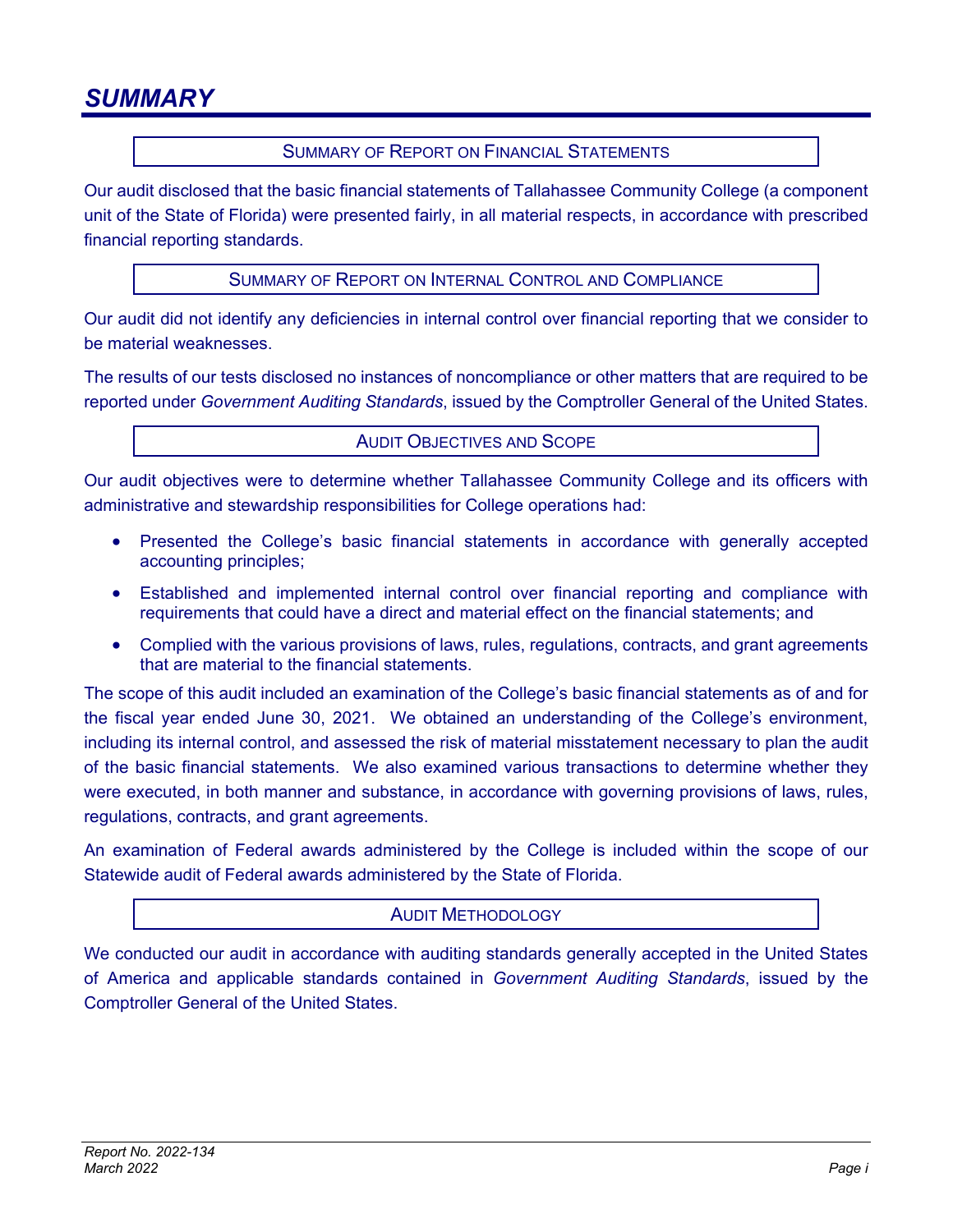<span id="page-4-0"></span>

Sherrill F. Norman, CPA Auditor General

# **AUDITOR GENERAL STATE OF FLORIDA**

Claude Denson Pepper Building, Suite G74 111 West Madison Street Tallahassee, Florida 32399-1450



Phone: (850) 412-2722 Fax: (850) 488-6975

The President of the Senate, the Speaker of the House of Representatives, and the Legislative Auditing Committee

# **INDEPENDENT AUDITOR'S REPORT**

# **Report on the Financial Statements**

We have audited the accompanying financial statements of Tallahassee Community College, a component unit of the State of Florida, and its aggregate discretely presented component units as of and for the fiscal year ended June 30, 2021, and the related notes to the financial statements, which collectively comprise the College's basic financial statements as listed in the table of contents.

# *Management's Responsibility for the Financial Statements*

Management is responsible for the preparation and fair presentation of these financial statements in accordance with accounting principles generally accepted in the United States of America; this includes the design, implementation, and maintenance of internal control relevant to the preparation and fair presentation of financial statements that are free from material misstatement, whether due to fraud or error.

# *Auditor's Responsibility*

Our responsibility is to express opinions on these financial statements based on our audit. We did not audit the financial statements of the aggregate discretely presented component units, which represent 100 percent of the transactions and account balances of the aggregate discretely presented component units columns. Those statements were audited by other auditors whose reports have been furnished to us, and our opinion, insofar as it relates to the amounts included for the aggregate discretely presented component units, is based solely on the reports of the other auditors. We conducted our audit in accordance with auditing standards generally accepted in the United States of America and the standards applicable to financial audits contained in *Government Auditing Standards*, issued by the Comptroller General of the United States. Those standards require that we plan and perform the audit to obtain reasonable assurance about whether the financial statements are free from material misstatement.

An audit involves performing procedures to obtain audit evidence about the amounts and disclosures in the financial statements. The procedures selected depend on the auditor's judgment, including the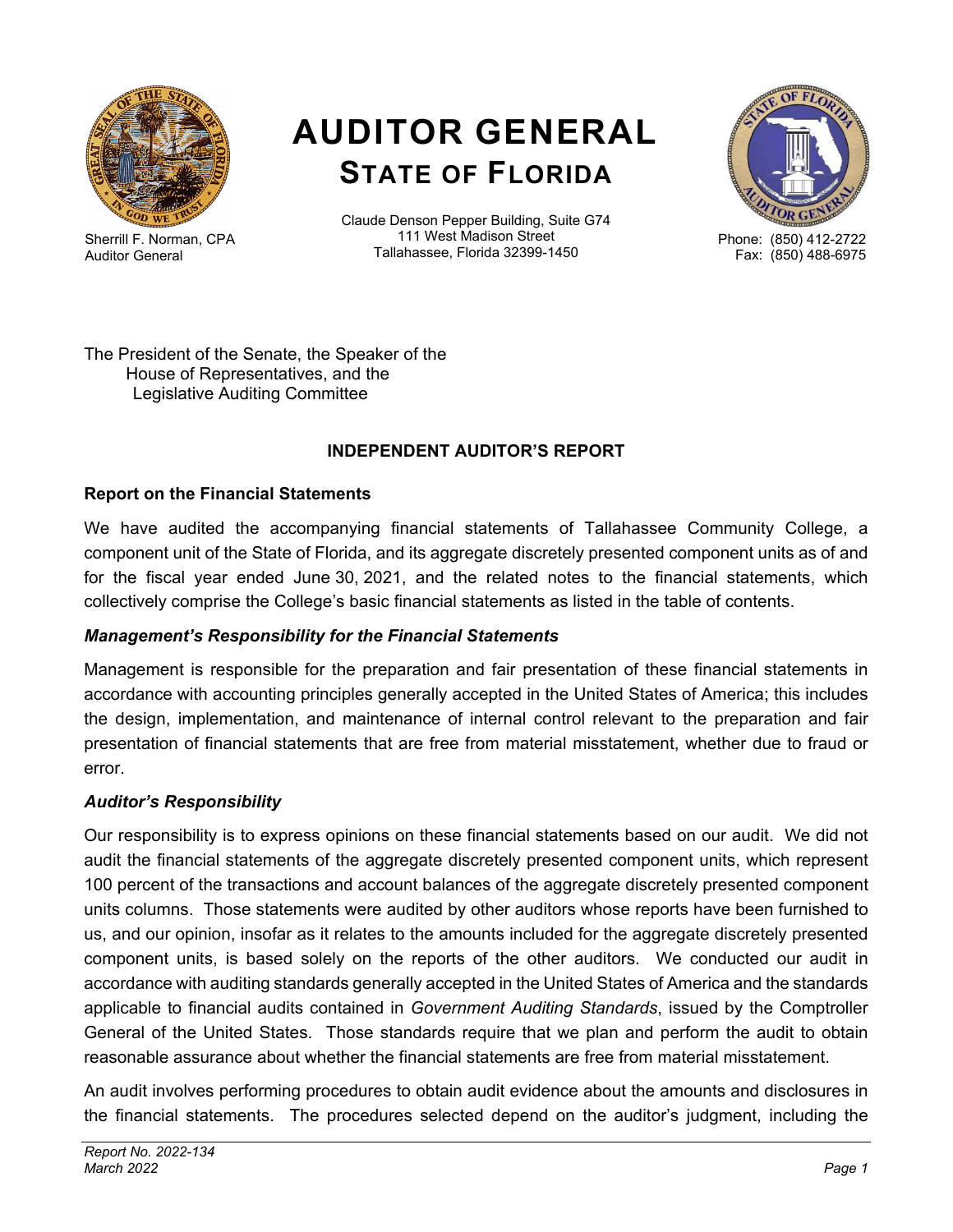<span id="page-5-0"></span>assessment of the risks of material misstatement of the financial statements, whether due to fraud or error. In making those risk assessments, the auditor considers internal control relevant to the entity's preparation and fair presentation of the financial statements in order to design audit procedures that are appropriate in the circumstances, but not for the purpose of expressing an opinion on the effectiveness of the entity's internal control. Accordingly, we express no such opinion. An audit also includes evaluating the appropriateness of accounting policies used and the reasonableness of significant accounting estimates made by management, as well as evaluating the overall presentation of the financial statements.

We believe that the audit evidence we have obtained is sufficient and appropriate to provide a basis for our audit opinions.

# *Opinions*

In our opinion, based on our audit and the reports of other auditors, the financial statements referred to above present fairly, in all material respects, the respective financial position of Tallahassee Community College and of its aggregate discretely presented component units as of June 30, 2021, and the respective changes in financial position and, where applicable, cash flows thereof for the fiscal year then ended in accordance with accounting principles generally accepted in the United States of America.

# *Other Matter*

# *Required Supplementary Information*

Accounting principles generally accepted in the United States of America require that **MANAGEMENT'S DISCUSSION AND ANALYSIS**, the **Schedule of Changes in the College's Total Other Postemployment Benefits Liability and Related Ratios**, **Schedule of the College's Proportionate Share of the Net Pension Liability – Florida Retirement System Pension Plan**, **Schedule of College Contributions – Florida Retirement System Pension Plan**, **Schedule of the College's Proportionate Share of the Net Pension Liability – Health Insurance Subsidy Pension Plan**, **Schedule of College Contributions – Health Insurance Subsidy Pension Plan**, and **Notes to Required Supplementary Information**, as listed in the table of contents, be presented to supplement the basic financial statements. Such information, although not a part of the basic financial statements, is required by the Governmental Accounting Standards Board who considers it to be an essential part of financial reporting for placing the basic financial statements in an appropriate operational, economic, or historical context. We have applied certain limited procedures to the required supplementary information in accordance with auditing standards generally accepted in the United States of America, which consisted of inquiries of management about the methods of preparing the information and comparing the information for consistency with management's responses to our inquiries, the basic financial statements, and other knowledge we obtained during our audit of the basic financial statements. We do not express an opinion or provide any assurance on the information because the limited procedures do not provide us with sufficient evidence to express an opinion or provide any assurance.

# **Other Reporting Required by** *Government Auditing Standards*

In accordance with *Government Auditing Standards*, we have also issued our report dated March 2, 2022, on our consideration of the Tallahassee Community College's internal control over financial reporting and on our tests of its compliance with certain provisions of laws, rules, regulations,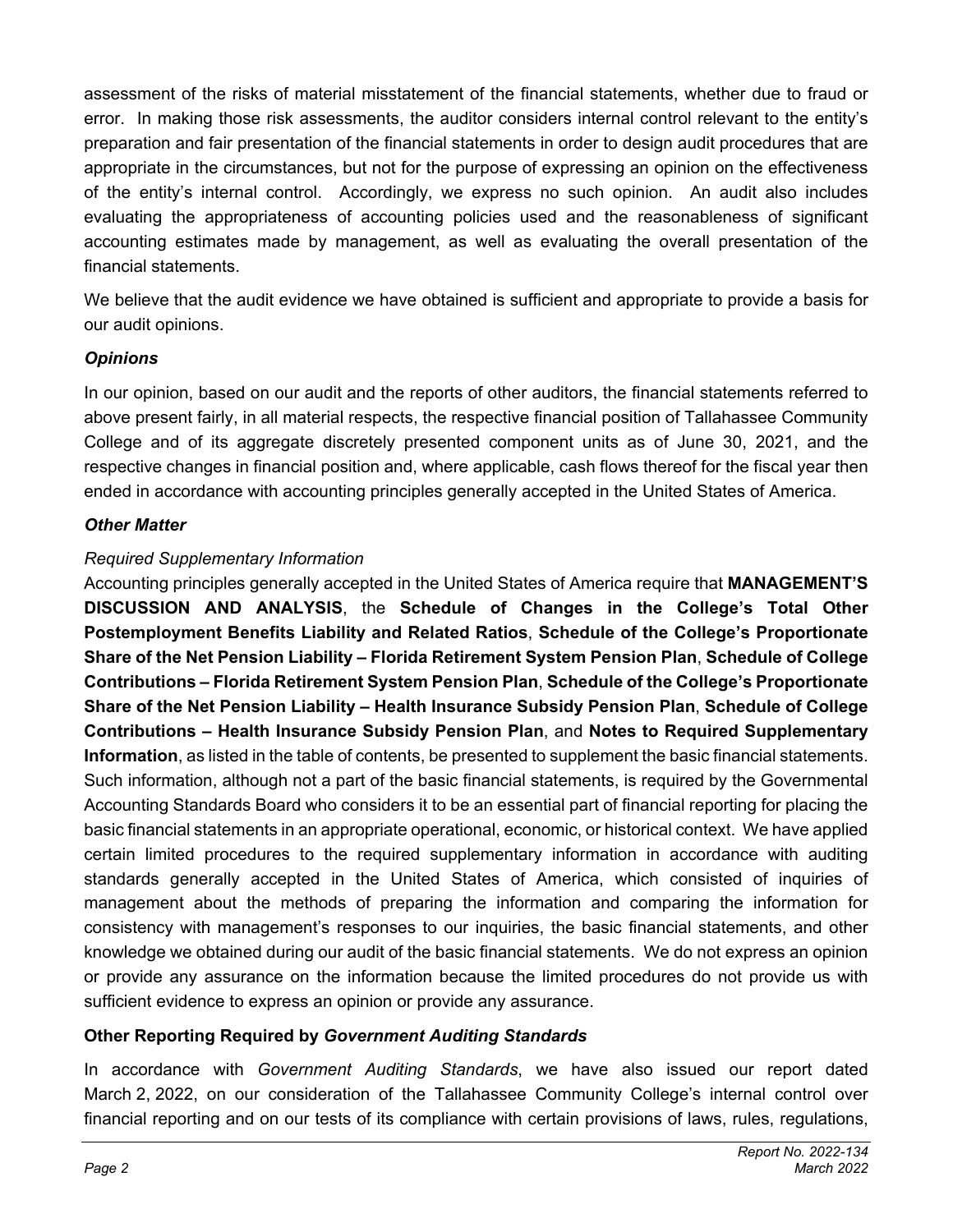contracts, and grant agreements and other matters included under the heading **INDEPENDENT AUDITOR'S REPORT ON INTERNAL CONTROL OVER FINANCIAL REPORTING AND ON COMPLIANCE AND OTHER MATTERS BASED ON AN AUDIT OF FINANCIAL STATEMENTS PERFORMED IN ACCORDANCE WITH** *GOVERNMENT AUDITING STANDARDS*. The purpose of that report is solely to describe the scope of our testing of internal control over financial reporting and compliance and the results of that testing, and not to provide an opinion on the effectiveness of the internal control over financial reporting or on compliance. That report is an integral part of an audit performed in accordance with *Government Auditing Standards* in considering the Tallahassee Community College's internal control over financial reporting and compliance.

Respectfully submitted,

Sherrill F. Norman, CPA Tallahassee, Florida March 2, 2022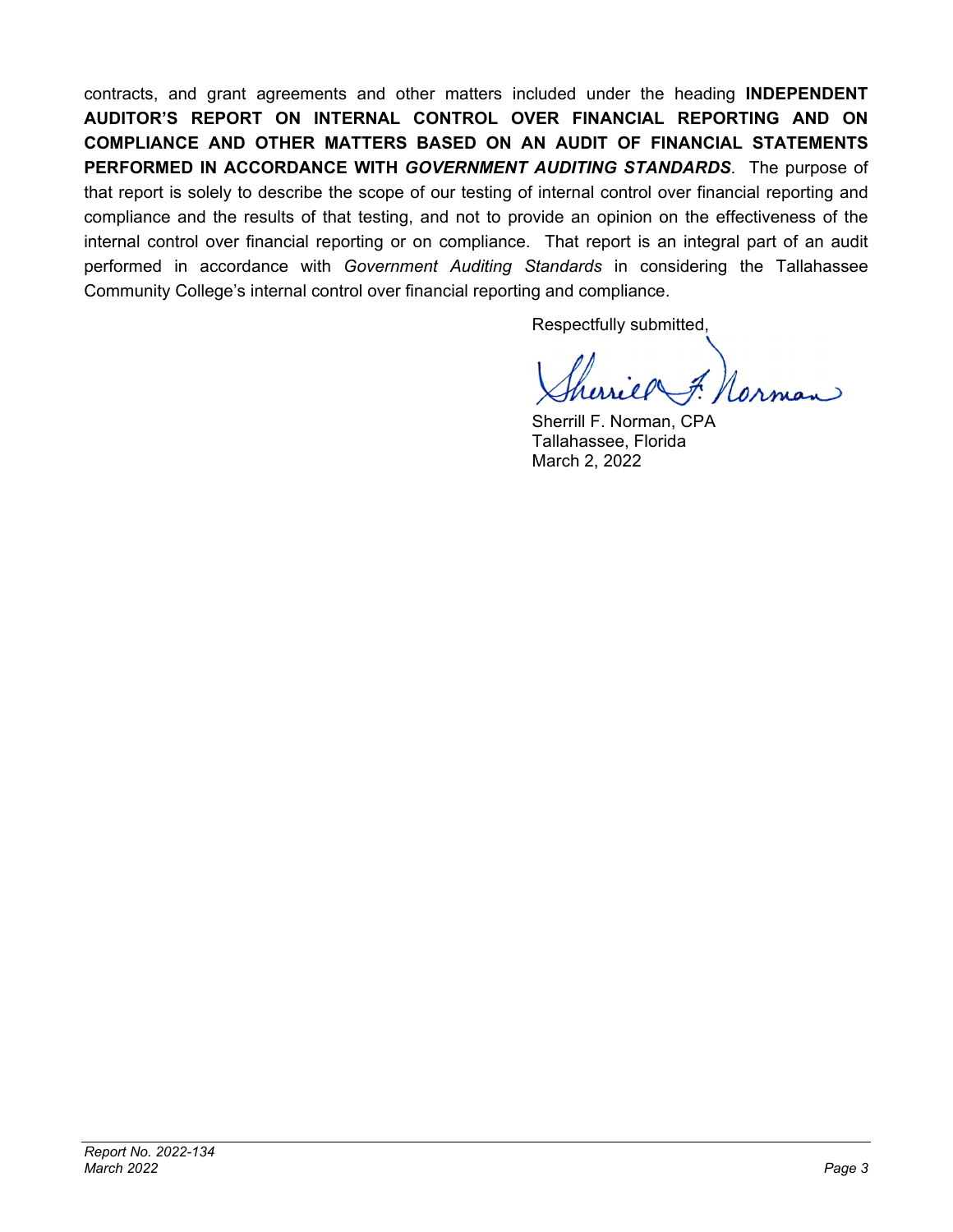# <span id="page-7-0"></span>*MANAGEMENT'S DISCUSSION AND ANALYSIS*

Management's discussion and analysis (MD&A) provides an overview of the financial position and activities of the College for the fiscal year ended June 30, 2021, and should be read in conjunction with the financial statements and notes thereto. The MD&A, and financial statements and notes thereto, are the responsibility of College management. The MD&A contains financial activity of the College for the fiscal years ended June 30, 2021, and June 30, 2020.

# FINANCIAL HIGHLIGHTS

The College's assets and deferred outflows of resources totaled \$169.6 million at June 30, 2021. This balance reflects a \$1.4 million, or 0.8 percent, increase as compared to the 2019-20 fiscal year, resulting primarily from a \$1.7 million increase in deferred outflows of resources. Liabilities and deferred inflows of resources increased by \$5.6 million, or 6.9 percent, totaling \$86.5 million at June 30, 2021, resulting primarily from a \$6.6 million increase in the net pension liability, a \$1.6 million increase in the other postemployment benefits payable, offset by a \$1.7 million decrease in deferred inflows of resources related to pensions. As a result, the College's net position decreased by \$4.2 million, resulting in a year-end balance of \$83.2 million.

The College's operating revenues totaled \$43.9 million for the 2020-21 fiscal year, representing a \$9.3 million, or 27 percent, increase compared to the 2019-20 fiscal year due mainly to a \$3.2 million increase in tuition and revenues, and a \$5.3 million increase of State contracts. Operating expenses totaled \$116.9 million for the 2020-21 fiscal year, representing an increase of \$5 million, or 4.5 percent, as compared to the 2019-20 fiscal year due mainly to a \$2.3 million increase in student scholarships and waivers, a \$1 million increase in contractual services, and a \$1.3 million increase in depreciation.

Net position represents the residual interest in the College's assets and deferred outflows of resources after deducting liabilities and deferred inflows of resources. The College's comparative total net position by category for the fiscal years ended June 30, 2021, and June 30, 2020, is shown in the following graph: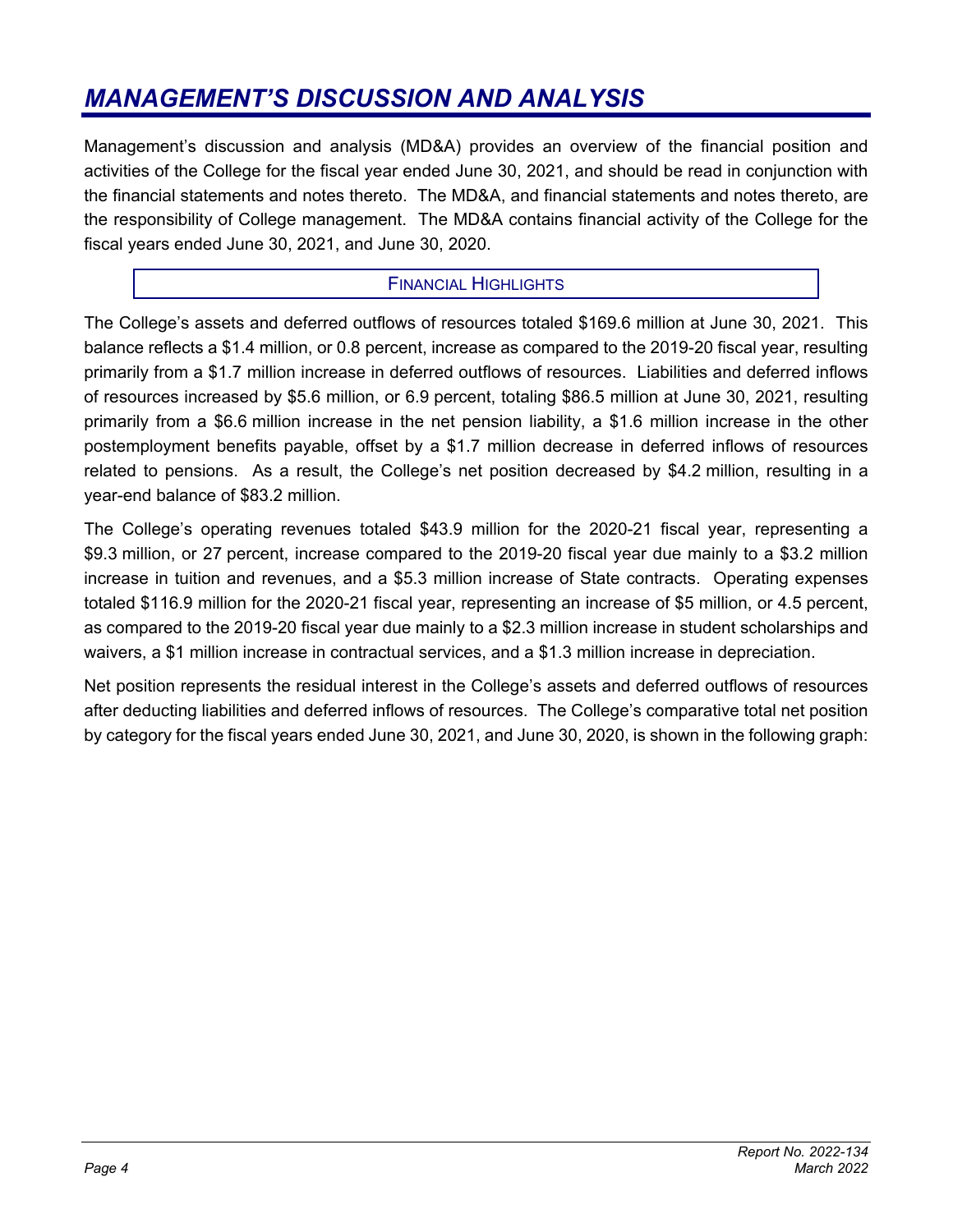# **Net Position (In Thousands)**



The following chart provides a graphical presentation of College revenues by category for the 2020-21 fiscal year:



# OVERVIEW OF FINANCIAL STATEMENTS

Pursuant to the Governmental Accounting Standards Board (GASB) Statement No. 35, the College's financial report consists of three basic financial statements: the statement of net position; the statement of revenues, expenses, and changes in net position; and the statement of cash flows. The financial statements, and notes thereto, encompass the College and its component units. These component units include: Tallahassee Community College Foundation, Inc. (Foundation) and Public Safety Academy Housing, Inc. (PSAH). Based on the application of the criteria for determining component units, the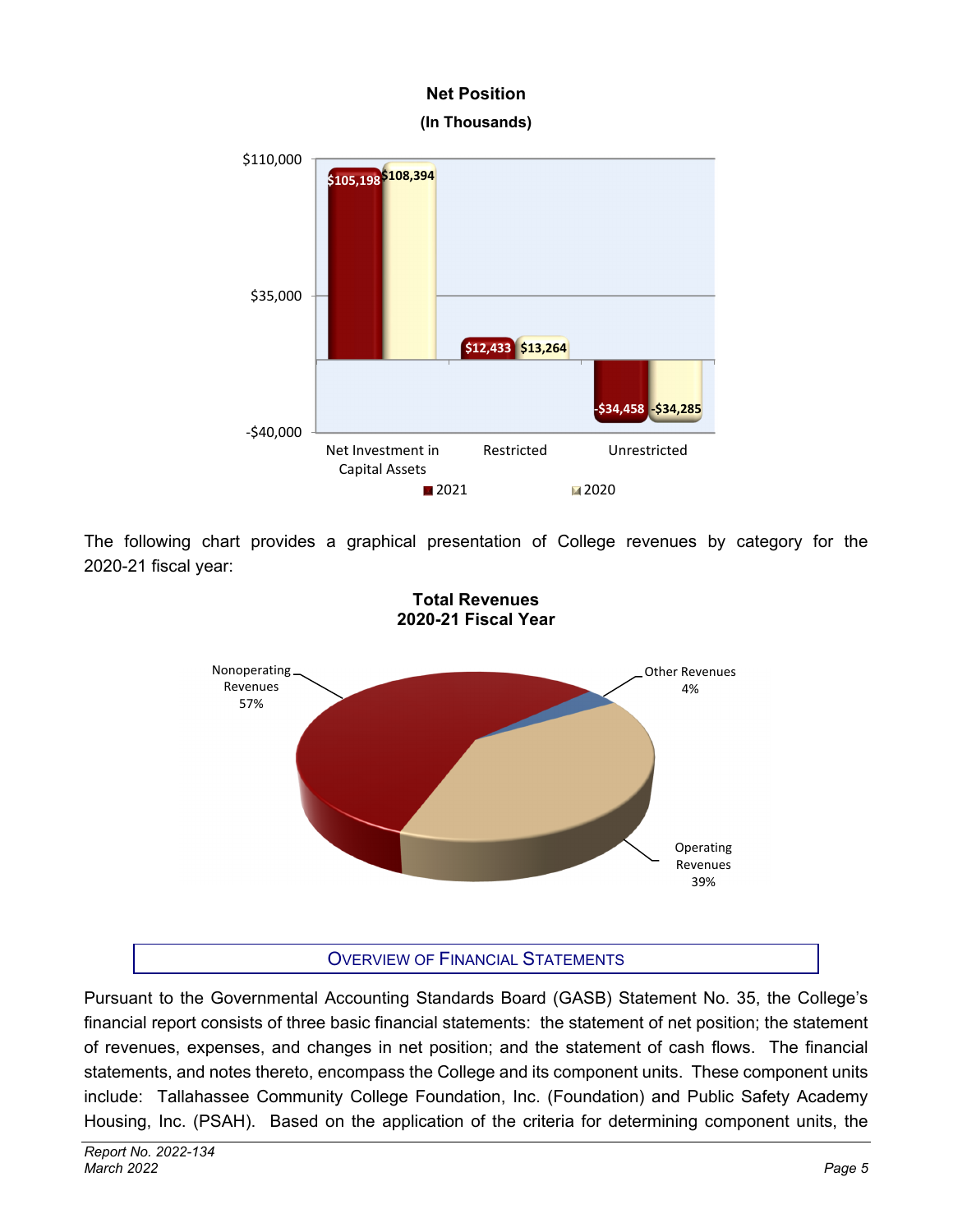Foundation and the PSAH are included within the College reporting entity as discretely presented component units.

Information regarding these component units, including summaries of the discretely presented component units' separately issued financial statements, is presented in the notes to financial statements. This MD&A focuses on the College, excluding the discretely presented component units. For those component units reporting under GASB standards, MD&A information is included in their separately issued audit reports.

## **The Statement of Net Position**

The statement of net position reflects the assets, deferred outflows of resources, liabilities, and deferred inflows of resources of the College, using the accrual basis of accounting, and presents the financial position of the College at a specified time. Assets, plus deferred outflows of resources, less liabilities, less deferred inflows of resources, equals net position, which is one indicator of the College's current financial condition. The changes in net position that occur over time indicate improvement or deterioration in the College's financial condition.

The following summarizes the College's assets, deferred outflows of resources, liabilities, deferred inflows of resources, and net position at June 30:

|                                       | 2021     | 2020      |
|---------------------------------------|----------|-----------|
| <b>Assets</b>                         |          |           |
| <b>Current Assets</b>                 | \$23,464 | \$15,740  |
| Capital Assets, Net                   | 118,609  | 122,816   |
| <b>Other Noncurrent Assets</b>        | 7,582    | 11,388    |
| Total Assets                          | 149,655  | 149,944   |
| <b>Deferred Outflows of Resources</b> | 19,971   | 18,307    |
| Liabilities                           |          |           |
| <b>Current Liabilities</b>            | 8,191    | 6,967     |
| <b>Noncurrent Liabilities</b>         | 72,530   | 66,097    |
| <b>Total Liabilities</b>              | 80,721   | 73,064    |
| Deferred Inflows of Resources         | 5,732    | 7,814     |
| <b>Net Position</b>                   |          |           |
| Net Investment in Capital Assets      | 105,198  | 108,394   |
| Restricted                            | 12,433   | 13,264    |
| Unrestricted                          | (34,458) | (34, 285) |
| <b>Total Net Position</b>             | \$83,173 | \$87,373  |

### **Condensed Statement of Net Position at June 30**

**(In Thousands)** 

Current assets increased primarily due to a \$5.3 million increase in accounts receivable for student tuition and fees and \$2.1 million increase in due from other governmental agencies for contract and grants. Other noncurrent assets decreased primarily due to a \$3.8 million decrease in restricted cash and cash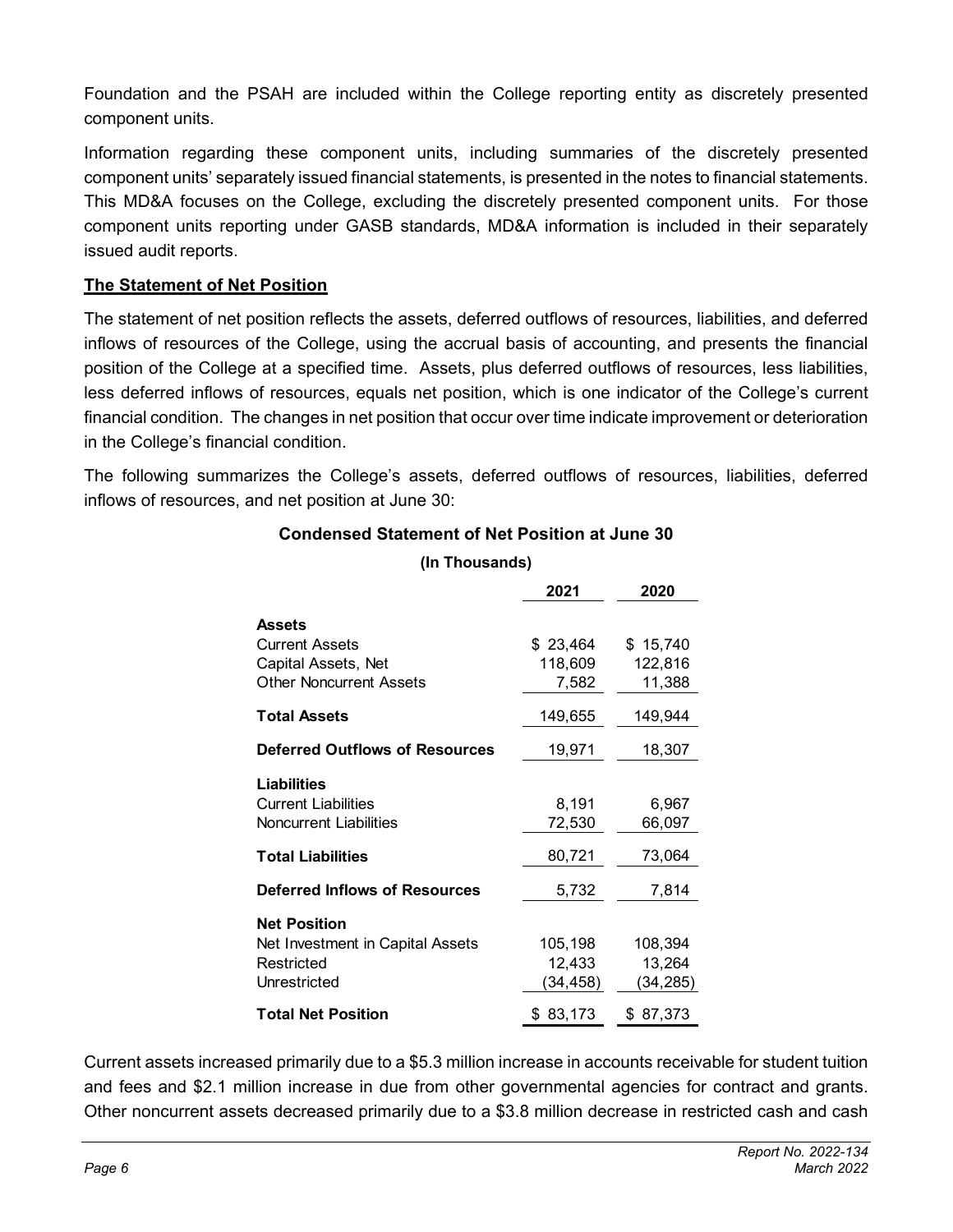equivalents and depreciable capital assets, net, decreased \$4.3 million due to depreciation expense exceeding the cost of new asset acquisitions, which caused the net investment in capital assets to be reduced. Noncurrent liabilities increased primarily due to an increase in net pension liability of \$6.7 million.

# **The Statement of Revenues, Expenses, and Changes in Net Position**

The statement of revenues, expenses, and changes in net position presents the College's revenue and expense activity, categorized as operating and nonoperating. Revenues and expenses are recognized when earned or incurred, regardless of when cash is received or paid.

The following summarizes the College's activity for the 2020-21 and 2019-20 fiscal years:

### **Condensed Statement of Revenues, Expenses, and Changes in Net Position For the Fiscal Years**

|                                                            | 2019-20                 |                        |  |
|------------------------------------------------------------|-------------------------|------------------------|--|
| <b>Operating Revenues</b><br>Less, Operating Expenses      | \$<br>43.861<br>116,929 | 34.541<br>S<br>111,882 |  |
| <b>Operating Loss</b><br>Net Nonoperating Revenues         | (73,068)<br>64,959      | (77,341)<br>64,421     |  |
| <b>Loss Before Other Revenues</b><br><b>Other Revenues</b> | (8, 109)<br>3,909       | (12,920)<br>3,243      |  |
| <b>Net Decrease In Net Position</b>                        | (4,200)                 | (9,677)                |  |
| Net Position, Beginning of Year                            | 87,373                  | 97,050                 |  |
| Net Position, End of Year                                  | \$<br>83.173            | 87.373<br>S            |  |

**(In Thousands)** 

# **Operating Revenues**

GASB Statement No. 35 categorizes revenues as either operating or nonoperating. Operating revenues generally result from exchange transactions where each of the parties to the transaction either gives or receives something of equal or similar value.

The following summarizes the operating revenues by source that were used to fund operating activities for the 2020-21 and 2019-20 fiscal years:

#### **Operating Revenues For the Fiscal Years**

#### **(In Thousands)**

|                                      | 2020-21 |        | 2019-20 |        |
|--------------------------------------|---------|--------|---------|--------|
| <b>Student Tuition and Fees, Net</b> | S.      | 18.908 | S       | 15.713 |
| <b>Grants and Contracts</b>          |         | 20,766 |         | 14,206 |
| Auxiliary Enterprises, Net           |         | 2.220  |         | 3.640  |
| Other                                |         | 1.967  |         | 982    |
| <b>Total Operating Revenues</b>      | S       | 43.861 | \$      | 34.541 |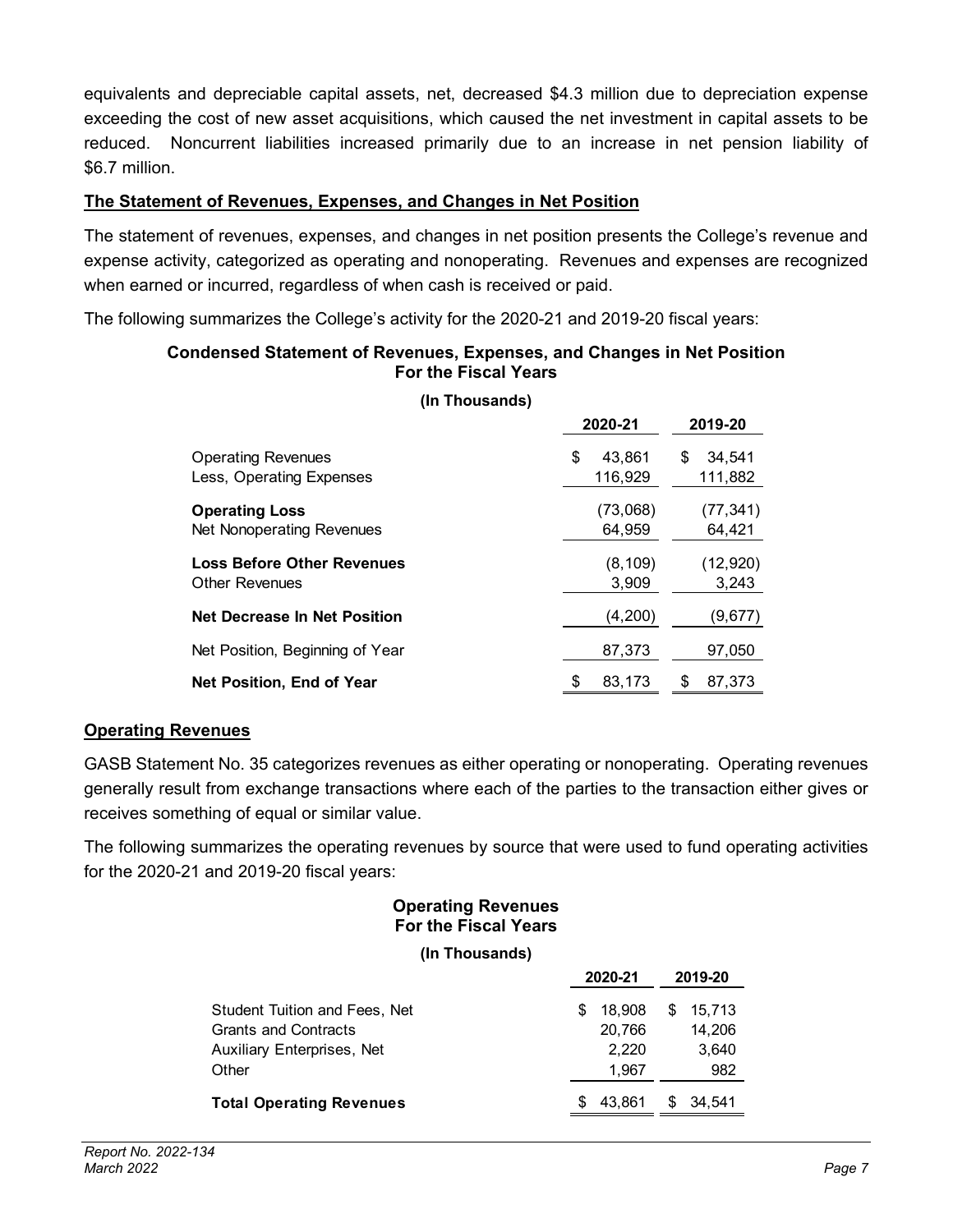The following chart presents the College's operating revenues for the 2020-21 and 2019-20 fiscal years:



College operating revenues increased \$9.3 million primarily as a result of the following factors: a \$3.2 million increase in tuition revenue due to a decrease in scholarship allowance, a \$5.3 million increase of State contracts, and a decrease of \$1.4 million in auxiliary enterprises due to bookstore closures during the 2020-21 fiscal year due to the coronavirus pandemic.

# **Operating Expenses**

Expenses are categorized as operating or nonoperating. The majority of the College's expenses are operating expenses as defined by GASB Statement No. 35. GASB gives financial reporting entities the choice of reporting operating expenses in the functional or natural classifications. The College has chosen to report the expenses in their natural classification on the statement of revenues, expenses, and changes in net position and has displayed the functional classification in the notes to financial statements.

The following summarizes operating expenses by natural classification for the 2020-21 and 2019-20 fiscal years: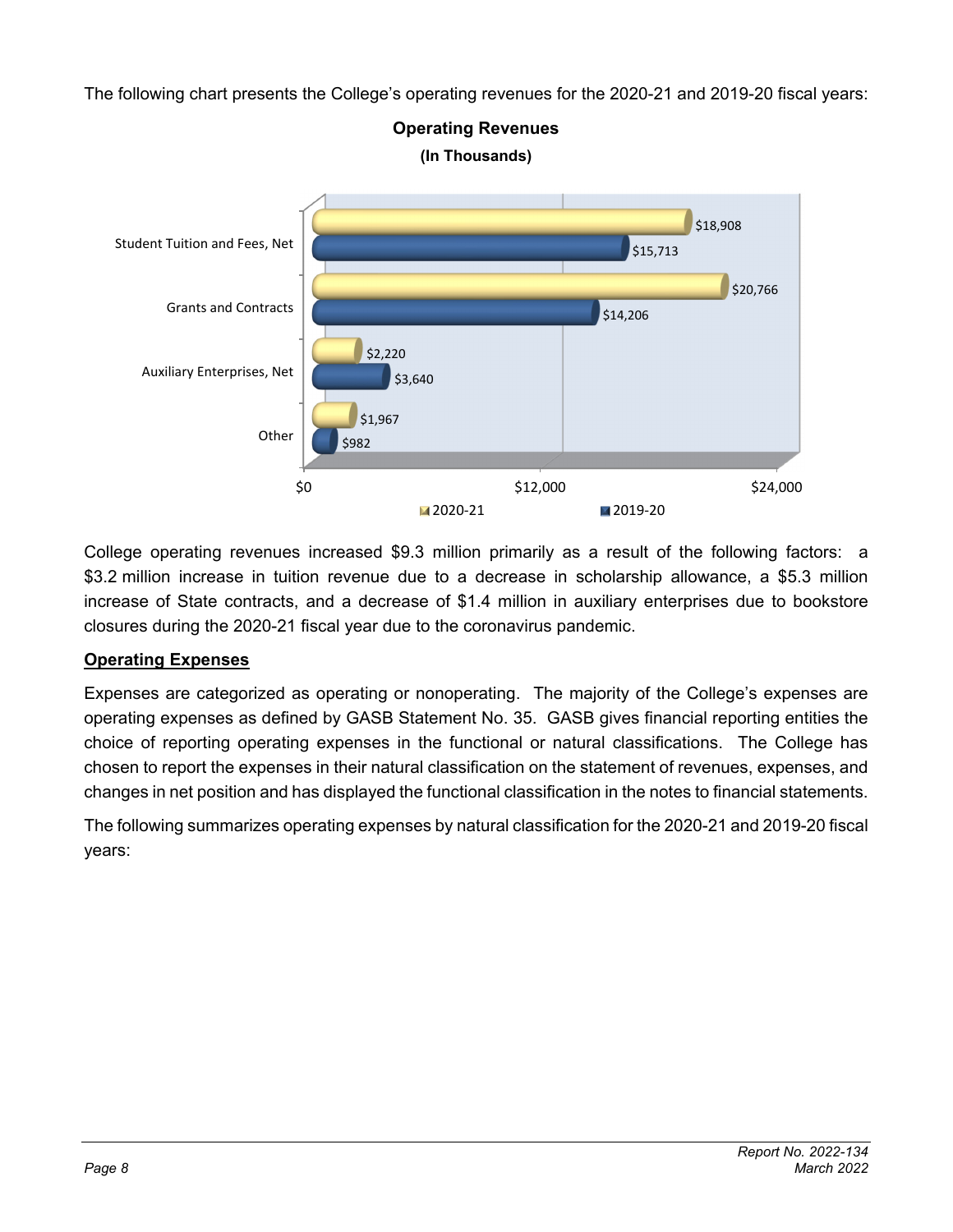# **Operating Expenses For the Fiscal Years**

#### **(In Thousands)**

|                                                                                                                      |   | 2020-21                             |   | 2019-20                             |
|----------------------------------------------------------------------------------------------------------------------|---|-------------------------------------|---|-------------------------------------|
| <b>Personnel Services</b><br>Scholarships and Waivers<br>Utilities and Communications<br><b>Contractual Services</b> | S | 60,268<br>19,738<br>2,236<br>14,044 | S | 61,177<br>17,398<br>2,011<br>13,009 |
| Other Services and Expenses<br><b>Materials and Supplies</b>                                                         |   | 9,302<br>4,578                      |   | 8,505<br>4,324                      |
| Depreciation<br><b>Total Operating Expenses</b>                                                                      |   | 6,763<br>\$116,929                  |   | 5,458<br>\$111,882                  |

The following chart presents the College's operating expenses for the 2020-21 and 2019-20 fiscal years:



# **Operating Expenses**

College operating expenses increase of \$5 million was primarily due to a \$1 million increase in contractual services, a \$2.3 million increase in student scholarships and waivers, and a \$1.3 million increase in depreciation.

# **Nonoperating Revenues and Expenses**

Certain revenue sources that the College relies on to provide funding for operations, including State noncapital appropriations, Federal and State student financial aid, certain gifts and grants, and investment income, are defined by GASB as nonoperating. Nonoperating expenses include capital financing costs and other costs related to capital assets. The following summarizes the College's nonoperating revenues and expenses for the 2020-21 and 2019-20 fiscal years: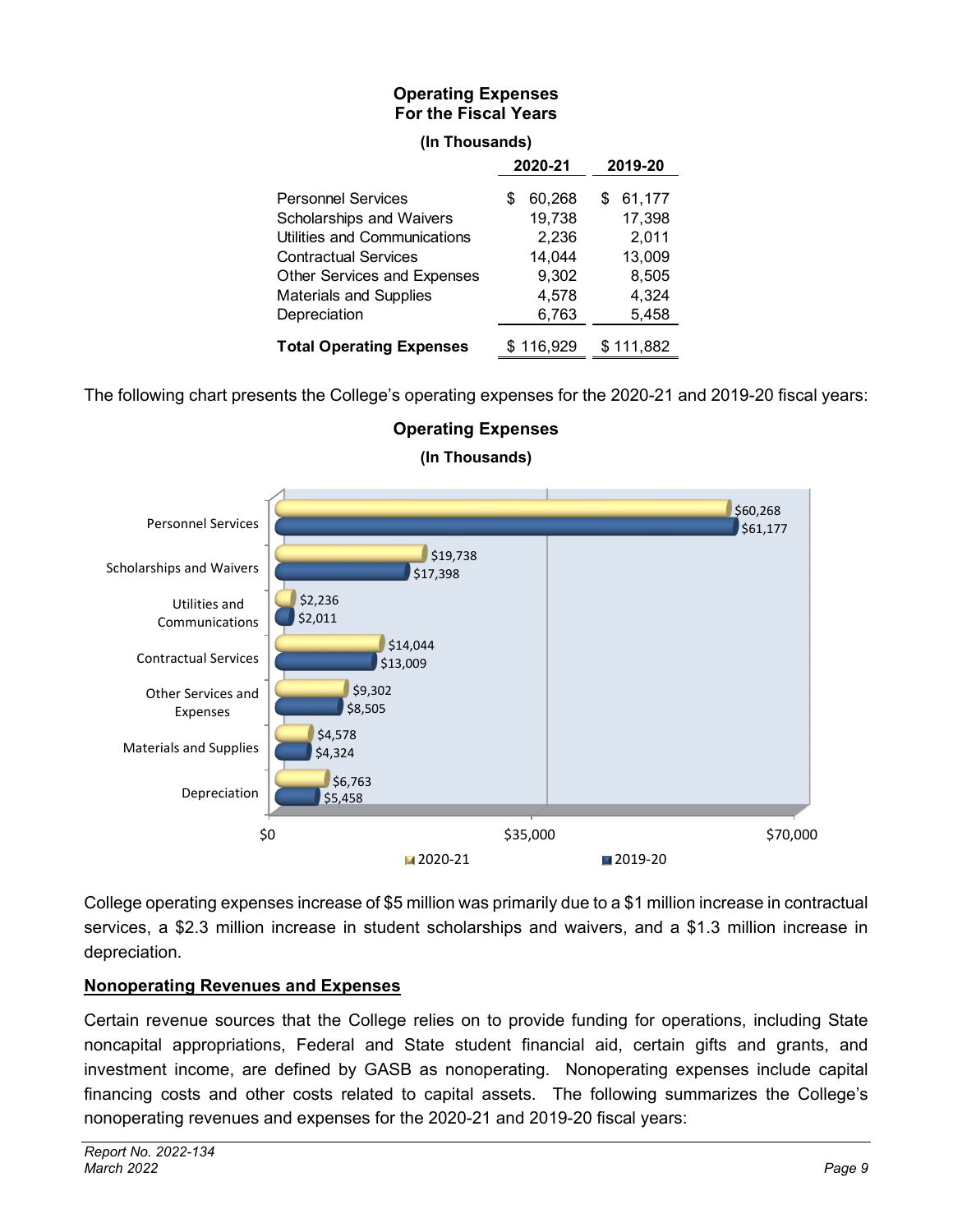#### **Nonoperating Revenues (Expenses) For the Fiscal Years**

|                                         | 2020-21  | 2019-20  |
|-----------------------------------------|----------|----------|
| <b>State Noncapital Appropriations</b>  | \$34,768 | \$34,709 |
| Federal and State Student Financial Aid | 25,244   | 29,111   |
| Gifts and Grants                        | 5,354    | 348      |
| Investment Income                       | 25       | 453      |
| <b>Other Nonoperating Revenues</b>      | 68       | 344      |
| Interest on Capital Asset-Related Debt  | (500)    | (544)    |
| <b>Net Nonoperating Revenues</b>        | 64.959   | 64,421   |

#### **(In Thousands)**

#### **Other Revenues**

This category is mainly composed of State capital appropriations and capital grants, contracts, gifts, and fees. The following summarizes the College's other revenues for the 2020-21 and 2019-20 fiscal years:

# **Other Revenues For the Fiscal Years**

#### **(In Thousands)**

|                                                                                   | 2020-21 |                   | 2019-20 |               |
|-----------------------------------------------------------------------------------|---------|-------------------|---------|---------------|
| <b>State Capital Appropriations</b><br>Capital Grants, Contracts, Gifts, and Fees |         | 716 S<br>3.193    |         | -236<br>3.007 |
| Total                                                                             |         | $$3,909$ $$3,243$ |         |               |

#### **The Statement of Cash Flows**

The statement of cash flows provides information about the College's financial results by reporting the major sources and uses of cash and cash equivalents. This statement will assist in evaluating the College's ability to generate net cash flows, its ability to meet its financial obligations as they come due, and its need for external financing. Cash flows from operating activities show the net cash used by the operating activities of the College. Cash flows from capital financing activities include all plant funds and related long-term debt activities. Cash flows from investing activities show the net source and use of cash related to purchasing or selling investments, and earning income on those investments. Cash flows from noncapital financing activities include those activities not covered in other sections.

The following summarizes the College's cash flows for the 2020-21 and 2019-20 fiscal years: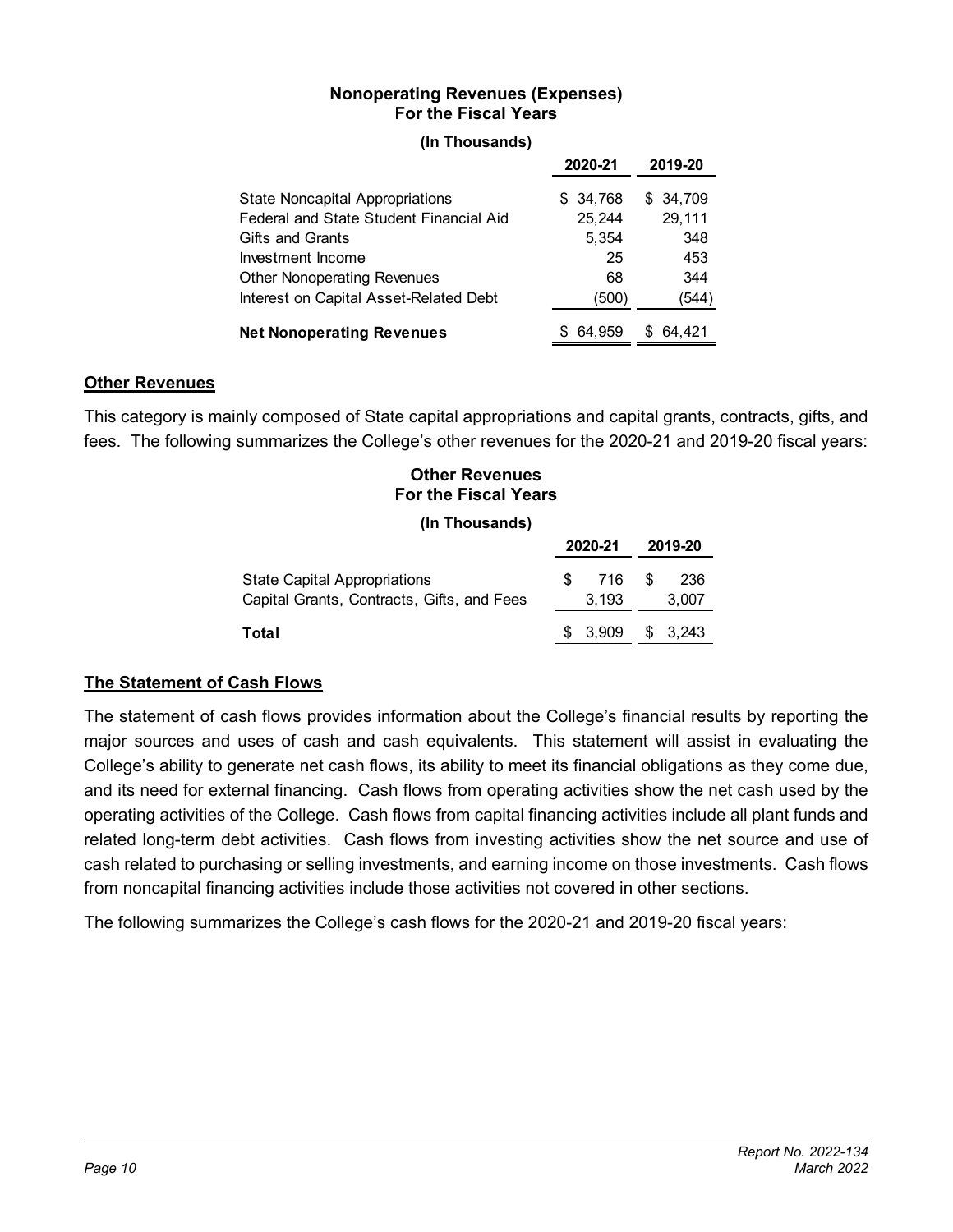#### **Condensed Statement of Cash Flows For the Fiscal Years**

**(In Thousands)** 

**2020-21 2019-20**

| Cash Provided (Used) by:<br><b>Operating Activities</b> | \$ (68, 853) | \$ (65,081)  |
|---------------------------------------------------------|--------------|--------------|
| <b>Noncapital Financing Activities</b>                  | 65,294       | 64,168       |
| <b>Capital and Related Financing Activities</b>         | (270)        | (707)        |
| <b>Investing Activities</b>                             | 22           | 447          |
| Net Decrease in Cash and Cash Equivalents               | (3,807)      | (1, 173)     |
| Cash and Cash Equivalents, Beginning of Year            | 22,766       | 23,939       |
| Cash and Cash Equivalents, End of Year                  | 18.959<br>S  | 22.766<br>S. |

Major sources of funds came from State noncapital appropriations (\$34.8 million), Federal and State student financial aid (\$25.2 million), grants and contracts (\$19.6 million), student tuition and fees (\$15 million), and Federal Direct Loan program receipts (\$12.8 million). Major uses of funds were for payments to employees and for employee benefits (\$58.1 million), suppliers (\$26.4 million), scholarships (\$19.8 million), and disbursements to students for the Federal Direct Loan program (\$12.8 million).

Cash used by operating activities increased by \$3.8 million primarily due to the increase in payments to students for scholarships of \$2.4 million.

> CAPITAL ASSETS, CAPITAL EXPENSES AND COMMITMENTS, AND DEBT ADMINISTRATION

# **Capital Assets**

At June 30, 2021, the College had \$224 million in capital assets, less accumulated depreciation of \$105.4 million, for net capital assets of \$118.6 million. Depreciation charges for the current fiscal year totaled \$6.8 million. The following table summarizes the College's capital assets, net of accumulated depreciation, at June 30:

# **Capital Assets, Net at June 30**

#### **(In Thousands)**

|                                     | 2021 |           | 2020        |
|-------------------------------------|------|-----------|-------------|
| Land                                | S    | 9,556     | \$<br>9,556 |
| <b>Construction in Progress</b>     |      | 6,810     | 6,707       |
| <b>Buildings</b>                    |      | 96,141    | 99,969      |
| Other Structures and Improvements   |      | 787       | 1,005       |
| Furniture, Machinery, and Equipment |      | 278       | 44          |
| <b>Assets Under Capital Leases</b>  |      | 5,037     | 5,535       |
| <b>Capital Assets, Net</b>          |      | \$118,609 | \$122,816   |

Additional information about the College's capital assets is presented in the notes to financial statements.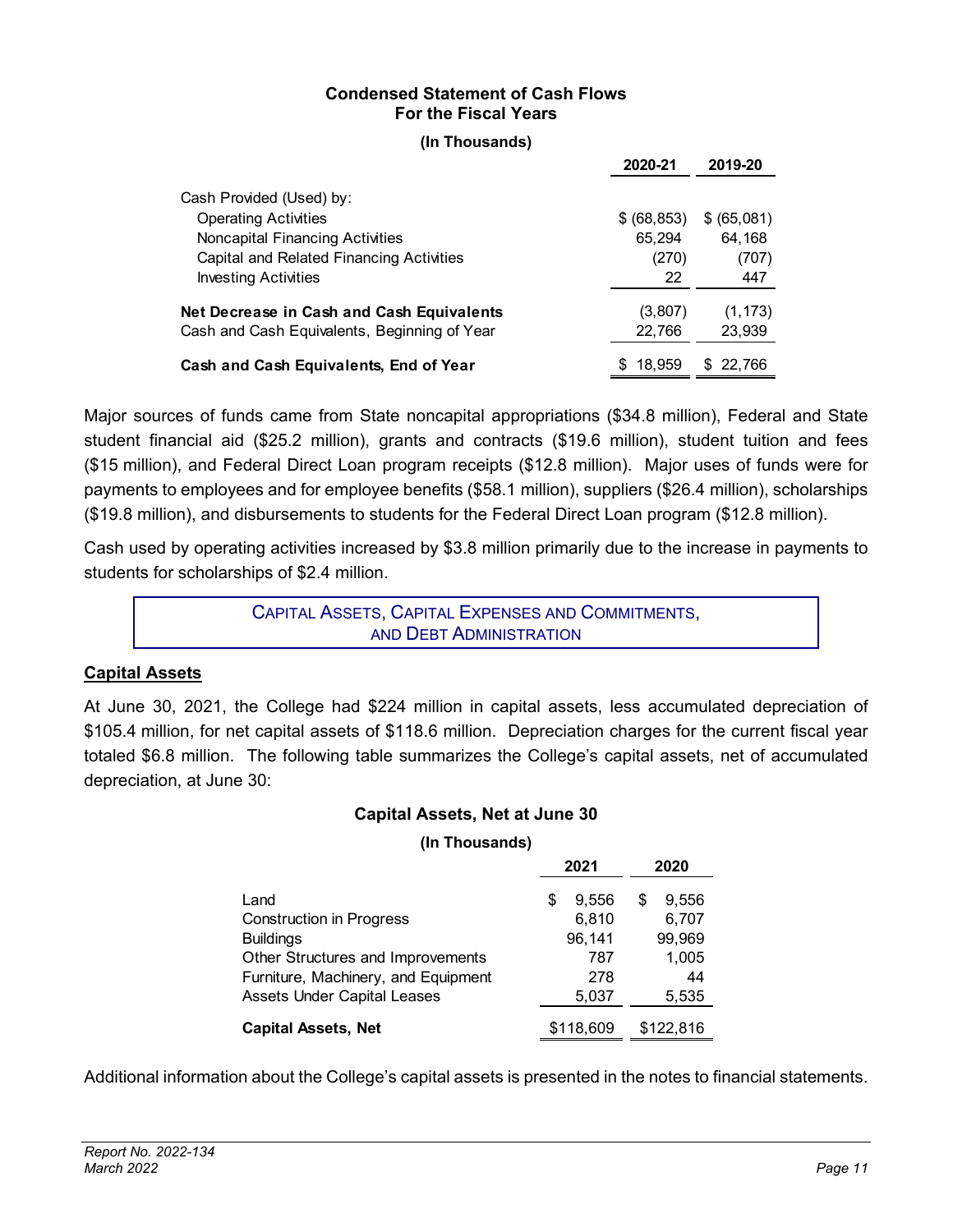# **Capital Expenses and Commitments**

Major capital expenses through June 30, 2021, were incurred on the costs of the development and implementation of the ongoing Enterprise Resource Planning student system project. The College's software commitment at June 30, 2021, is as follows:

|                                             | Amount<br>(In Thousands) |  |  |  |
|---------------------------------------------|--------------------------|--|--|--|
| <b>Total Committed</b><br>Completed to Date | \$<br>8,863<br>(6,809)   |  |  |  |
| <b>Balance Committed</b>                    | \$<br>2.054              |  |  |  |

Additional information about the College's software commitment is presented in the notes to financial statements.

# **Debt Administration**

As of June 30, 2021, the College had \$12.6 million in outstanding State Board of Education (SBE) capital outlay and capital improvement revenue bonds payable, note payable, and capital leases payable, representing a decrease of \$1.3 million, or 9.6 percent, from the prior fiscal year.

The following table summarizes the outstanding long-term debt by type for the fiscal years ended June 30:

#### **Long-Term Debt at June 30 (In Thousands)**

| ,                                 |      |          |   |          |
|-----------------------------------|------|----------|---|----------|
|                                   | 2021 |          |   | 2020     |
| Florida Department of Education   |      |          |   |          |
| Capital Improvement Revenue Bonds | S    | 4.615    | S | 5.260    |
| <b>SBE Capital Outlay Bonds</b>   |      | 1,825    |   | 1,972    |
| Note Payable                      |      | 312      |   | 463      |
| <b>Capital Leases</b>             |      | 5,848    |   | 6,247    |
| Total                             |      | \$12,600 |   | \$13.942 |

The SBE issues capital outlay bonds on behalf of the College. During the 2020-21 fiscal year, there were no bond sales. Additional information about the College's long-term debt is presented in the notes to financial statements.

ECONOMIC FACTORS THAT WILL AFFECT THE FUTURE

The College's economic condition is closely tied to that of the State of Florida. Because of limited economic growth and increased demand for State resources, only a modest increase in State funding is anticipated in the 2021-22 fiscal year. Other than State appropriations, the College receives the majority of its other operating funds from student tuition and fees. Due to the uncertainty of the economic outlook, and as is usual and customary, the College exercised a conservative approach to budgeting and spending while providing optimal services to the students. While the 2021-22 fiscal year budget was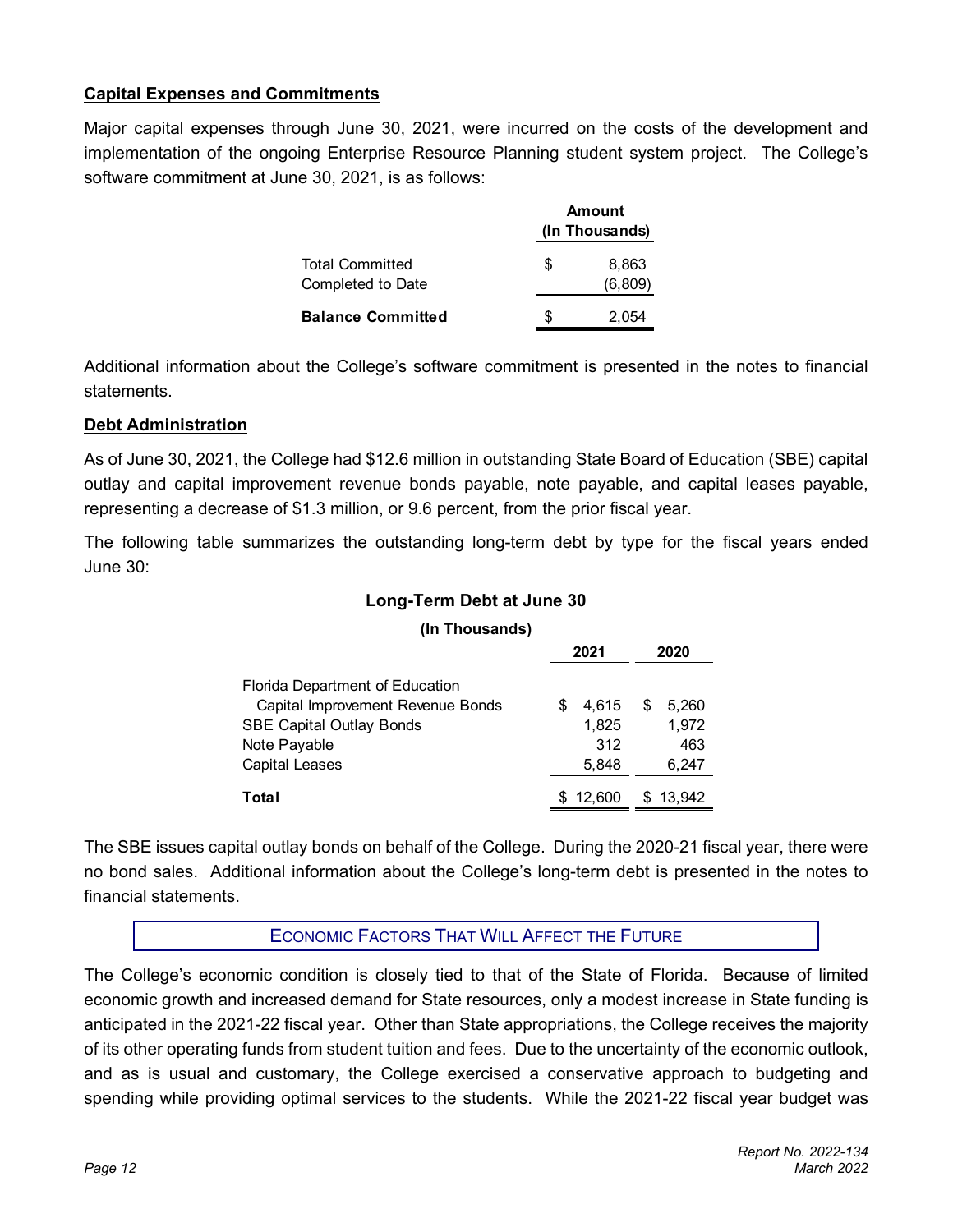based upon a flat enrollment level as compared to the prior fiscal year, the College's current financial and capital plans indicate there are adequate financial resources to maintain its present level of services.

# REQUESTS FOR INFORMATION

Questions concerning information provided in the MD&A or other required supplementary information, and financial statements and notes thereto, or requests for additional financial information should be addressed to the Vice President for Administrative Services, Tallahassee Community College, 444 Appleyard Drive, Tallahassee, Florida 32304.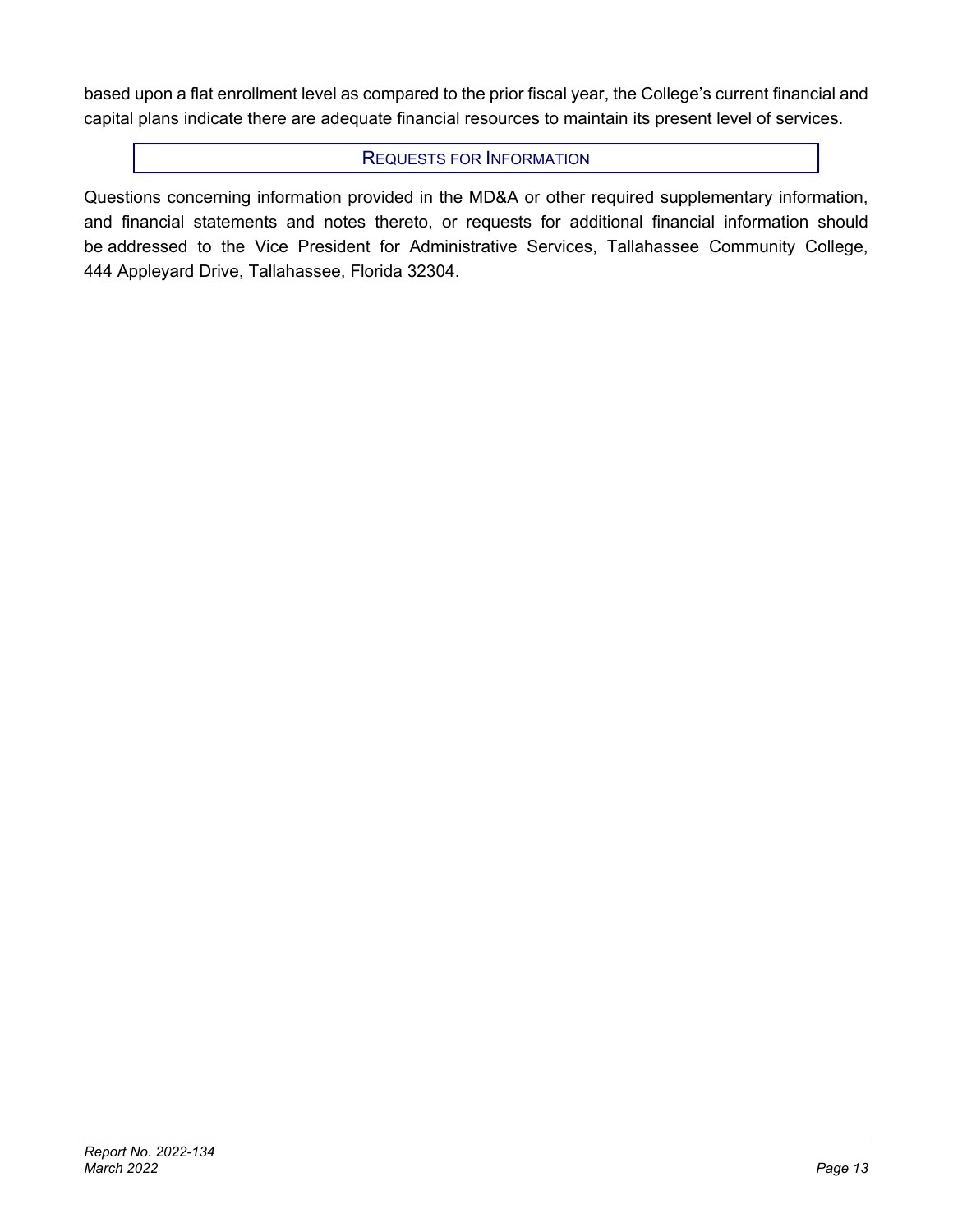# <span id="page-17-0"></span>*BASIC FINANCIAL STATEMENTS*

#### **TALLAHASSEE COMMUNITY COLLEGE A Component Unit of the State of Florida Statement of Net Position**

**June 30, 2021** 

|                                                   |                 | Component     |
|---------------------------------------------------|-----------------|---------------|
|                                                   | College         | <b>Units</b>  |
| <b>ASSETS</b>                                     |                 |               |
| Current Assets:                                   |                 |               |
| Cash and Cash Equivalents                         | \$<br>8,775,840 | \$<br>224,154 |
| Restricted Cash and Cash Equivalents              | 2,646,368       |               |
| Investments                                       | 583,885         | 2,191,846     |
| Accounts Receivable, Net                          | 7,924,403       | 578,566       |
| Notes Receivable, Net                             | 11,717          |               |
| Due from Other Governmental Agencies              | 3,126,729       |               |
| Due from Component Units                          | 354,785         |               |
| Inventories                                       | 39,605          |               |
| Deposits Receivable                               | 1,000           |               |
| <b>Total Current Assets</b>                       | 23,464,332      | 2,994,566     |
| Noncurrent Assets:                                |                 |               |
| Restricted Cash and Cash Equivalents              | 7,536,668       | 692,307       |
| <b>Restricted Investments</b>                     | 45,255          | 18,026,861    |
| Depreciable Capital Assets, Net                   | 102,242,990     | 5, 191, 233   |
| Nondepreciable Capital Assets                     | 16,365,761      |               |
| <b>Total Noncurrent Assets</b>                    | 126, 190, 674   | 23,910,401    |
| TOTAL ASSETS                                      | 149,655,006     | 26,904,967    |
| DEFERRED OUTFLOWS OF RESOURCES                    |                 |               |
| <b>Other Postemployment Benefits</b>              | 4,598,552       |               |
| Pensions                                          | 15,372,656      |               |
| <b>TOTAL DEFERRED OUTFLOWS OF RESOURCES</b>       | 19,971,208      |               |
|                                                   |                 |               |
| <b>LIABILITIES</b><br><b>Current Liabilities:</b> |                 |               |
| <b>Accounts Payable</b>                           | 1,935,450       | 56,265        |
| Salary and Payroll Taxes Payable                  | 1,666,034       |               |
| Retainage Payable                                 | 18,678          |               |
| <b>Unearned Revenues</b>                          | 1,351,557       |               |
| Deposits Held for Others                          | 405,006         |               |
| Long-Term Liabilities - Current Portion:          |                 |               |
| <b>Bonds Payable</b>                              | 837,000         |               |
| Note Payable                                      | 155,000         | 605,079       |
| Capital Leases Payable                            | 399,153         |               |
| Special Termination Benefits Payable              | 73,263          |               |
| <b>Compensated Absences Payable</b>               | 881,862         |               |
| Other Postemployment Benefits Payable             | 333,516         |               |
| Net Pension Liability                             | 134,802         |               |
| <b>Total Current Liabilities</b>                  | 8,191,321       | 661,344       |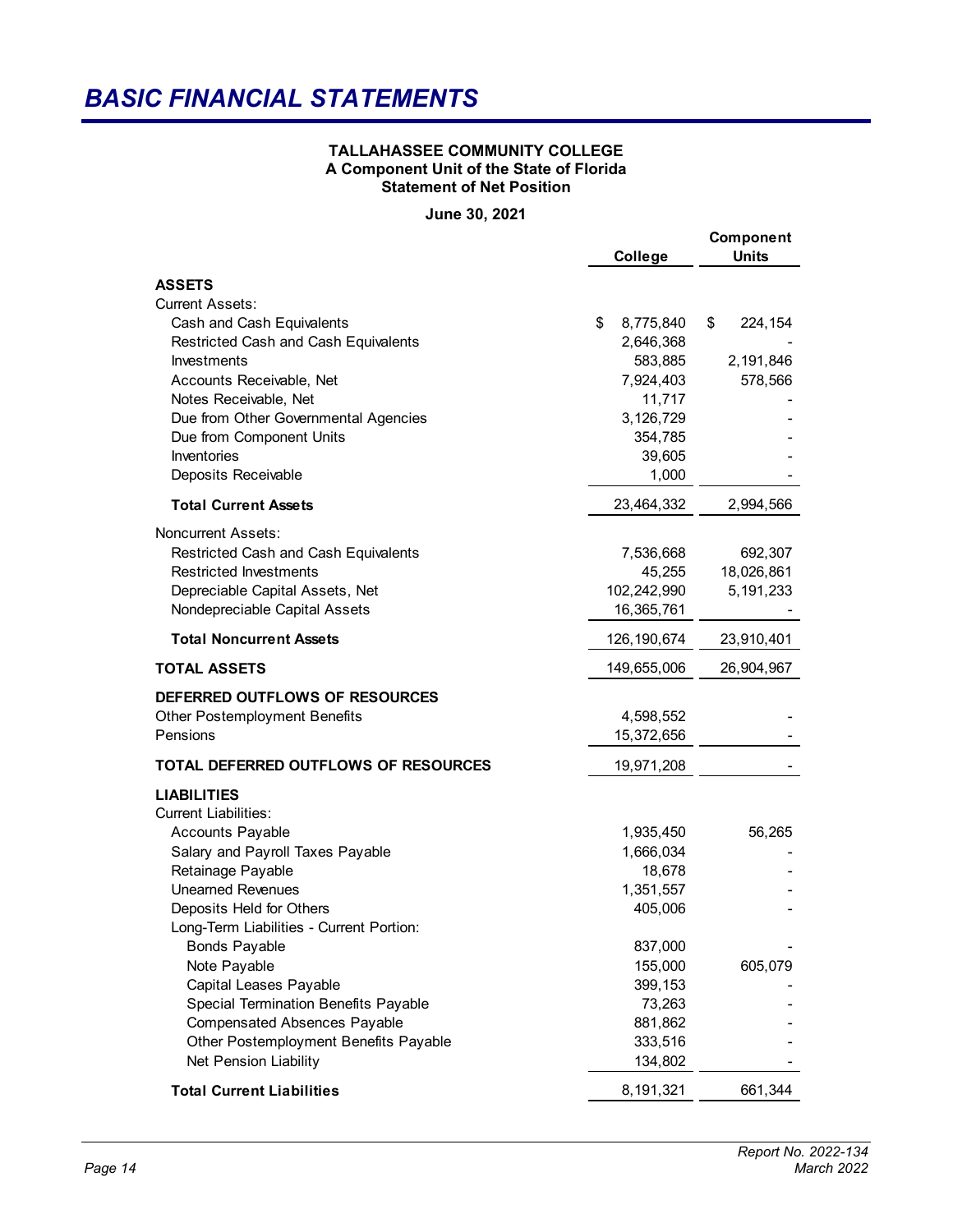|                                             |                | Component        |
|---------------------------------------------|----------------|------------------|
|                                             | College        | <b>Units</b>     |
| <b>LIABILITIES (Continued)</b>              |                |                  |
| Noncurrent Liabilities:                     |                |                  |
| <b>Bonds Payable</b>                        | 5,603,000      |                  |
| Note Payable                                | 157,000        | 2,268,703        |
| Capital Leases Payable                      | 5,448,998      |                  |
| <b>Special Termination Benefits Payable</b> | 390,181        |                  |
| <b>Compensated Absences Payable</b>         | 3,801,128      |                  |
| Other Postemployment Benefits Payable       | 8,839,434      |                  |
| Net Pension Liability                       | 48,290,295     |                  |
| <b>Total Noncurrent Liabilities</b>         | 72,530,036     | 2,268,703        |
| <b>TOTAL LIABILITIES</b>                    | 80,721,357     | 2,930,047        |
| DEFERRED INFLOWS OF RESOURCES               |                |                  |
| <b>Other Postemployment Benefits</b>        | 2,190,032      |                  |
| Pensions                                    | 3,541,856      |                  |
| TOTAL DEFERRED INFLOWS OF RESOURCES         | 5,731,888      |                  |
| <b>NET POSITION</b>                         |                |                  |
| Net Investment in Capital Assets            | 105, 198, 357  | 2,317,451        |
| Restricted:                                 |                |                  |
| Nonexpendable:                              |                |                  |
| Endowment                                   |                | 17,089,503       |
| Expendable:                                 |                |                  |
| <b>Grants and Loans</b>                     | 1,090,350      |                  |
| Scholarships                                | 14,645         | 3,396,073        |
| <b>Capital Projects</b>                     | 11,253,004     |                  |
| Debt Service                                | 74,596         |                  |
| Unrestricted                                | (34, 457, 983) | 1,171,893        |
| <b>TOTAL NET POSITION</b>                   | \$ 83,172,969  | \$<br>23,974,920 |

The accompanying notes to financial statements are an integral part of this statement.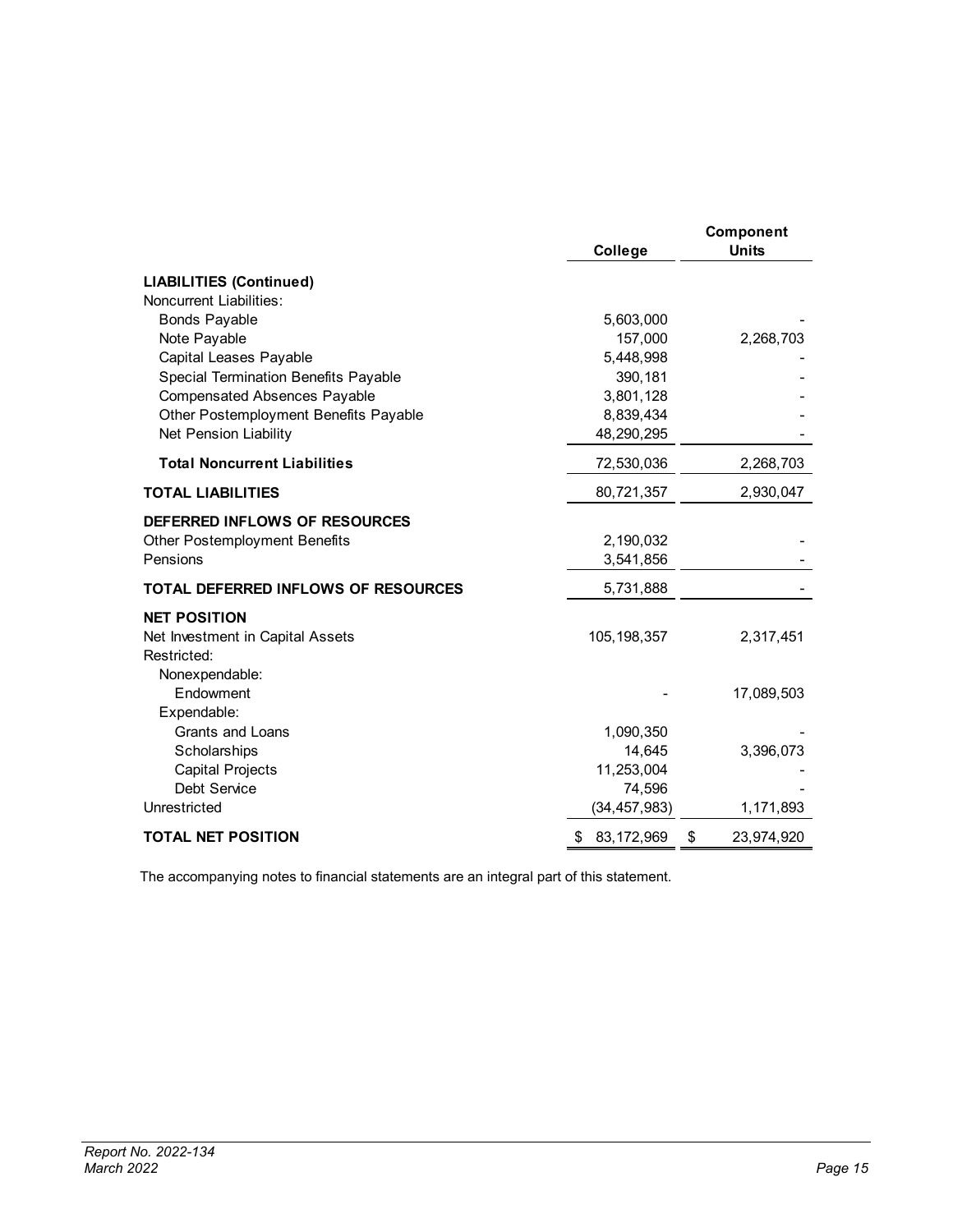THIS PAGE INTENTIONALLY LEFT BLANK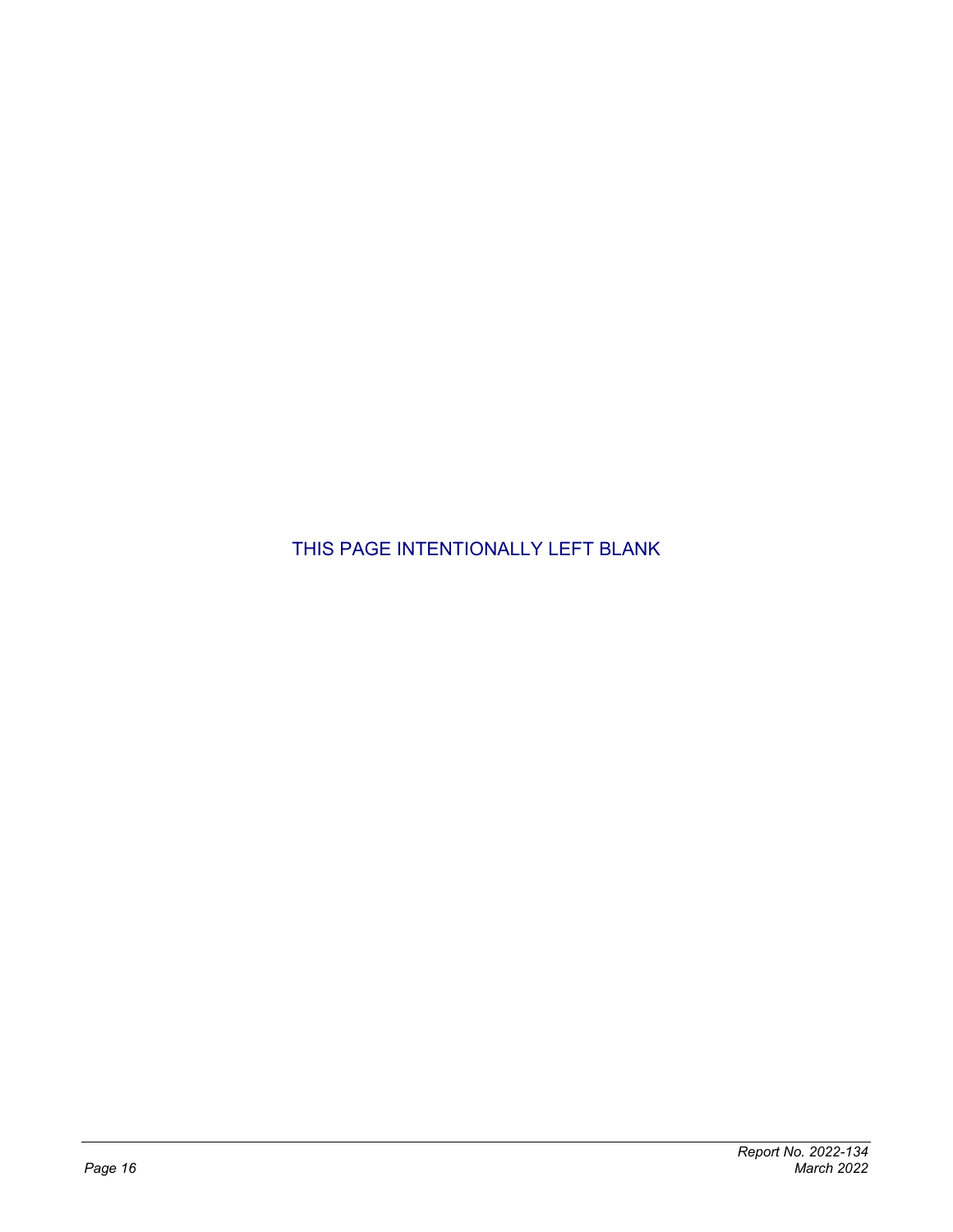#### **TALLAHASSEE COMMUNITY COLLEGE A Component Unit of the State of Florida Statement of Revenues, Expenses, and Changes in Net Position**

#### **For the Fiscal Year Ended June 30, 2021**

<span id="page-20-0"></span>

|                                                                            |                         | Component          |
|----------------------------------------------------------------------------|-------------------------|--------------------|
|                                                                            | College                 | <b>Units</b>       |
| <b>REVENUES</b>                                                            |                         |                    |
| <b>Operating Revenues:</b><br>Student Tuition and Fees, Net of Scholarship |                         |                    |
| Allowances of \$10,272,929                                                 | 18,908,103<br>\$        | \$                 |
| <b>Federal Grants and Contracts</b>                                        | 5,697,553               |                    |
| State and Local Grants and Contracts                                       | 13,361,654              |                    |
| Nongovernmental Grants and Contracts                                       | 1,707,149               |                    |
| Auxiliary Enterprises, Net of Scholarship                                  |                         |                    |
| Allowances of \$21,201                                                     | 2,219,707               |                    |
| <b>Other Operating Revenues</b>                                            | 1,966,984               | 2,843,214          |
| <b>Total Operating Revenues</b>                                            | 43,861,150              | 2,843,214          |
| <b>EXPENSES</b>                                                            |                         |                    |
| <b>Operating Expenses:</b>                                                 |                         |                    |
| <b>Personnel Services</b>                                                  | 60,267,606              | 439,661            |
| Scholarships and Waivers                                                   | 19,738,382              | 362,036            |
| Utilities and Communications                                               | 2,235,761               |                    |
| <b>Contractual Services</b><br>Other Services and Expenses                 | 14,043,906<br>9,302,495 | 254,159<br>861,614 |
| <b>Materials and Supplies</b>                                              | 4,577,904               | 139,253            |
| Depreciation                                                               | 6,763,215               | 245,409            |
| <b>Total Operating Expenses</b>                                            | 116,929,269             | 2,302,132          |
| <b>Operating Income (Loss)</b>                                             | (73,068,119)            | 541,082            |
| <b>NONOPERATING REVENUES (EXPENSES)</b>                                    |                         |                    |
| <b>State Noncapital Appropriations</b>                                     | 34,768,457              |                    |
| Federal and State Student Financial Aid                                    | 25,243,607              |                    |
| Gifts and Grants Received for Other Than Capital or Endowment Purposes     | 5,354,404               |                    |
| Investment Income                                                          | 24,669                  | 5,984,348          |
| <b>Other Nonoperating Revenues</b>                                         | 67,694                  |                    |
| Interest on Capital Asset-Related Debt                                     | (500, 068)              | (94, 385)          |
| <b>Net Nonoperating Revenues</b>                                           | 64,958,763              | 5,889,963          |
| Income (Loss) Before Other Revenues                                        | (8, 109, 356)           | 6,431,045          |
| <b>State Capital Appropriations</b>                                        | 716,257                 |                    |
| Capital Grants, Contracts, Gifts, and Fees                                 | 3,193,012               |                    |
| <b>Total Other Revenues</b>                                                | 3,909,269               |                    |
| Increase (Decrease) in Net Position                                        | (4, 200, 087)           | 6,431,045          |
| Net Position, Beginning of Year                                            | 87,373,056              | 17,543,875         |
| Net Position, End of Year                                                  | \$ 83,172,969           | \$23,974,920       |

The accompanying notes to financial statements are an integral part of this statement.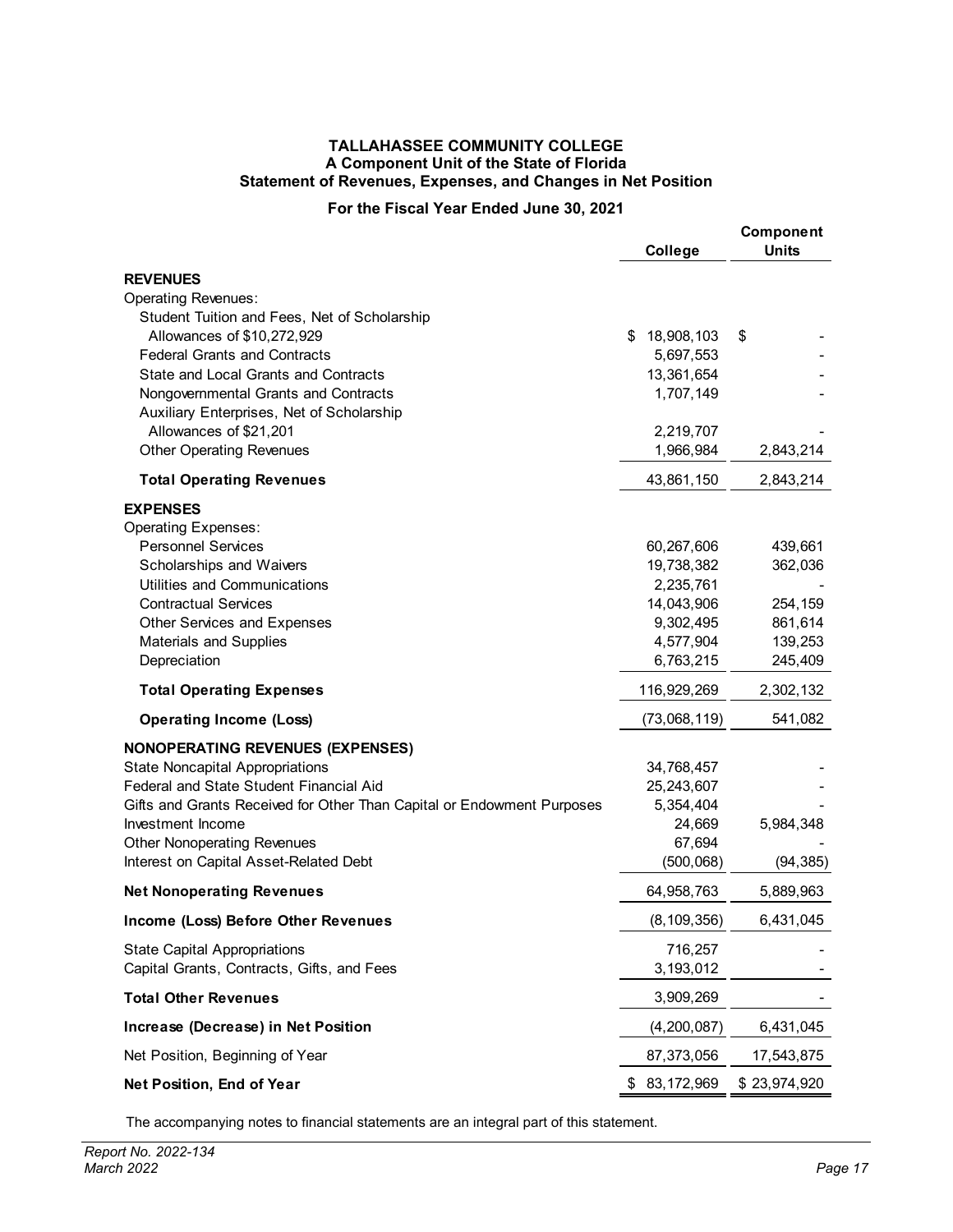#### **TALLAHASSEE COMMUNITY COLLEGE A Component Unit of the State of Florida Statement of Cash Flows**

**For the Fiscal Year Ended June 30, 2021** 

<span id="page-21-0"></span>

|                                                                                                                                                                                                                                                                                                                                                              | College                                                                                                                                                 |
|--------------------------------------------------------------------------------------------------------------------------------------------------------------------------------------------------------------------------------------------------------------------------------------------------------------------------------------------------------------|---------------------------------------------------------------------------------------------------------------------------------------------------------|
| <b>CASH FLOWS FROM OPERATING ACTIVITIES</b><br>Student Tuition and Fees, Net<br><b>Grants and Contracts</b><br>Payments to Suppliers<br>Payments for Utilities and Communications<br>Payments to Employees<br>Payments for Employee Benefits<br>Payments for Scholarships<br>Loans Issued to Students<br>Auxiliary Enterprises, Net<br><b>Other Receipts</b> | \$15,018,845<br>19,554,492<br>(26, 352, 791)<br>(2, 235, 761)<br>(45,047,538)<br>(13,096,127)<br>(19, 772, 484)<br>(142, 730)<br>1,690,574<br>1,530,493 |
| <b>Net Cash Used by Operating Activities</b>                                                                                                                                                                                                                                                                                                                 | (68, 853, 027)                                                                                                                                          |
| <b>CASH FLOWS FROM NONCAPITAL FINANCING ACTIVITIES</b><br><b>State Noncapital Appropriations</b><br>Federal and State Student Financial Aid<br>Federal Direct Loan Program Receipts<br>Federal Direct Loan Program Disbursements<br>Gifts and Grants Received for Other Than Capital or Endowment Purposes                                                   | 34,768,457<br>25,189,062<br>12,783,531<br>(12, 801, 783)<br>5,354,404                                                                                   |
| Net Cash Provided by Noncapital Financing Activities                                                                                                                                                                                                                                                                                                         | 65,293,671                                                                                                                                              |
| CASH FLOWS FROM CAPITAL AND RELATED FINANCING ACTIVITIES<br><b>State Capital Appropriations</b><br><b>Capital Grants and Gifts</b><br>Insurance Recovery<br><b>Purchases of Capital Assets</b><br>Principal Paid on Capital Debt and Leases<br>Interest Paid on Capital Debt and Leases                                                                      | 811,486<br>3,193,012<br>67,694<br>(2,500,386)<br>(1,342,152)<br>(500, 068)                                                                              |
| Net Cash Used by Capital and Related Financing Activities                                                                                                                                                                                                                                                                                                    | (270, 414)                                                                                                                                              |
| <b>CASH FLOWS FROM INVESTING ACTIVITIES</b><br>Purchases of Investments<br>Investment Income                                                                                                                                                                                                                                                                 | (2, 459)<br>24,669                                                                                                                                      |
| <b>Net Cash Provided by Investing Activities</b>                                                                                                                                                                                                                                                                                                             | 22,210                                                                                                                                                  |
| Net Decrease in Cash and Cash Equivalents<br>Cash and Cash Equivalents, Beginning of Year                                                                                                                                                                                                                                                                    | (3,807,560)<br>22,766,436                                                                                                                               |
| Cash and Cash Equivalents, End of Year                                                                                                                                                                                                                                                                                                                       | \$18,958,876                                                                                                                                            |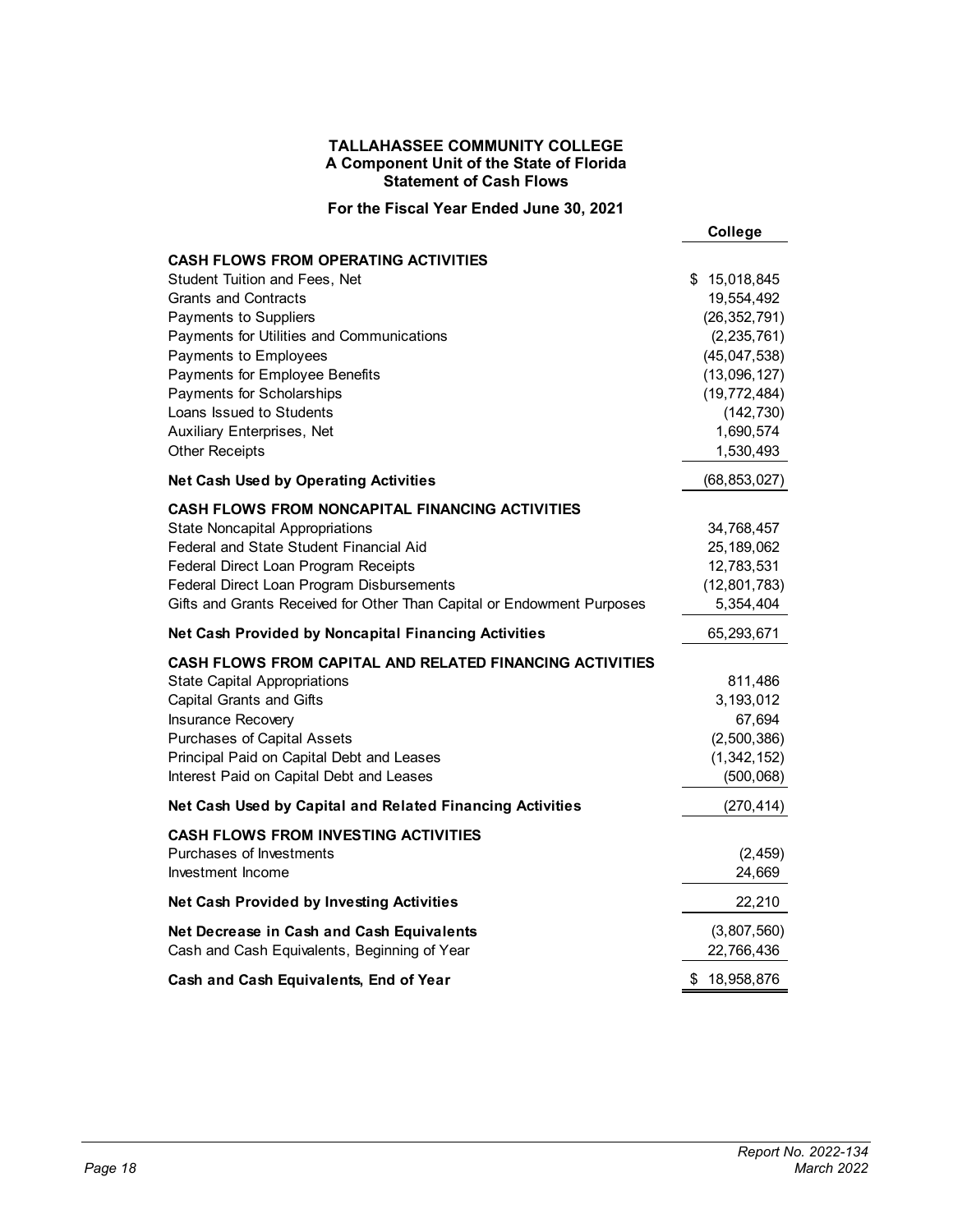|                                                                                                       | College             |
|-------------------------------------------------------------------------------------------------------|---------------------|
| <b>RECONCILIATION OF OPERATING LOSS</b>                                                               |                     |
| TO NET CASH USED BY OPERATING ACTIVITIES                                                              |                     |
| <b>Operating Loss</b>                                                                                 | $$^{(73,068,119)}$$ |
| Adjustments to Reconcile Operating Loss                                                               |                     |
| to Net Cash Used by Operating Activities:                                                             |                     |
| <b>Depreciation Expense</b>                                                                           | 6,763,215           |
| Changes in Assets, Liabilities, Deferred Outflows of Resources,<br>and Deferred Inflows of Resources: |                     |
| Receivables, Net                                                                                      | (5, 554, 129)       |
| Due From Other Governmental Agencies                                                                  | (2,052,380)         |
| Due From Component Unit                                                                               | (334, 071)          |
| Inventories                                                                                           | 10,729              |
| Notes Receivable                                                                                      | 15,748              |
| <b>Accounts Payable</b>                                                                               | 1,550,168           |
| Salaries and Payroll Taxes Payable                                                                    | (935, 973)          |
| <b>Unearned Revenue</b>                                                                               | 931,170             |
| Deposits Held for Others                                                                              | (436, 491)          |
| Special Termination Benefits Payable                                                                  | 4,687               |
| <b>Compensated Absences Payable</b>                                                                   | (263, 535)          |
| Other Postemployment Benefits Payable                                                                 | 1,634,332           |
| <b>Net Pension Liability</b>                                                                          | 6,628,114           |
| Deferred Outflows of Resources Related to Pensions                                                    | (1,329,167)         |
| Deferred Outflows of Resources Related to OPEB                                                        | (335, 035)          |
| Deferred Inflows of Resources Related to Pensions                                                     | (1,745,378)         |
| Deferred Inflows of Resources Related to OPEB                                                         | (336, 912)          |
| <b>NET CASH USED BY OPERATING ACTIVITIES</b>                                                          | \$ (68, 853, 027)   |

The accompanying notes to financial statements are an integral part of this statement.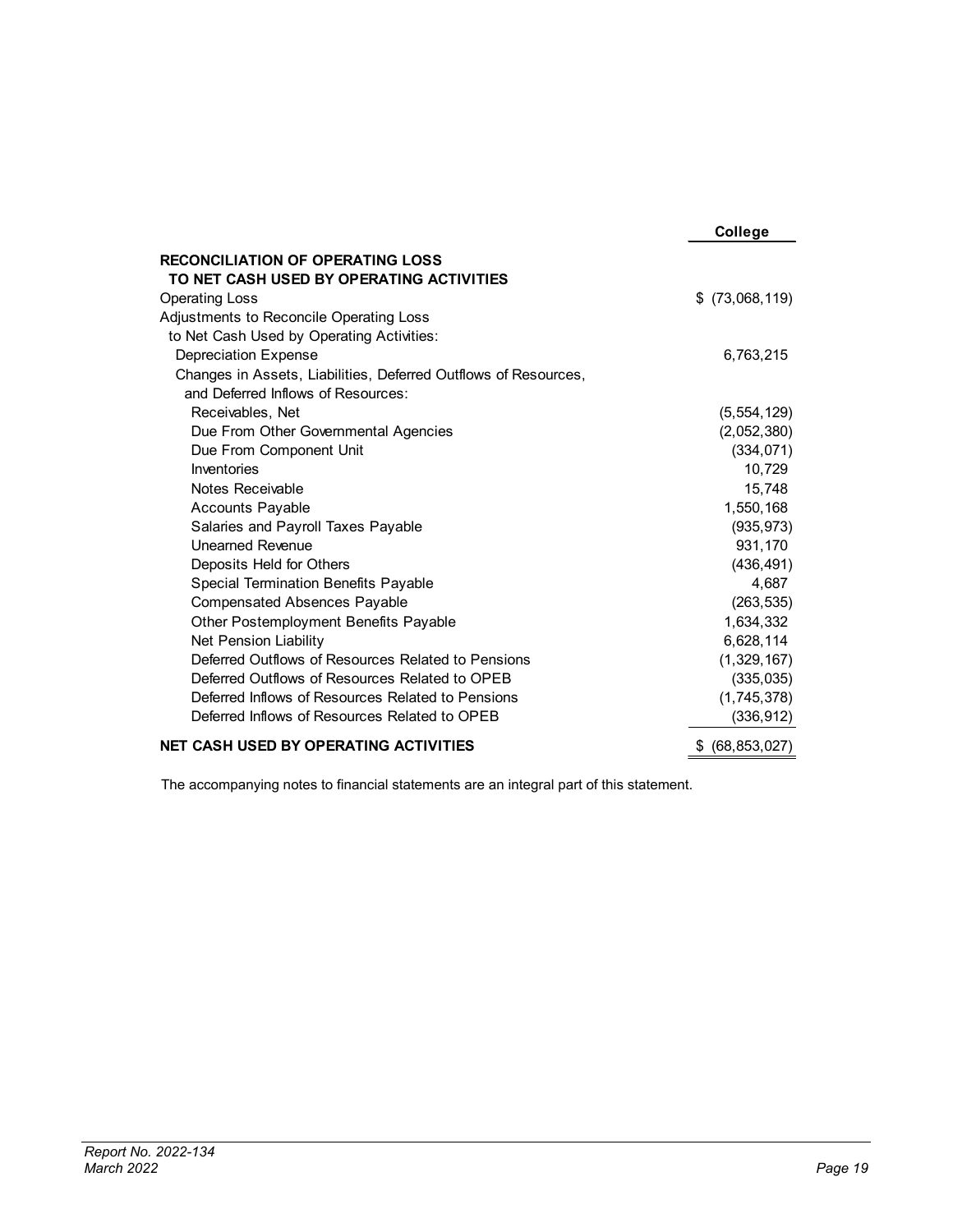# <span id="page-23-0"></span>*NOTES TO FINANCIAL STATEMENTS*

# **1. Summary of Significant Accounting Policies**

**Reporting Entity**. The governing body of Tallahassee Community College, a component unit of the State of Florida, is the College Board of Trustees. The Board of Trustees constitutes a corporation and is composed of seven members appointed by the Governor and confirmed by the Senate. The Board of Trustees is under the general direction and control of the Florida Department of Education, Division of Florida Colleges, and is governed by State law and State Board of Education (SBE) rules. However, the Board of Trustees is directly responsible for the day-to-day operations and control of the College within the framework of applicable State laws and SBE rules. The College serves Gadsden, Leon, and Wakulla Counties.

Criteria for defining the reporting entity are identified and described in the Governmental Accounting Standards Board's (GASB) *Codification of Governmental Accounting and Financial Reporting Standards*, Sections 2100 and 2600. These criteria were used to evaluate potential component units for which the Board of Trustees is financially accountable and other organizations for which the nature and significance of their relationship with the Board of Trustees are such that exclusion would cause the College's financial statements to be misleading. Based on the application of these criteria, the College is a component unit of the State of Florida, and its financial balances and activities are reported in the State's Annual Comprehensive Financial Report by discrete presentation.

**Discretely Presented Component Units**. Based on the application of the criteria for determining component units, the following component units are included within the College's reporting entity:

- Tallahassee Community College Foundation, Inc. (Foundation): This legally separate organization provides funding and services to support and foster the pursuit of higher education at the College and is governed by a separate board.
- Public Safety Academy Housing, Inc. (PSAH): This legally separate organization was established to obtain financing to construct a 200-room housing facility for students at the College's Florida Public Safety Institute. The housing facility was completed on January 4, 2006. Upon completion, PSAH executed an agreement with the College whereby the College leases the housing facility from PSAH and is responsible for operating and maintaining the facility. In exchange, PSAH receives a monthly lease payment in the amount of its mortgage payments and operating expenses. During the 2020-21 fiscal year, the lease and note transactions accounted for substantially all of the PSAH financial activity.

The Foundation and PSAH are also direct-support organizations, as defined in Section 1004.70, Florida Statutes, and although legally separate from the College, are financially accountable to the College. The Foundation and PSAH are managed independently, outside the College's budgeting process, and their powers generally are vested in a governing board pursuant to various State statutes. The Foundation and PSAH receive, hold, invest, and administer property, and make expenditures to or for the benefit of the College.

The Foundation and PSAH are audited by other auditors pursuant to Section 1004.70(6), Florida Statutes. The Foundation's and the PSAH's audited financial statements are available to the public and can be obtained from the College. The financial data reported on the accompanying financial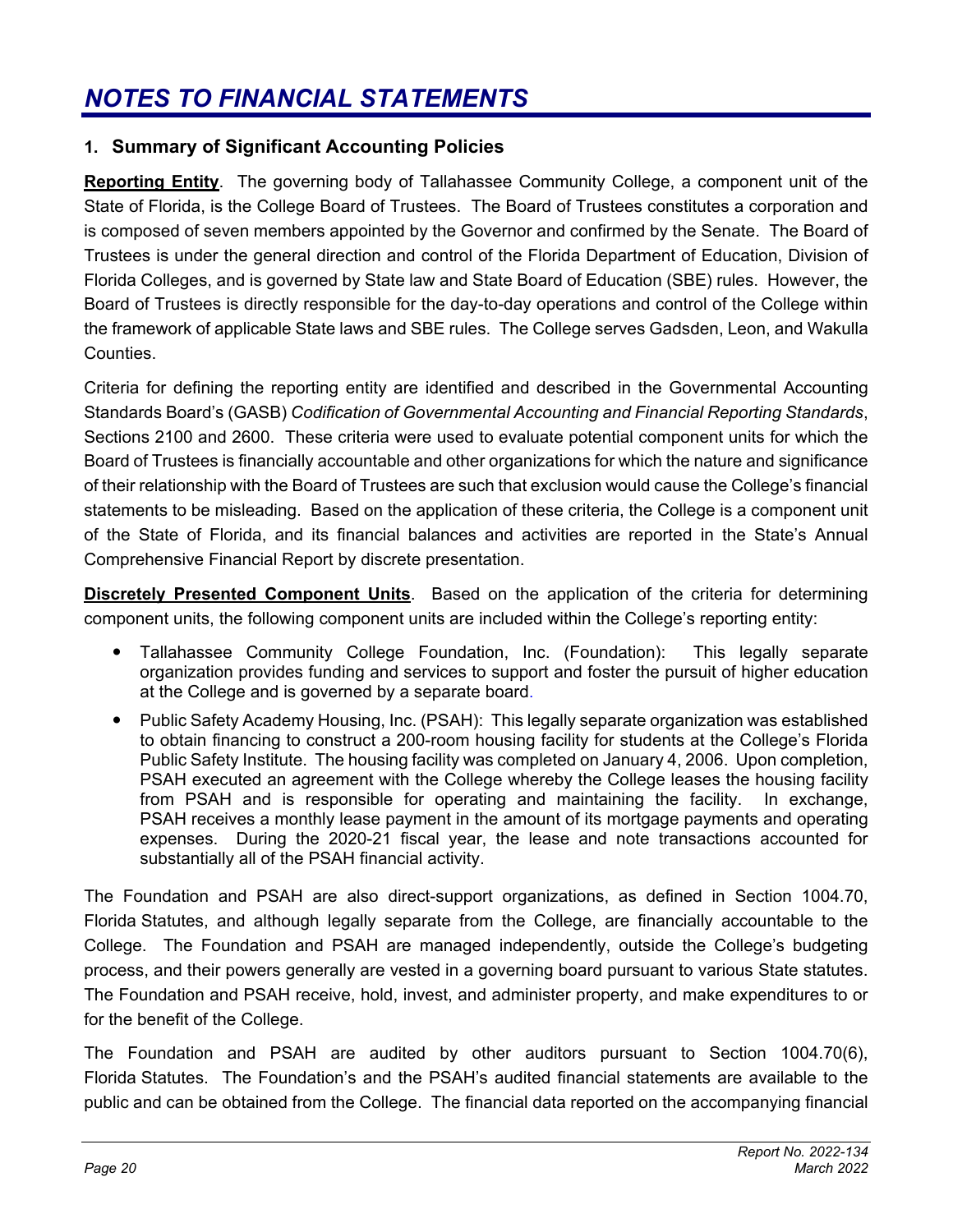statements was derived from the Foundation's and the PSAH's audited financial statements for the fiscal year ended March 30, 2021. Additional condensed financial statements for the College's component units are included in a subsequent note.

**Basis of Presentation**. The College's accounting policies conform with accounting principles generally accepted in the United States of America applicable to public colleges and universities as prescribed by GASB. The National Association of College and University Business Officers (NACUBO) also provides the College with recommendations prescribed in accordance with generally accepted accounting principles promulgated by GASB and the Financial Accounting Standards Board (FASB). GASB allows public colleges various reporting options. The College has elected to report as an entity engaged in only business-type activities. This election requires the adoption of the accrual basis of accounting and entitywide reporting including the following components:

- Management's Discussion and Analysis
- Basic Financial Statements:
	- o Statement of Net Position
	- o Statement of Revenues, Expenses, and Changes in Net Position
	- o Statement of Cash Flows
	- o Notes to Financial Statements
- Other Required Supplementary Information

**Measurement Focus and Basis of Accounting**. Basis of accounting refers to when revenues, expenses, assets, deferred outflows of resources, liabilities, and deferred inflows of resources are recognized in the accounts and reported in the financial statements. Specifically, it relates to the timing of the measurements made, regardless of the measurement focus applied. The College's financial statements are presented using the economic resources measurement focus and the accrual basis of accounting. Revenues, expenses, gains, losses, assets, deferred outflows of resources, liabilities, and deferred inflows of resources resulting from exchange and exchange-like transactions are recognized when the exchange takes place. Revenues, expenses, gains, losses, assets, deferred outflows of resources, liabilities, and deferred inflows of resources resulting from nonexchange activities are generally recognized when all applicable eligibility requirements, including time requirements, are met. The College follows GASB standards of accounting and financial reporting.

The College's component units use the economic resources measurement focus and the accrual basis of accounting, and the Foundation follows FASB standards of accounting and financial reporting for not-for-profit organizations. The PSAH follows GASB standards of accounting and financial reporting.

Significant interdepartmental sales between auxiliary service departments and other institutional departments have been accounted for as reductions of expenses and not revenues of those departments.

The College's principal operating activity is instruction. Operating revenues and expenses generally include all fiscal transactions directly related to instruction as well as administration, academic support, student services, physical plant operations, and depreciation of capital assets. Nonoperating revenues include State noncapital appropriations, Federal and State student financial aid, and investment income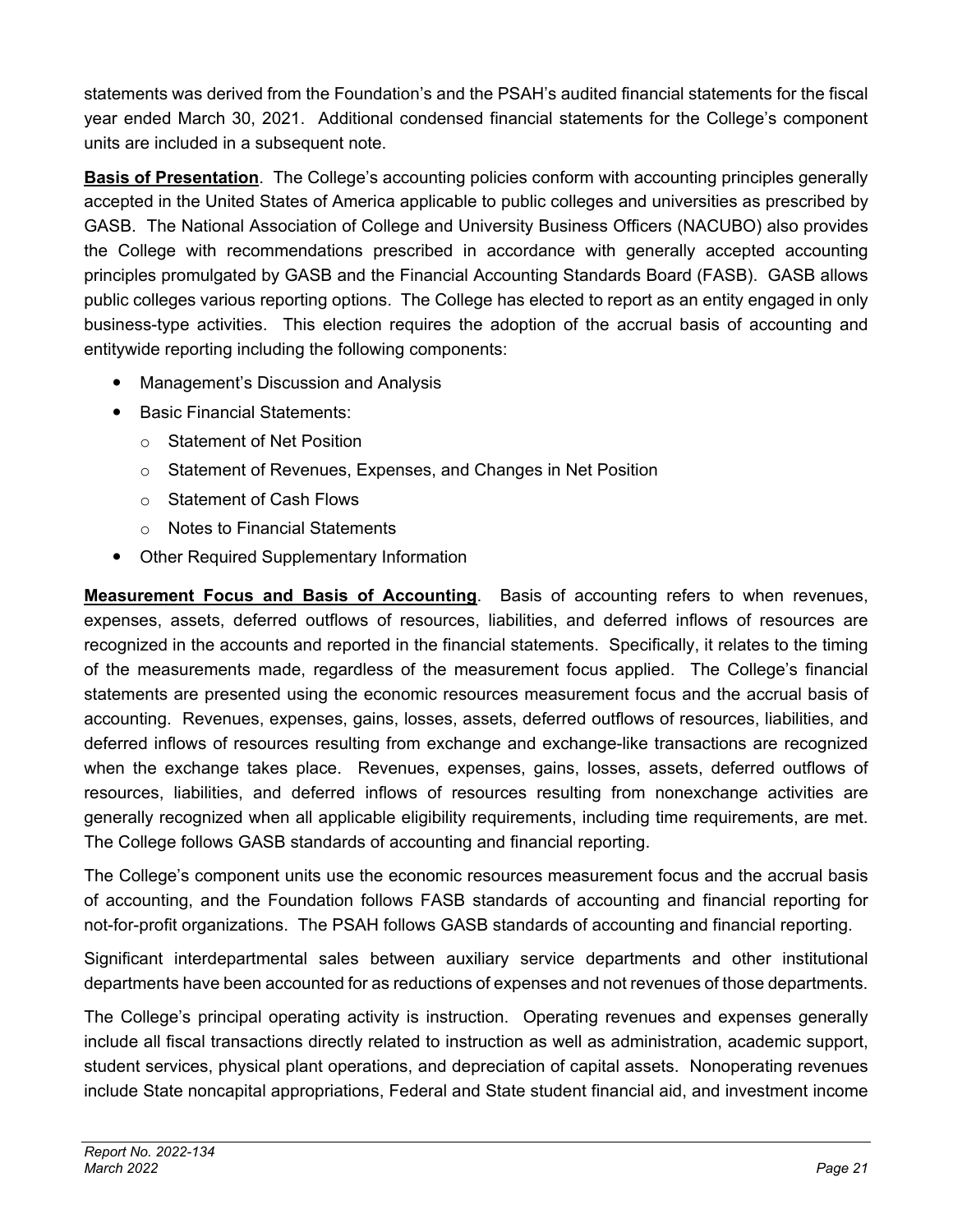(net of unrealized gains or losses on investments). Interest on capital asset-related debt is a nonoperating expense. Other revenues generally include revenues for capital construction projects.

The statement of net position is presented in a classified format to distinguish between current and noncurrent assets and liabilities. When both restricted and unrestricted resources are available to fund certain programs, it is the College's policy to first apply the restricted resources to such programs followed by the use of the unrestricted resources.

The statement of revenues, expenses, and changes in net position is presented by major sources and is reported net of tuition scholarship allowances. Tuition scholarship allowances are the difference between the stated charge for goods and services provided by the College and the amount that is actually paid by the student or the third party making payment on behalf of the student. In prior fiscal years, the College applied the "Alternate Method" as prescribed in NACUBO Advisory Report 2000-05 to determine the reported net tuition scholarship allowances. Under this method, the College computed these amounts by allocating the cash payments to students, excluding payments for services, using a ratio of total aid to aid not considered third-party aid. During the 2020-21 fiscal year, the College applied the "Direct Method" as prescribed in NACUBO Advisory Report 2000-05 to determine the scholarship allowance. Under the Direct Method, a case-by-case methodology is used to specifically identify and apply financial aid and institutional resources to student tuition and fees.

The statement of cash flows is presented using the direct method in compliance with GASB Statement No. 9, *Reporting Cash Flows of Proprietary and Nonexpendable Trust Funds and Governmental Entities That Use Proprietary Fund Accounting*.

**Cash and Cash Equivalents**. The amount reported as cash and cash equivalents consists of cash on hand, cash in demand accounts, and cash invested with the State Board of Administration (SBA) Florida PRIME investment pool. For reporting cash flows, the College considers all highly liquid investments with original maturities of 3 months or less, that are not held solely for income or profit, to be cash equivalents. Under this definition, the College considers amounts invested in the SBA Florida PRIME investment pool to be cash equivalents.

College cash deposits are held in banks qualified as public depositories under Florida law. All such deposits are insured by Federal depository insurance, up to specified limits, or collateralized with securities held in Florida's multiple financial institution collateral pool required by Chapter 280, Florida Statutes. Cash and cash equivalents that are externally restricted to make debt service payments, maintain sinking or reserve funds, or to purchase or construct capital or other restricted assets are classified as restricted.

At June 30, 2021, the College reported as cash equivalents \$57,128 in the Florida PRIME investment pool administered by the SBA pursuant to Section 218.405, Florida Statutes. The College's investments in the Florida PRIME investment pool, which the SBA indicates is a Securities and Exchange Commission Rule 2a7-like external investment pool, are similar to money market funds in which shares are owned in the fund rather than the underlying investments. The Florida PRIME investment pool carried a credit rating of AAAm by Standard & Poor's and had a weighted-average days to maturity (WAM) of 50 days as of June 30, 2021. A portfolio's WAM reflects the average maturity in days based on final maturity or reset date, in the case of floating-rate instruments. WAM measures the sensitivity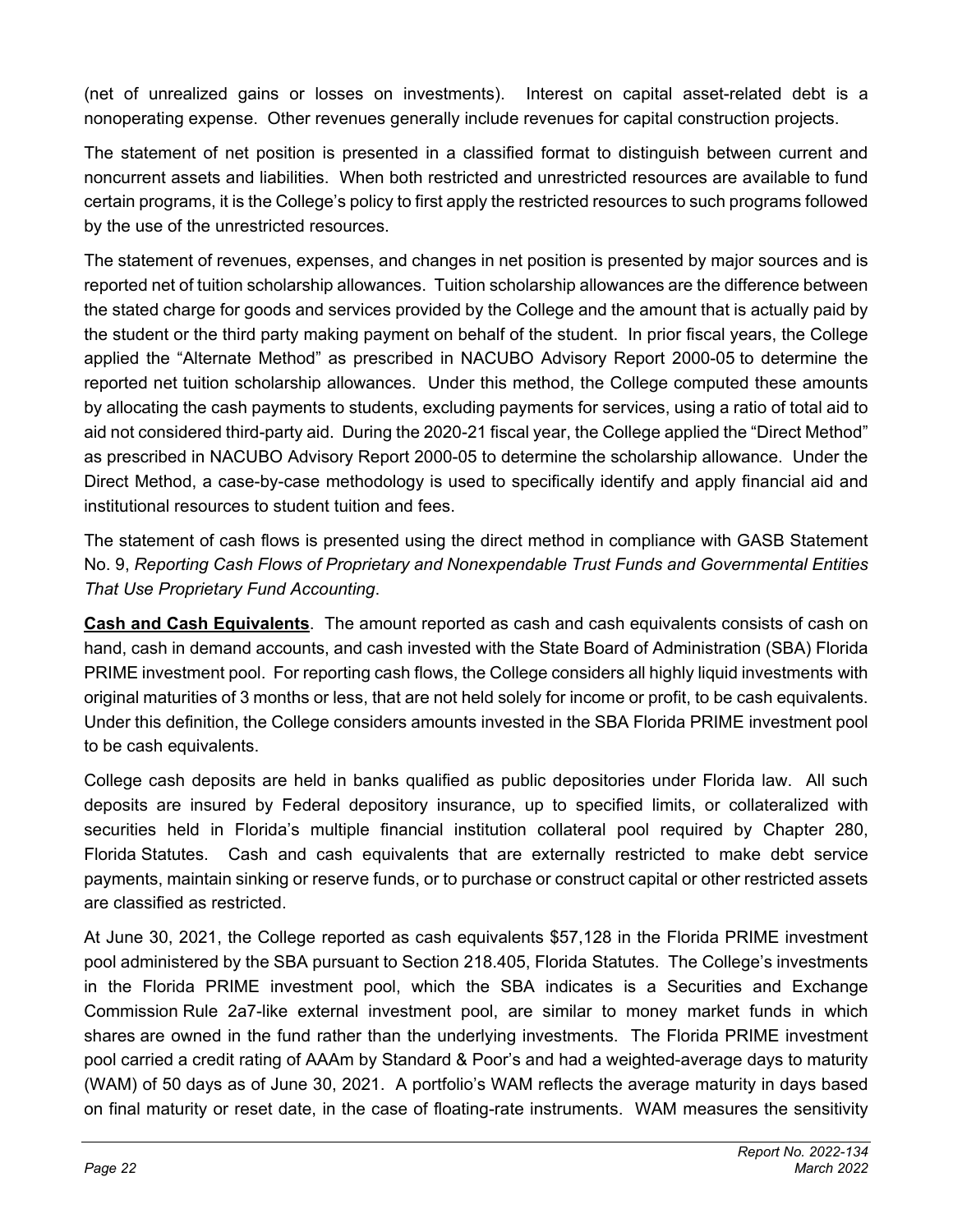of the Florida PRIME investment pool to interest rate changes. The investments in the Florida PRIME investment pool are reported at amortized cost.

Section 218.409(8)(a), Florida Statutes, provides that "the principal, and any part thereof, of each account constituting the trust fund is subject to payment at any time from the moneys in the trust fund. However, the executive director may, in good faith, on the occurrence of an event that has a material impact on liquidity or operations of the trust fund, for 48 hours limit contributions to or withdrawals from the trust fund to ensure that the Board [State Board of Administration] can invest moneys entrusted to it in exercising its fiduciary responsibility. Such action must be immediately disclosed to all participants, the trustees, the Joint Legislative Auditing Committee, and the Investment Advisory Council. The trustees shall convene an emergency meeting as soon as practicable from the time the executive director has instituted such measures and review the necessity of those measures. If the trustees are unable to convene an emergency meeting before the expiration of the 48-hour moratorium on contributions and withdrawals, the moratorium may be extended by the executive director until the trustees are able to meet to review the necessity for the moratorium. If the trustees agree with such measures, the trustees shall vote to continue the measures for up to an additional 15 days. The trustees must convene and vote to continue any such measures before the expiration of the time limit set, but in no case may the time limit set by the trustees exceed 15 days." As of June 30, 2021, there were no redemption fees or maximum transaction amounts, or any other requirements that serve to limit a participant's daily access to 100 percent of their account value.

**Capital Assets**. College capital assets consist of land, construction in progress, buildings, other structures and improvements, furniture, machinery, and equipment, and assets under capital leases. These assets are capitalized and recorded at cost at the date of acquisition or at acquisition value at the date received in the case of gifts and purchases of State surplus property. Additions, improvements, and other outlays that significantly extend the useful life of an asset are capitalized. Other costs incurred for repairs and maintenance are expensed as incurred. The College has a capitalization threshold of \$5,000 for tangible personal property and \$25,000 to \$65,000 for buildings and other structures and improvements. Depreciation is computed on the straight-line basis over the following estimated useful lives:

- $\bullet$  Buildings  $-$  40 years
- Other Structures and Improvements 10 years
- Furniture, Machinery, and Equipment:
	- $\circ$  Computer Equipment 3 years
	- $\circ$  Vehicles, Office Machines, and Educational Equipment 5 years
	- $\circ$  Furniture 7 years
- Assets Under Capital Leases 5 to 16 years

Land, buildings, and equipment of the College's component units are stated at cost, except for donated property, which is stated at fair market value at the date of donation and is net of accumulated depreciation of \$3,893,207. The College's component units depreciated buildings and equipment over an estimated useful life of 39 years for buildings and improvements and from 5 to 7 years for furniture and equipment.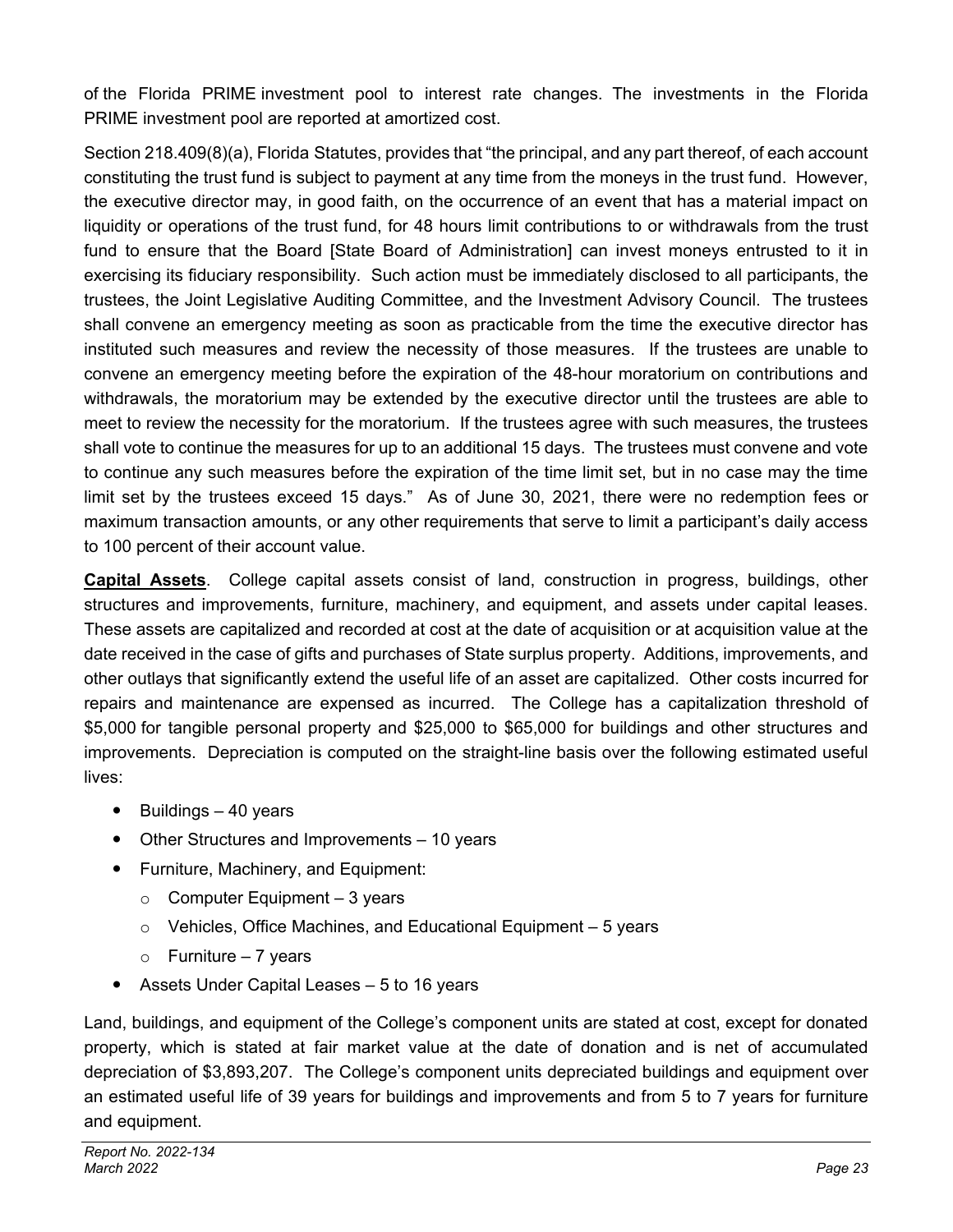**Noncurrent Liabilities**. Noncurrent liabilities include bonds payable, note payable, capital leases payable, special termination benefits payable, compensated absences payable, other postemployment benefits payable, and net pension liabilities that are not scheduled to be paid within the next fiscal year.

**Pensions**. For purposes of measuring the net pension liability, deferred outflows of resources and deferred inflows of resources related to pensions, and pension expense, information about the fiduciary net positions of the Florida Retirement System (FRS) defined benefit plan and the Health Insurance Subsidy (HIS) defined benefit plan and additions to/deductions from the FRS and HIS fiduciary net positions have been determined on the same basis as they are reported by the FRS and the HIS plans. Benefit payments (including refunds of employee contributions) are recognized when due and payable in accordance with benefit terms. Investments are reported at fair value.

# **2. Deficit Net Position in Individual Funds**

The College reported an unrestricted net position which included a deficit in the current funds - unrestricted, as shown below. This deficit can be attributed to the full recognition of long-term liabilities (i.e., compensated absences payable, other postemployment benefits payable, and net pension liabilities) in the current unrestricted funds.

| Fund                                                   | <b>Net Position</b> |                             |  |
|--------------------------------------------------------|---------------------|-----------------------------|--|
| Current Funds - Unrestricted<br><b>Auxiliary Funds</b> |                     | (36, 552, 794)<br>2.094.811 |  |
| Total                                                  |                     | (34, 457, 983)              |  |

# **3. Investments**

The Board of Trustees has adopted a written investment policy providing that surplus funds of the College shall be invested in those institutions and instruments permitted under the provisions of Florida Statutes. Section 218.415(16), Florida Statutes, authorizes the College to invest in the Florida PRIME investment pool administered by the SBA; Securities and Exchange Commission registered money market funds with the highest credit quality rating from a nationally recognized rating agency; interest-bearing time deposits and savings accounts in qualified public depositories, as defined by Section 280.02, Florida Statutes; direct obligations of the United States Treasury; obligations of Federal agencies and instrumentalities; securities of, or interests in, certain open-end or closed-end management type investment companies; and other investments approved by the Board of Trustees as authorized by law. SBE Rule 6A-14.0765(3), Florida Administrative Code, provides that College loan, endowment, annuity, and life income funds may also be invested pursuant to Section 215.47, Florida Statutes. Investments authorized by Section 215.47, Florida Statutes, include bonds, notes, commercial paper, and various other types of investments.

Investments set aside to make debt service payments, maintain sinking or reserve funds, or to purchase or construct capital assets are classified as restricted.

**Fair Value Measurement**. The College categorizes its fair value measurements within the fair value hierarchy established by generally accepted accounting principles. The hierarchy is based on the valuation inputs used to measure the fair value of the asset. Level 1 inputs are quoted prices in active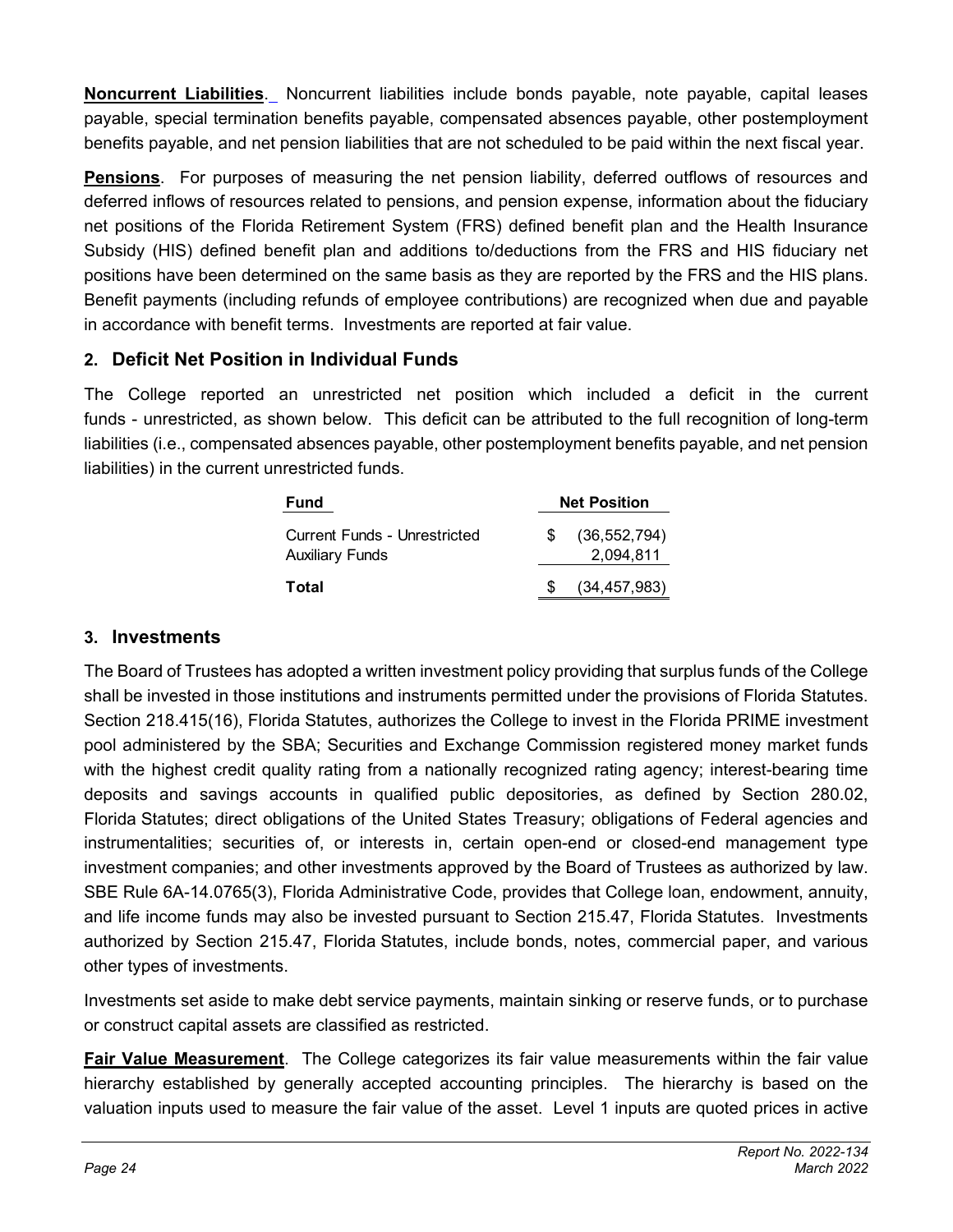markets for identical assets, Level 2 inputs are significant other observable inputs, and Level 3 inputs are significant unobservable inputs.

The College's investments at June 30, 2021, are reported as follows:

|                                                      |                         | <b>Fair Value</b><br><b>Measurements</b><br>Using<br><b>Quoted Prices</b><br>in Active<br><b>Markets for</b><br><b>Identical Assets</b> |
|------------------------------------------------------|-------------------------|-----------------------------------------------------------------------------------------------------------------------------------------|
| Investments by fair value level                      | <b>Amount</b>           | (Level 1)                                                                                                                               |
| SBA Debt Service Accounts<br>Certificates of Deposit | \$<br>45,255<br>583,885 | \$<br>45,255<br>583,885                                                                                                                 |
| Total investments measured at fair value             | 629.140                 | \$<br>629,140                                                                                                                           |

**State Board of Administration Debt Service Accounts**. The College reported investments totaling \$45,255 at June 30, 2021, in the SBA Debt Service Accounts. These investments are used to make debt service payments on bonds issued by the SBE for the benefit of the College. The College's investments consist of United States Treasury securities, with maturity dates of 6 months or less, and are reported at fair value. The College relies on policies developed by the SBA for managing interest rate risk and credit risk for these accounts. Disclosures for the Debt Service Accounts are included in the notes to financial statements of the State's Annual Comprehensive Financial Report.

**Certificates of Deposit**. The College reported investments totaling \$583,885 at June 30, 2021, in certificates of deposits (CDs) with two banks. The investments in these CDs were fully insured by the Federal Deposit Insurance Corporation, with the exception of \$122,519. The CDs carry original maturity dates of 12 months with annual percentage interest rates between 0.20 and 1.60 percent.

**Component Units Investments**. Investments reported by the College's component units consisted of those held by the Foundation at March 31, 2021, and are reported at fair value as follows:

| <b>Investment Type</b>             | <b>Net Position</b> |                         |  |
|------------------------------------|---------------------|-------------------------|--|
| Mutual Funds<br>Money Market Funds | \$.                 | 18.026.861<br>2,191,846 |  |
| Total                              |                     | 20,218,707              |  |

# **4. Accounts Receivable**

Accounts receivable represent amounts for student fee deferments, various student services provided by the College, uncollected commissions for food service and vending machine sales, unused credit memos, and contract and grant reimbursements due from third parties. The accounts receivable are reported net of a \$1,264,199 allowance for doubtful accounts.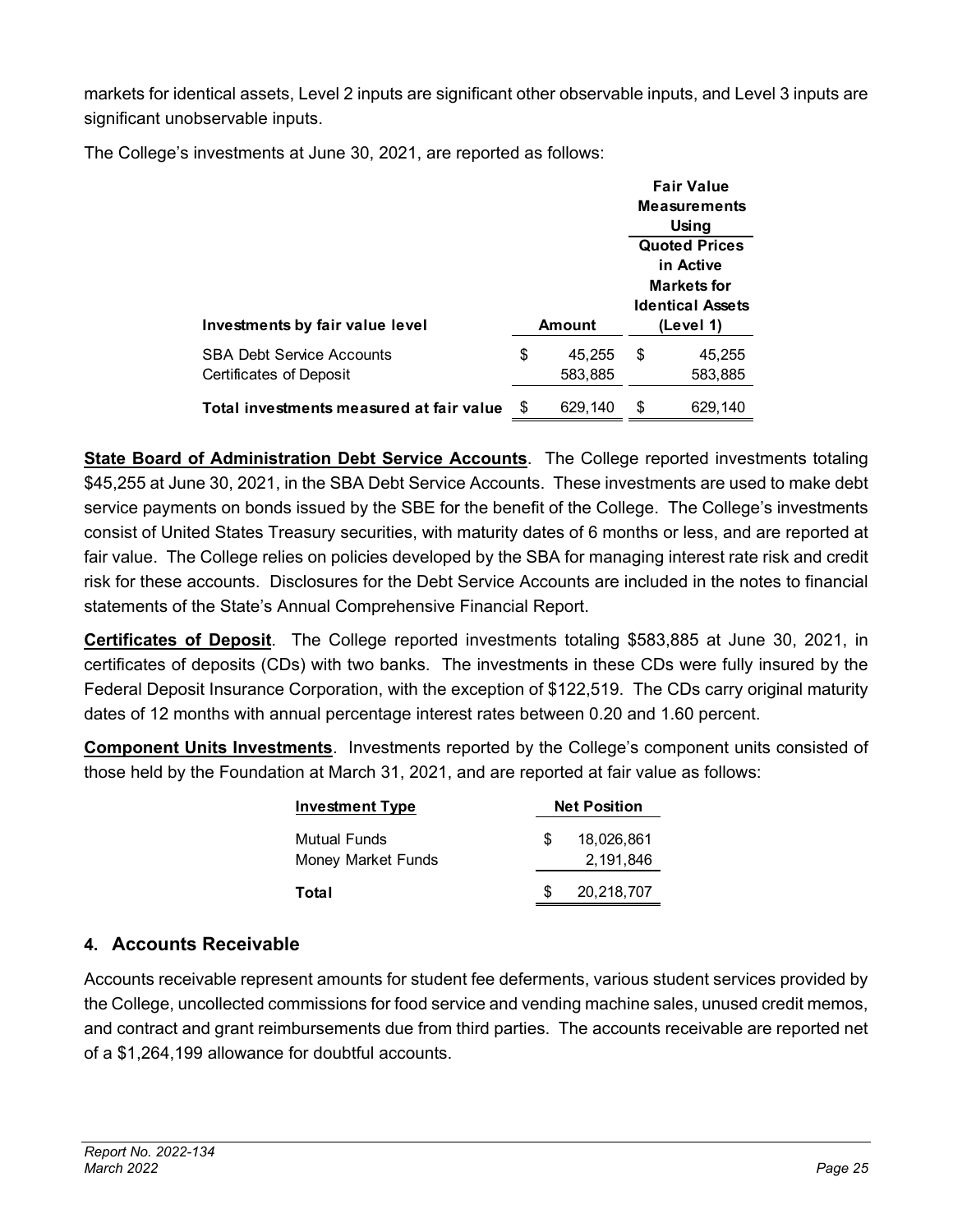# **5. Due From Other Governmental Agencies**

The amount due from other governmental agencies primarily consists of \$451,763 of Public Education Capital Outlay allocations due from the State for construction of College facilities and \$2,087,924 due from Federal and State agencies for contracts and grants and other services.

# **6. Due From Component Units**

The \$354,785 reported as due from component units consists of \$351,197 and \$3,588 owed by the Foundation and PSAH, respectively, to the College for building renovations funded by the Foundation and rental fees from the PSAH. The amounts were invoiced to the component units in June 2021.

The College's financial statements are reported for the fiscal year ended June 30, 2021. The component units' financial statements are reported for the fiscal year ended March 31, 2021. Accordingly, amounts reported as due from component units on the statement of net position do not have a corresponding amount reported as due to College by the component units.

# **7. Capital Assets**

Capital assets activity for the fiscal year ended June 30, 2021, is shown in the following table:

|                                              | <b>Beginning</b> |                   |                   | <b>Ending</b>    |
|----------------------------------------------|------------------|-------------------|-------------------|------------------|
| <b>Description</b>                           | <b>Balance</b>   | <b>Additions</b>  | <b>Reductions</b> | <b>Balance</b>   |
| Nondepreciable Capital Assets:               |                  |                   |                   |                  |
| Land                                         | \$<br>9,556,301  | \$                | \$                | 9,556,301<br>\$  |
| <b>Construction in Progress</b>              | 6,707,303        | 589,420           | 487,263           | 6,809,460        |
| <b>Total Nondepreciable Capital Assets</b>   | 16,263,604<br>\$ | \$<br>589,420     | 487,263<br>\$     | 16,365,761<br>S. |
| Depreciable Capital Assets:                  |                  |                   |                   |                  |
| <b>Buildings</b>                             | \$173,520,511    | \$<br>1,820,679   | \$                | \$175,341,190    |
| Other Structures and Improvements            | 14, 147, 553     |                   |                   | 14, 147, 553     |
| Furniture, Machinery, and Equipment          | 10,499,189       | 632,792           |                   | 11, 131, 981     |
| <b>Assets Under Capital Leases</b>           | 7,031,697        |                   |                   | 7,031,697        |
| <b>Total Depreciable Capital Assets</b>      | 205, 198, 950    | 2,453,471         |                   | 207,652,421      |
| Less, Accumulated Depreciation:              |                  |                   |                   |                  |
| <b>Buildings</b>                             | 73,551,898       | 5,648,210         |                   | 79,200,108       |
| Other Structures and Improvements            | 13, 142, 309     | 217,788           |                   | 13,360,097       |
| Furniture, Machinery, and Equipment          | 10,455,455       | 398,366           |                   | 10,853,821       |
| Assets Under Capital Leases                  | 1,496,554        | 498,851           |                   | 1,995,405        |
| <b>Total Accumulated Depreciation</b>        | 98,646,216       | 6,763,215         |                   | 105,409,431      |
| <b>Total Depreciable Capital Assets, Net</b> | \$106,552,734    | (4,309,744)<br>S. | \$                | \$102,242,990    |

# **8. Unearned Revenue**

Unearned revenue at June 30, 2021, includes State grants for which the College had not yet earned the revenue, and student tuition and fees received prior to fiscal year end related to subsequent accounting periods. As of June 30, 2021, the College reported the following amounts as unearned revenue: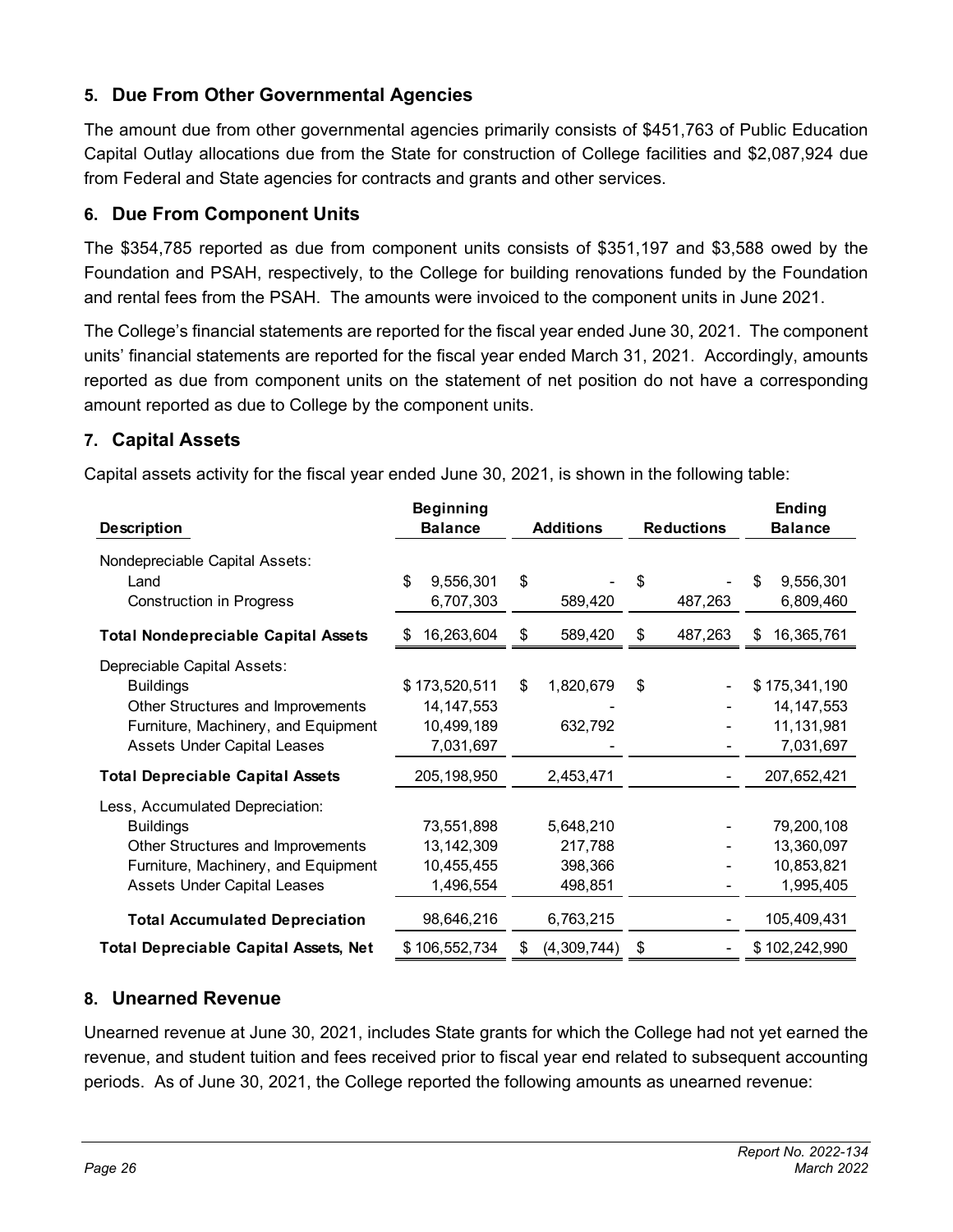| <b>Description</b>                                             | Amount                 |
|----------------------------------------------------------------|------------------------|
| <b>Contracts and Grants</b><br><b>Student Tuition and Fees</b> | \$1.107.516<br>244.041 |
| Total                                                          | \$1,351,557            |

# **9. Long-Term Liabilities**

Long-term liabilities activity for the fiscal year ended June 30, 2021, is shown in the following table:

| <b>Description</b>                   | <b>Beginning</b><br><b>Balance</b> | <b>Additions</b>     | <b>Reductions</b> | <b>Ending</b><br><b>Balance</b> | <b>Current</b><br><b>Portion</b> |
|--------------------------------------|------------------------------------|----------------------|-------------------|---------------------------------|----------------------------------|
| <b>Bonds Payable</b>                 | 7,232,000<br>S.                    | \$<br>$\blacksquare$ | \$<br>792,000     | \$6,440,000                     | \$<br>837,000                    |
| Note Payable                         | 463,000                            | ۰                    | 151,000           | 312,000                         | 155,000                          |
| Capital Leases Payable               | 6,247,303                          | ۰                    | 399,152           | 5,848,151                       | 399,153                          |
| Special Termination Benefits Payable | 458,758                            | 168,477              | 163,791           | 463.444                         | 73,263                           |
| <b>Compensated Absences Payable</b>  | 4,946,525                          | 314.414              | 577.949           | 4,682,990                       | 881,862                          |
| Other Postemployment                 |                                    |                      |                   |                                 |                                  |
| <b>Benefits Payable</b>              | 7,538,618                          | 1,801,090            | 166,758           | 9,172,950                       | 333,516                          |
| <b>Net Pension Liability</b>         | 41,796,983                         | 24,415,474           | 17,787,360        | 48,425,097                      | 134,802                          |
| <b>Total Long-Term Liabilities</b>   | \$68,683,187                       | \$26,699,455         | \$20,038,010      | \$75,344,632                    | 2,814,596<br>\$                  |

**Bonds Payable**. Various bonds were issued to finance capital outlay projects of the College. The following is a description of the bonded debt issues:

• SBE Capital Outlay Bonds. The SBE issues capital outlay bonds on behalf of the College. These bonds mature serially and are secured by a pledge of the College's portion of the State-assessed motor vehicle license tax and by the State's full faith and credit. The SBE and the SBA administer the principal and interest payments, investment of debt service resources, and compliance with reserve requirements.

Capital Improvement Revenue Bonds, Series 2018A. These bonds are authorized by Article VII, Section 11(d) of the Florida Constitution; Sections 215.57 through 215.83 and 1009.23, Florida Statutes; and other applicable provisions of law. Principal and interest on these bonds were issued to refund the Series 2006A and are secured by and payable solely from a first lien pledge of the capital improvement fees collected pursuant to Section 1009.23(11), Florida Statutes, by the Series 2018A participating colleges on a parity with any additional bonds issued subsequent to the issuance of the Series 2018A bonds. The Series 2006A bonds constitute the first series of bonds to be issued pursuant to a Master Authorizing Resolution. Upon the issuance of additional bonds, all bonds will share a parity first lien on the pledged revenues of all colleges participating in any series of bonds then outstanding. The Series 2018A bonds will share the lien on the revenues pledged by the colleges participating in such additional bonds. The bonds were issued for the new construction and renovation and remodeling of educational facilities.

The College had the following bonds payable at June 30, 2021: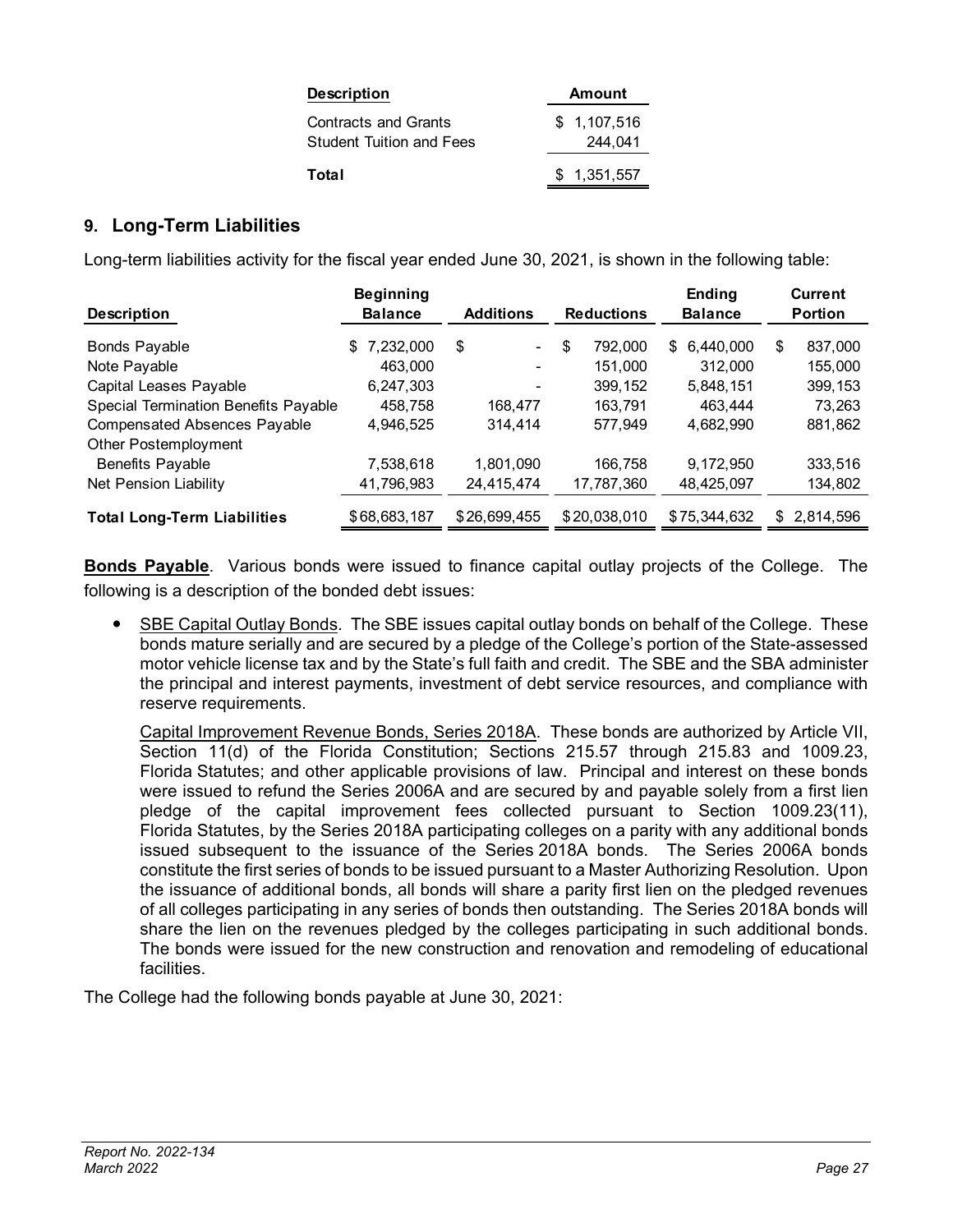| <b>Bond Type</b>                   | Amount<br>Outstanding | Interest<br><b>Rates</b><br>(Percent) | Annual<br><b>Maturity</b><br>To |
|------------------------------------|-----------------------|---------------------------------------|---------------------------------|
| <b>SBE Capital Outlay Bonds:</b>   |                       |                                       |                                 |
| Series 2019A                       | \$1,520,000           | 5                                     | 2029                            |
| Series 2020A                       | 305,000               | $2 - 5$                               | 2030                            |
| Florida Department of Education    |                       |                                       |                                 |
| Capital Improvement Revenue Bonds: |                       |                                       |                                 |
| Series 2018A                       | 4,615,000             | 5                                     | 2027                            |
| Total                              | \$ 6,440,000          |                                       |                                 |

Annual requirements to amortize all bonded debt outstanding as of June 30, 2021, are as follows:

|                       | <b>SBE Capital Outlay Bonds and</b> |           |    |                                          |       |           |
|-----------------------|-------------------------------------|-----------|----|------------------------------------------|-------|-----------|
| <b>Fiscal Year</b>    |                                     |           |    | <b>Capital Improvement Revenue Bonds</b> |       |           |
| <b>Ending June 30</b> |                                     | Principal |    | Interest                                 | Total |           |
| 2022                  | \$                                  | 837,000   | \$ | 321,130                                  | S     | 1,158,130 |
| 2023                  |                                     | 883,000   |    | 279,280                                  |       | 1,162,280 |
| 2024                  |                                     | 937,000   |    | 236,000                                  |       | 1,173,000 |
| 2025                  |                                     | 996,000   |    | 189,150                                  |       | 1,185,150 |
| 2026                  |                                     | 1,050,000 |    | 139,350                                  |       | 1,189,350 |
| 2027-2030             |                                     | 1,737,000 |    | 137,150                                  |       | 1,874,150 |
| Total                 |                                     | 6,440,000 | S  | 1,302,060                                | S.    | 7,742,060 |

**Mortgage Note Payable – Component Unit**. On November 10, 2014, the PSAH refinanced the mortgage payable for \$6,017,876 with an interest rate of 2.75 percent, then at 3.34 percent until August 31, 2019, and thereafter a floating rate equal to 70 percent of the prime rate of JPMorgan Chase Bank, with a floor in all cases of 2.45 percent; payable monthly installments of principal and interest, maturing June 1, 2025. The note is collateralized by a leasehold mortgage in real estate and first priority security interest in all personal property located at the facility. The note is also collateralized by the assignment of rents and leases related to the housing facility.

Also, on November 10, 2014, the PSAH executed another mortgage note payable for improvements to the property. The amount of the note is \$575,000 with an interest rate of 3.99 percent until August 31, 2019, and thereafter a floating rate equal to 70 percent of the prime rate of JPMorgan Chase Bank, with a floor in all cases of 3.25 percent; payable in monthly installments of principal and interest, maturing June 1, 2025. The note is collateralized by a leasehold mortgage in real estate and first priority security interest in all personal property located at the facility. The note is also collateralized by the assignment of rents and leases related to the housing facility. Annual requirements to amortize the outstanding notes as of March 31, 2021, are as follows: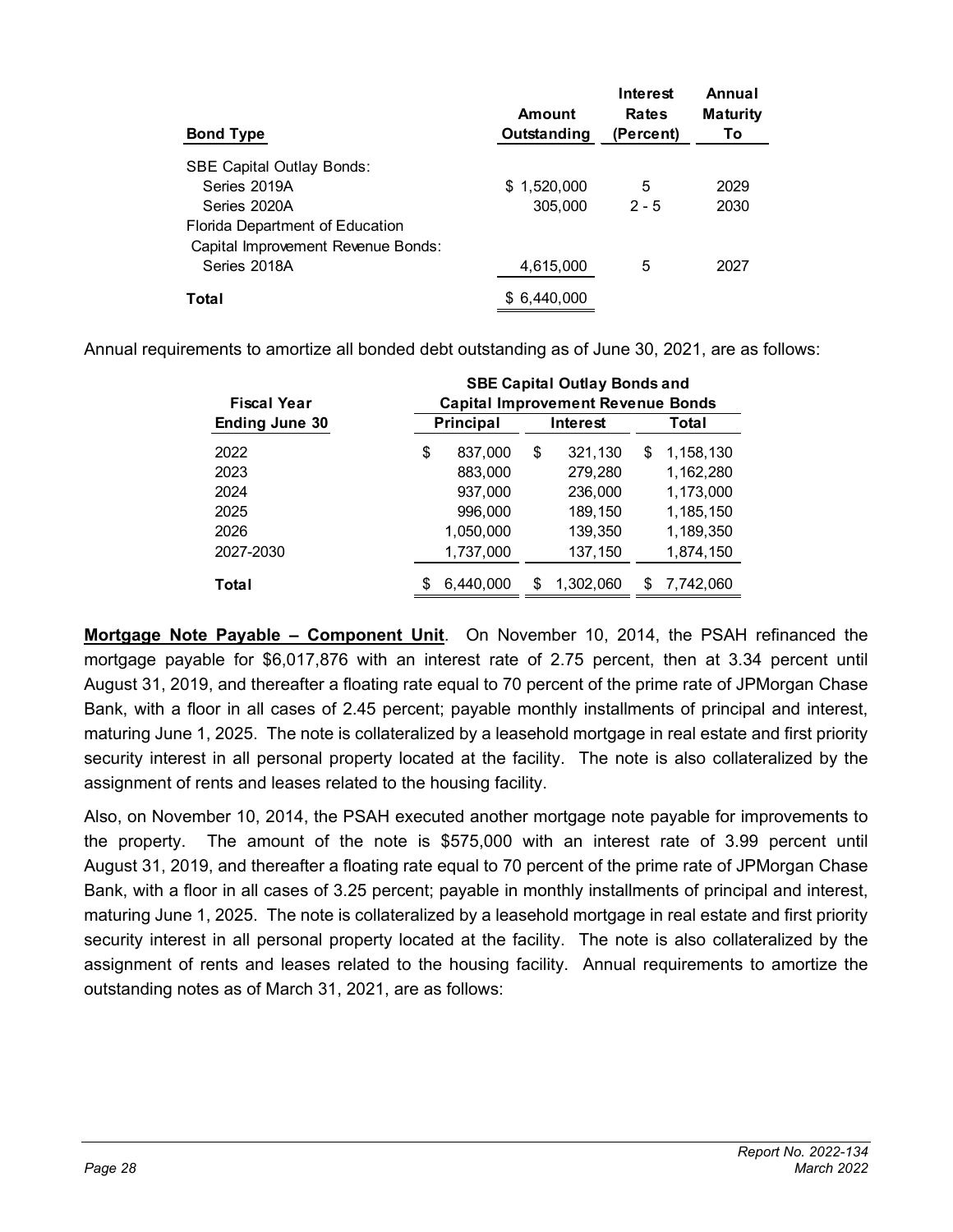| <b>Fiscal Year</b><br><b>Ending March 31</b> | <b>Principal</b> |    | <b>Interest</b> |    | Total     |  |
|----------------------------------------------|------------------|----|-----------------|----|-----------|--|
| 2022                                         | \$<br>605,079    | \$ | 60,503          | \$ | 665,582   |  |
| 2023                                         | 678,643          |    | 49,759          |    | 728,402   |  |
| 2024                                         | 698,651          |    | 32,304          |    | 730,955   |  |
| 2025                                         | 719,417          |    | 14,310          |    | 733,727   |  |
| 2026                                         | 171,992          |    | 710             |    | 172,702   |  |
| Total                                        | 2,873,782        | \$ | 157,586         | S  | 3,031,368 |  |

**Note Payable**. On May 18, 2016, the College borrowed \$1,032,000, at a stated interest rate of 2.31 percent, to finance the cost of the advanced manufacturing training facility. The interest rate for this note was reduced to 1.80 percent beginning on April 1, 2017. The note matures on October 1, 2023, and principal and interest payments are made biannually in April and October of each year. The College uses fee sources to pledge to repay the bank note. The note includes provisions that in an event of default, the bank will seek to enforce its rights through legal proceedings to require the Board to meet its obligations under the note agreement. Further, the bank note contains provisions that in the event of default, the bank may accelerate payment for all principal and interest due under the note. Annual requirements to amortize the outstanding note as of June 30, 2021, are as follows:

| <b>Fiscal Year</b><br><b>Ending June 30</b> | <b>Principal</b>         |    | Interest       |    | Total              |
|---------------------------------------------|--------------------------|----|----------------|----|--------------------|
| 2022<br>2023                                | \$<br>155.000<br>157,000 | \$ | 4.923<br>2.124 | \$ | 159.923<br>159.124 |
| <b>Total</b>                                | 312,000                  | S  | 7.047          | S  | 319,047            |

**Capital Leases Payable**. Energy saving equipment in the amount of \$6,806,160 and computer equipment in the amount of \$225,537 are being acquired under capital lease agreements. The stated interest rates are 2.21 and 4.10 percent, respectively. Future minimum payments under the capital lease agreements and the present value of the minimum payments as of June 30, 2021, are as follows:

| <b>Fiscal Year Ending June 30</b>        | <b>Amount</b> |           |
|------------------------------------------|---------------|-----------|
|                                          |               |           |
| 2022                                     | \$            | 550,980   |
| 2023                                     |               | 517,394   |
| 2024                                     |               | 533,141   |
| 2025                                     |               | 549,361   |
| 2026                                     |               | 566,067   |
| 2027-2031                                |               | 3,098,995 |
| 2032-2033                                |               | 846.642   |
|                                          |               |           |
| <b>Total Minimum Payments</b>            |               | 6,662,580 |
| Less, Amount Representing Interest       |               | 814,429   |
|                                          |               |           |
| <b>Present Value of Minimum Payments</b> |               | 5.848.151 |

**Special Termination Benefits Payable**. Under a Board-established Retirement Incentive Program, employees who were hired prior to July 1, 1995, and elect to retire within 36 months from the achievement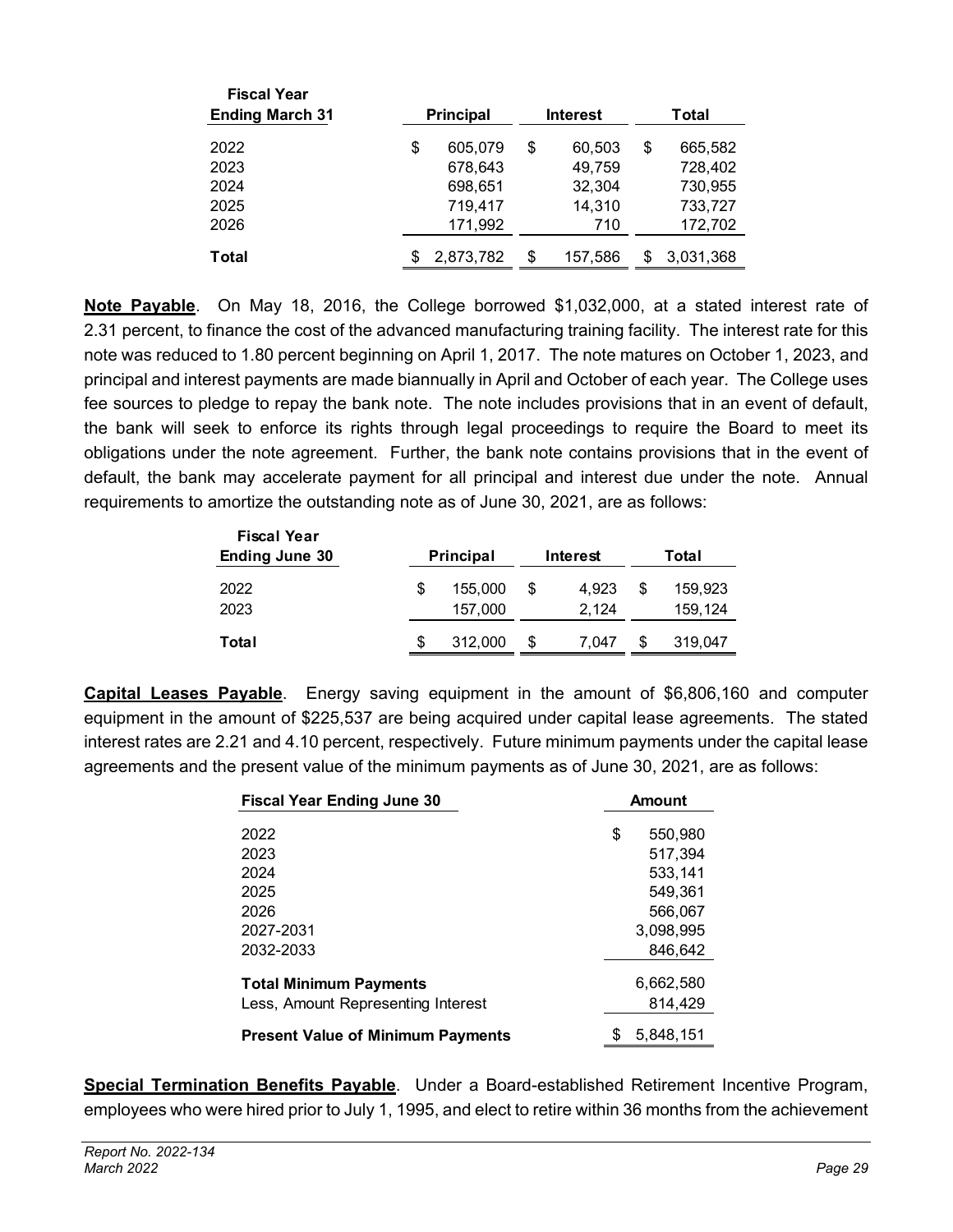of normal retirement, as defined in Sections 121.091 and 238.07, Florida Statutes, receive an incentive payment of 10 percent based on their salary at retirement. In addition, the employee receives payment for a maximum of 1,440 hours of sick leave. The College reported a special termination benefits payable of \$463,444 as of June 30, 2021, for 14 employees who gave notice to retire under the Retirement Incentive Program, of which \$73,263 represents the current portion.

**Compensated Absences Payable**. College employees may accrue annual and sick leave based on length of service, subject to certain limitations regarding the amount that will be paid upon termination. The College reports a liability for the accrued leave; however, State noncapital appropriations fund only the portion of accrued leave that is used or paid in the current fiscal year. Although the College expects the liability to be funded primarily from future appropriations, generally accepted accounting principles do not permit the recording of a receivable in anticipation of future appropriations. At June 30, 2021, the estimated liability for compensated absences, which includes the College's share of the Florida Retirement System and FICA contributions, totaled \$4,682,990. The current portion of the compensated absences liability, \$881,862, is the amount expected to be paid in the coming fiscal year and represents a historical percentage of leave used applied to total accrued leave liability.

**Other Postemployment Benefits Payable**. The College follows GASB Statement No. 75, *Accounting and Financial Reporting for Postemployment Benefits Other Than Pensions*, for other postemployment benefits administered by the Florida College System Risk Management Consortium.

# *General Information about the OPEB Plan*

*Plan Description*. The Other Postemployment Benefits Plan (OPEB Plan) is a single-employer defined benefit plan administered by the Florida College System Risk Management Consortium that provides OPEB for all employees who satisfy the College's retirement eligibility provisions. Pursuant to the provisions of Section 112.0801, Florida Statutes, former employees who retire from the College are eligible to participate in the College's healthcare and life insurance coverage. The College subsidizes the premium rates paid by retirees by allowing them to participate in the OPEB Plan at reduced or blended group (implicitly subsidized) premium rates for both active and retired employees. These rates provide an implicit subsidy for retirees because, on an actuarial basis, their current and future claims are expected to result in higher costs to the OPEB Plan on average than those of active employees. The College does not offer any explicit subsidies for retiree coverage. Retirees are required to enroll in the Federal Medicare (Medicare) program for their primary coverage as soon as they are eligible. The OPEB Plan contribution requirements and benefit terms of the College and the OPEB Plan members are established and may be amended by action from the Board. No assets are accumulated in a trust that meet the criteria in paragraph 4 of GASB Statement No. 75.

*Benefits Provided*. The OPEB Plan provides healthcare benefits for retirees and their dependents. The OPEB Plan only provides an implicit subsidy as described above.

*Employees Covered by Benefit Terms*. At June 30, 2019, the following employees were covered by the benefit terms: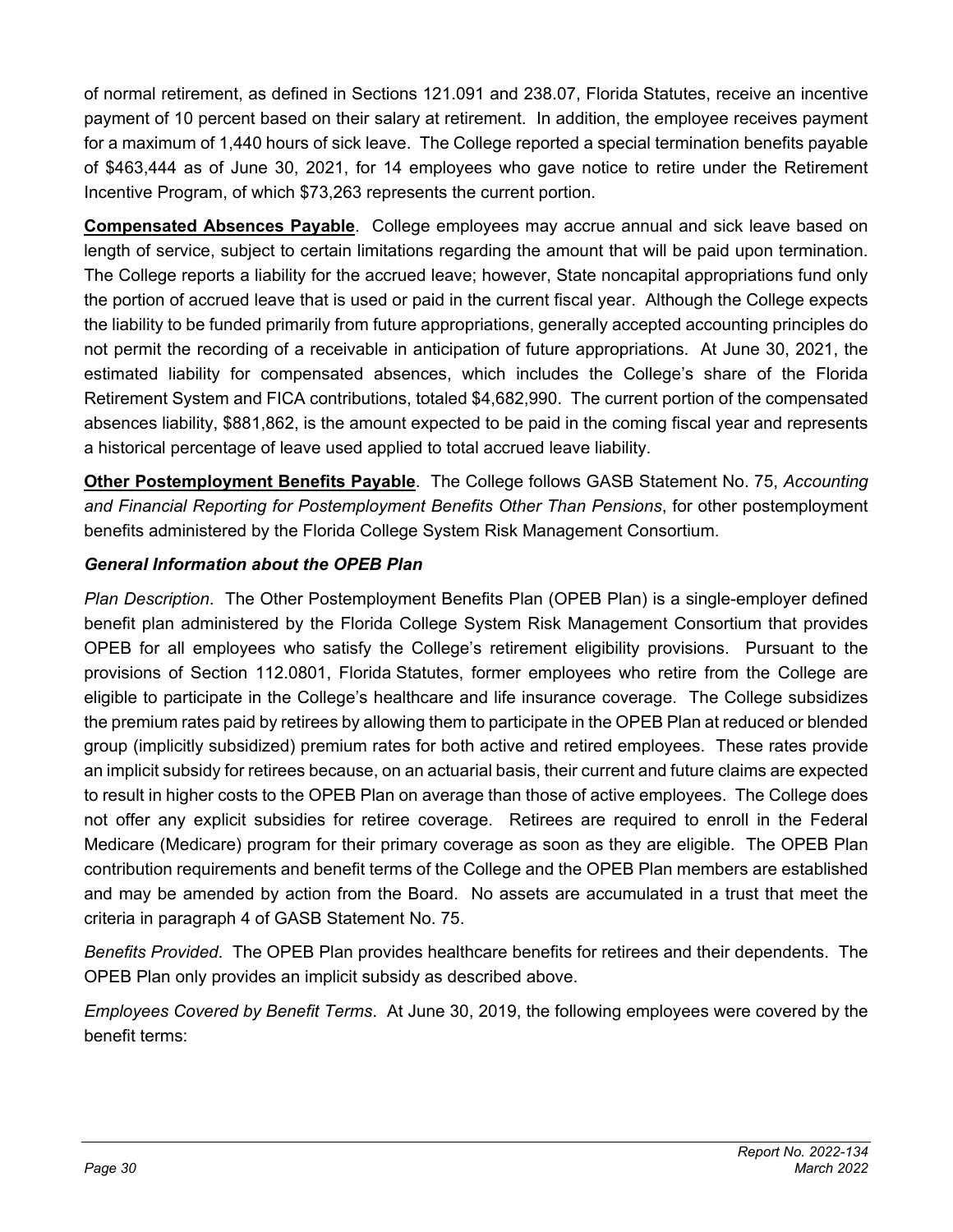| Inactive Employees or Beneficiaries Currently Receiving Benefits | 48  |  |
|------------------------------------------------------------------|-----|--|
| Inactive Employees Entitled to But Not Yet Receiving Benefits    | 47  |  |
| Active Employees                                                 | 669 |  |
| Total                                                            | 764 |  |
|                                                                  |     |  |

# *Total OPEB Liability*

The College's total OPEB liability of \$9,172,950 was measured as of June 30, 2020 and was determined by an actuarial valuation as of June 30, 2019.

*Actuarial Assumptions and Other Inputs*. The total OPEB liability in the June 30, 2020, actuarial valuation was determined using the following actuarial assumptions and other inputs, applied to all periods included in the measurement, unless otherwise specified:

| Inflation                                   | 2.40 percent                                                                     |
|---------------------------------------------|----------------------------------------------------------------------------------|
| Salary increases                            | 3.25 percent, average, including inflation                                       |
| Discount rate                               | 2.21 percent                                                                     |
| Healthcare cost trend rates<br>Pre-Medicare | 7.00 percent for 2019, decreasing to an<br>ultimate rate of 4.60 percent by 2026 |
| Medicare                                    | 5.00 percent for 2019 decreasing to an<br>ultimate rate of 4.60 percent by 2021  |
| Benefit-related costs                       | 100 percent of projected health<br>insurance premiums for retirees               |

The discount rate was based on the Bond Buyer General Obligation 20-year Municipal Bond Index.

Mortality rates were based on the PUB-2010 mortality tables, with adjustments for FRS experience and generational mortality improvement using Scale MP-2018.

The demographic actuarial assumptions for retirement, disability incidence, and withdrawal used in the June 30, 2020, valuation were based on the results of an actuarial experience study for the period July 1, 2013, through June 30, 2018, adopted by the FRS.

The remaining actuarial assumptions (e.g., initial per capita costs, health care cost trends, rate of plan participation, rates of plan election, etc.) used in the June 30, 2020, valuation were based on a review of recent plan experience done concurrently with the June 30, 2019, valuation.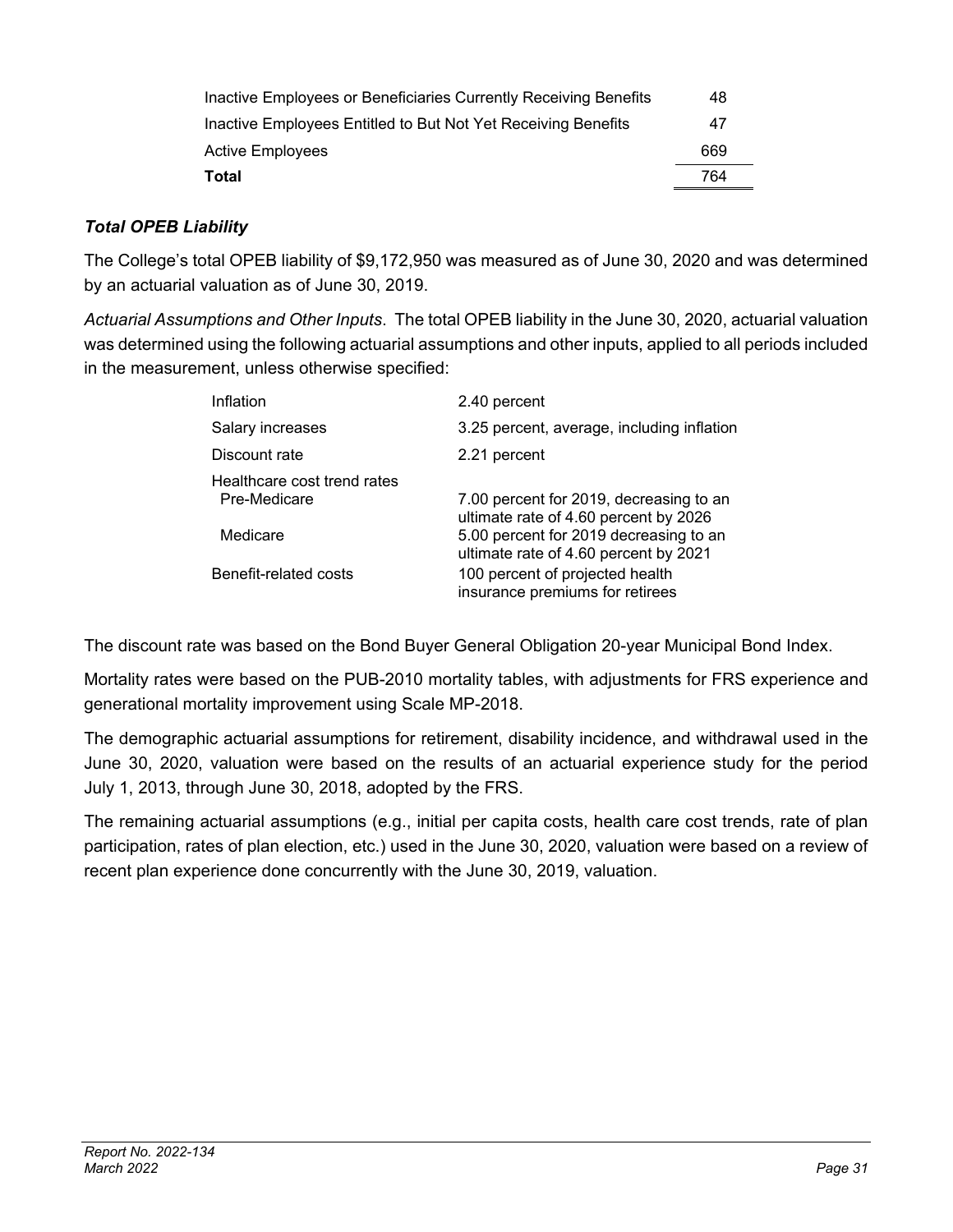## *Changes in the Total OPEB Liability*

|                                        |    | <b>Amount</b> |
|----------------------------------------|----|---------------|
| Balance at 6/30/20                     | S  | 7,538,618     |
| Changes for the year:                  |    |               |
| Service Cost                           |    | 386,199       |
| Interest                               |    | 274,476       |
| Changes in Assumptions or Other Inputs |    | 1,140,415     |
| <b>Benefit Payments</b>                |    | (166, 758)    |
| <b>Net Changes</b>                     |    | 1,634,332     |
| Balance at 6/30/21                     | \$ | 9.172.950     |

There were no changes of benefit terms since the prior Measurement Date.

Changes of assumptions and other inputs reflect a change in the discount rate from 3.50 percent in 2019 to 2.21 percent in 2020.

*Sensitivity of the Total OPEB Liability to Changes in the Discount Rate*. The following table presents the total OPEB liability of the College, as well as what the College's total OPEB liability would be if it were calculated using a discount rate that is 1 percentage point lower (1.21 percent) or 1 percentage point higher (3.21 percent) than the current rate:

|                      | $1\%$           | Current              | $1\%$           |
|----------------------|-----------------|----------------------|-----------------|
|                      | <b>Decrease</b> | <b>Discount Rate</b> | <b>Increase</b> |
|                      | $(1.21\%)$      | $(2.21\%)$           | $(3.21\%)$      |
| Total OPEB liability | \$11,097,195    | \$9,172,950          | \$7.662.409     |

*Sensitivity of the Total OPEB Liability to Changes in the Healthcare Cost Trend Rates*. The following table presents the total OPEB liability of the College, as well as what the College's total OPEB liability would be if it were calculated using healthcare cost trend rates that are 1 percentage point lower or 1 percentage point higher than the current healthcare cost trend rates:

|                             |                    | <b>Healthcare</b><br><b>Cost Trend</b> |              |
|-----------------------------|--------------------|----------------------------------------|--------------|
|                             | <b>1% Decrease</b> | <b>Rates</b>                           | 1% Increase  |
| <b>Total OPEB liability</b> | \$7,303,510        | \$9.172.950                            | \$11.757.403 |

# *OPEB Expense and Deferred Outflows of Resources and Deferred Inflows of Resources Related to OPEB*

For the fiscal year ended June 30, 2021, the College recognized OPEB expense of \$962,385. At June 30, 2021, the College reported deferred outflows of resources and deferred inflows of resources related to OPEB from the following sources: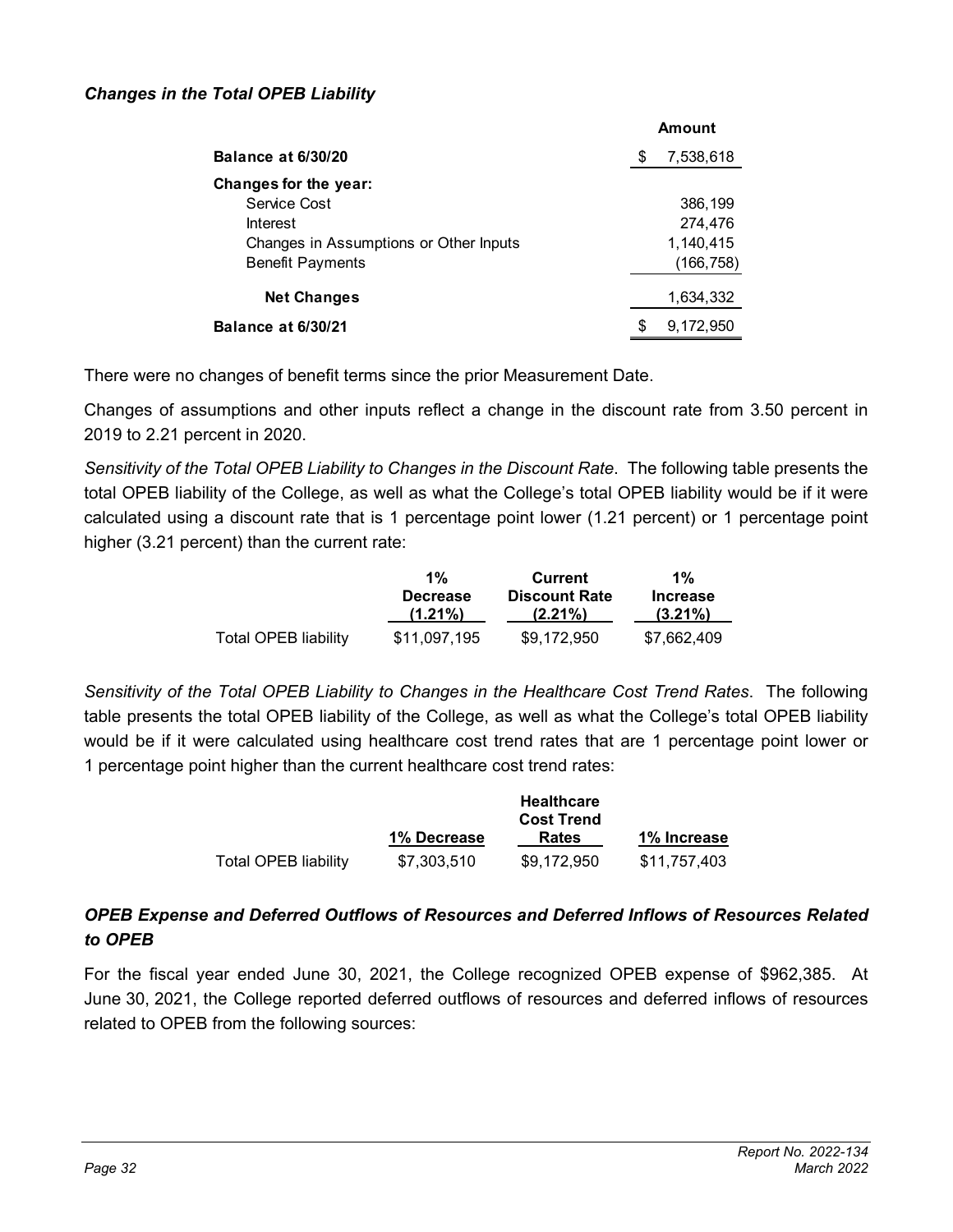| <b>Description</b>                                                                             | <b>Deferred Outflows</b><br>of Resources |    | <b>Deferred Inflows</b><br>of Resources |
|------------------------------------------------------------------------------------------------|------------------------------------------|----|-----------------------------------------|
| Differences between expected<br>and actual experience<br>Change of assumptions or other inputs | \$<br>3,569,506<br>1,029,046             | \$ | 2,190,032                               |
| Total                                                                                          | \$<br>4,598,552                          | S  | 2,190,032                               |

Other amounts reported as deferred outflows of resources and deferred inflows of resources related to OPEB will be recognized in OPEB expense as follows:

| <b>Fiscal Year Ending June 30</b> |         | Amount    |  |
|-----------------------------------|---------|-----------|--|
|                                   |         |           |  |
| 2022                              | \$      | 301,710   |  |
| 2023                              |         | 301,710   |  |
| 2024                              |         | 301,710   |  |
| 2025                              |         | 301,710   |  |
| 2026                              | 301,710 |           |  |
| Thereafter                        |         | 899,970   |  |
| Total                             |         | 2,408,520 |  |

**Net Pension Liability**. As a participating employer in the Florida Retirement System (FRS), the College recognizes its proportionate share of the collective net pension liabilities of the FRS cost-sharing multiple-employer defined benefit plans. As of June 30, 2021, the College's proportionate share of the net pension liabilities totaled \$48,425,097. Note 10. includes a complete discussion of defined benefit pension plans.

# **10. Retirement Plans – Defined Benefit Pension Plans**

# *General Information about the Florida Retirement System (FRS)*

The FRS was created in Chapter 121, Florida Statutes, to provide a defined benefit pension plan for participating public employees. The FRS was amended in 1998 to add the Deferred Retirement Option Program (DROP) under the defined benefit plan and amended in 2000 to provide a defined contribution plan alternative to the defined benefit plan for FRS members effective July 1, 2002. This integrated defined contribution pension plan is the FRS Investment Plan. Chapter 121, Florida Statutes, also provides for nonintegrated, optional retirement programs in lieu of the FRS to certain members of the Senior Management Service Class employed by the State and faculty and specified employees of State colleges. Chapter 112, Florida Statutes, established the HIS Program, a cost-sharing multiple-employer defined benefit pension plan to assist retired members of any State-administered retirement system in paying the costs of health insurance.

Essentially all regular employees of the College are eligible to enroll as members of the State-administered FRS. Provisions relating to the FRS are established by Chapters 121 and 122, Florida Statutes; Chapter 112, Part IV, Florida Statutes; Chapter 238, Florida Statutes; and FRS Rules, Chapter 60S, Florida Administrative Code; wherein eligibility, contributions, and benefits are defined and described in detail. Such provisions may be amended at any time by further action from the Florida Legislature. The FRS is a single retirement system administered by the Florida Department of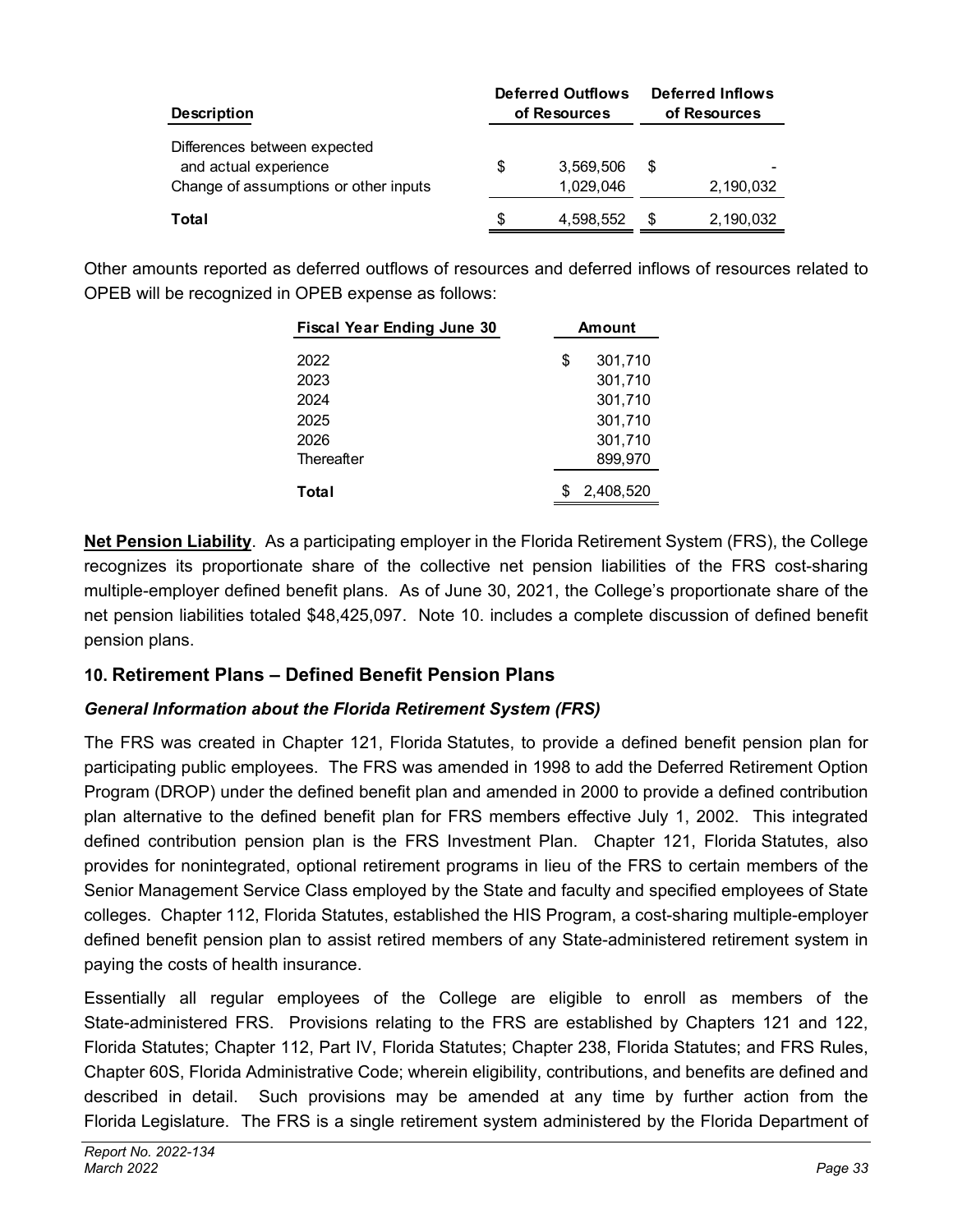Management Services, Division of Retirement, and consists of two cost-sharing multiple-employer defined benefit plans and other nonintegrated programs. An annual comprehensive financial report of the FRS, which includes its financial statements, required supplementary information, actuarial report, and other relevant information, is available from the Florida Department of Management Services Web site (www.dms.myflorida.com).

The College's FRS and HIS pension expense totaled \$7,307,742 for the fiscal year ended June 30, 2021.

# **FRS Pension Plan**

*Plan Description*. The FRS Pension Plan (Plan) is a cost-sharing multiple-employer defined benefit pension plan, with a DROP for eligible employees. The general classes of membership are as follows:

- *Regular Class* Members of the FRS who do not qualify for membership in the other classes.
- *Senior Management Service Class* (SMSC) Members in senior management level positions.
- *Special Risk Class* Members who are employed as law enforcement officers and meet the criteria to qualify for this class.

Employees enrolled in the Plan prior to July 1, 2011, vest at 6 years of creditable service and employees enrolled in the Plan on or after July 1, 2011, vest at 8 years of creditable service. All vested members, enrolled prior to July 1, 2011, are eligible for normal retirement benefits at age 62 or at any age after 30 years of creditable service, except for members classified as special risk who are eligible for normal retirement benefits at age 55 or at any age after 25 years of creditable service. All members enrolled in the Plan on or after July 1, 2011, once vested, are eligible for normal retirement benefits at age 65 or any time after 33 years of creditable service, except for members classified as special risk who are eligible for normal retirement benefits at age 60 or at any age after 30 years of creditable service. Employees enrolled in the Plan may include up to 4 years of credit for military service toward creditable service. The Plan also includes an early retirement provision; however, there is a benefit reduction for each year a member retires before his or her normal retirement date. The Plan provides retirement, disability, death benefits, and annual cost-of-living adjustments to eligible participants.

The DROP, subject to provisions of Section 121.091, Florida Statutes, permits employees eligible for normal retirement under the Plan to defer receipt of monthly benefit payments while continuing employment with an FRS-participating employer. An employee may participate in DROP for a period not to exceed 60 months after electing to participate. During the period of DROP participation, deferred monthly benefits are held in the FRS Trust Fund and accrue interest. The net pension liability does not include amounts for DROP participants, as these members are considered retired and are not accruing additional pension benefits.

*Benefits Provided*. Benefits under the Plan are computed on the basis of age and/or years of service, average final compensation, and service credit. Credit for each year of service is expressed as a percentage of the average final compensation. For members initially enrolled before July 1, 2011, the average final compensation is the average of the 5 highest fiscal years' earnings; for members initially enrolled on or after July 1, 2011, the average final compensation is the average of the 8 highest fiscal years' earnings. The total percentage value of the benefit received is determined by calculating the total value of all service, which is based on retirement plan and/or the class to which the member belonged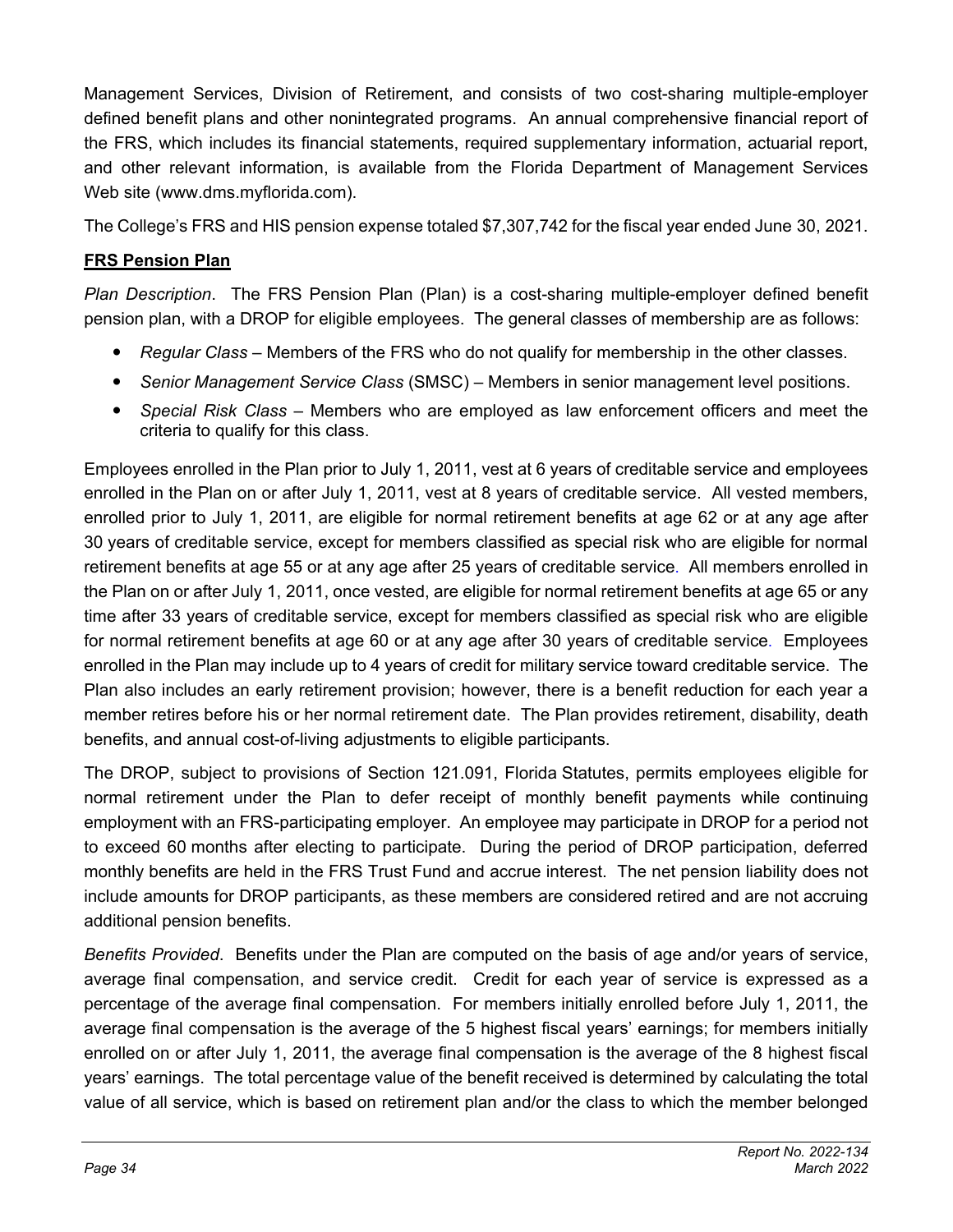when the service credit was earned. Members are eligible for in-line-of-duty or regular disability and survivors' benefits. The following table shows the percentage value for each year of service credit earned:

| Class, Initial Enrollment, and Retirement Age/Years of Service    | % Value |
|-------------------------------------------------------------------|---------|
| Regular Class members initially enrolled before July 1, 2011      |         |
| Retirement up to age 62 or up to 30 years of service              | 1.60    |
| Retirement at age 63 or with 31 years of service                  | 1.63    |
| Retirement at age 64 or with 32 years of service                  | 1.65    |
| Retirement at age 65 or with 33 or more years of service          | 1.68    |
| Regular Class members initially enrolled on or after July 1, 2011 |         |
| Retirement up to age 65 or up to 33 years of service              | 1.60    |
| Retirement at age 66 or with 34 years of service                  | 1.63    |
| Retirement at age 67 or with 35 years of service                  | 1.65    |
| Retirement at age 68 or with 36 or more years of service          | 1.68    |
| <b>Senior Management Service Class</b>                            | 2.00    |
| <b>Special Risk Class</b>                                         | 3.00    |

As provided in Section 121.101, Florida Statutes, if the member was initially enrolled in the Plan before July 1, 2011, and all service credit was accrued before July 1, 2011, the annual cost-of-living adjustment is 3 percent per year. If the member was initially enrolled before July 1, 2011, and has service credit on or after July 1, 2011, there is an individually calculated cost-of-living adjustment. The annual cost-of-living adjustment is a proportion of 3 percent determined by dividing the sum of the pre-July 2011 service credit by the total service credit at retirement multiplied by 3 percent. Plan members initially enrolled on or after July 1, 2011, will not have a cost-of-living adjustment after retirement.

*Contributions*. The Florida Legislature establishes contribution rates for participating employers and employees. Contribution rates during the 2020-21 fiscal year were:

|                                                                                             | <b>Percent of Gross Salary</b> |                |
|---------------------------------------------------------------------------------------------|--------------------------------|----------------|
| <b>Class</b>                                                                                | <b>Employee</b>                | Employer $(1)$ |
| FRS, Regular                                                                                | 3.00                           | 10.00          |
| <b>FRS, Senior Management Service</b>                                                       | 3.00                           | 27.29          |
| FRS, Special Risk                                                                           | 3.00                           | 24.45          |
| Deferred Retirement Option Program (applicable to<br>members from all of the above classes) | 0.00                           | 16.98          |
| FRS, Reemployed Retiree                                                                     | (2)                            | (2)            |

(1) Employer rates include 1.66 percent for the postemployment health insurance subsidy. Also, employer rates, other than for DROP participants, include 0.06 percent for administrative costs of the Investment Plan.

(2) Contribution rates are dependent upon retirement class in which reemployed.

The College's contributions to the Plan totaled \$2,935,995 for the fiscal year ended June 30, 2021.

*Pension Liabilities, Pension Expense, and Deferred Outflows of Resources and Deferred Inflows of Resources Related to Pensions*. At June 30, 2021, the College reported a liability of \$35,511,947 for its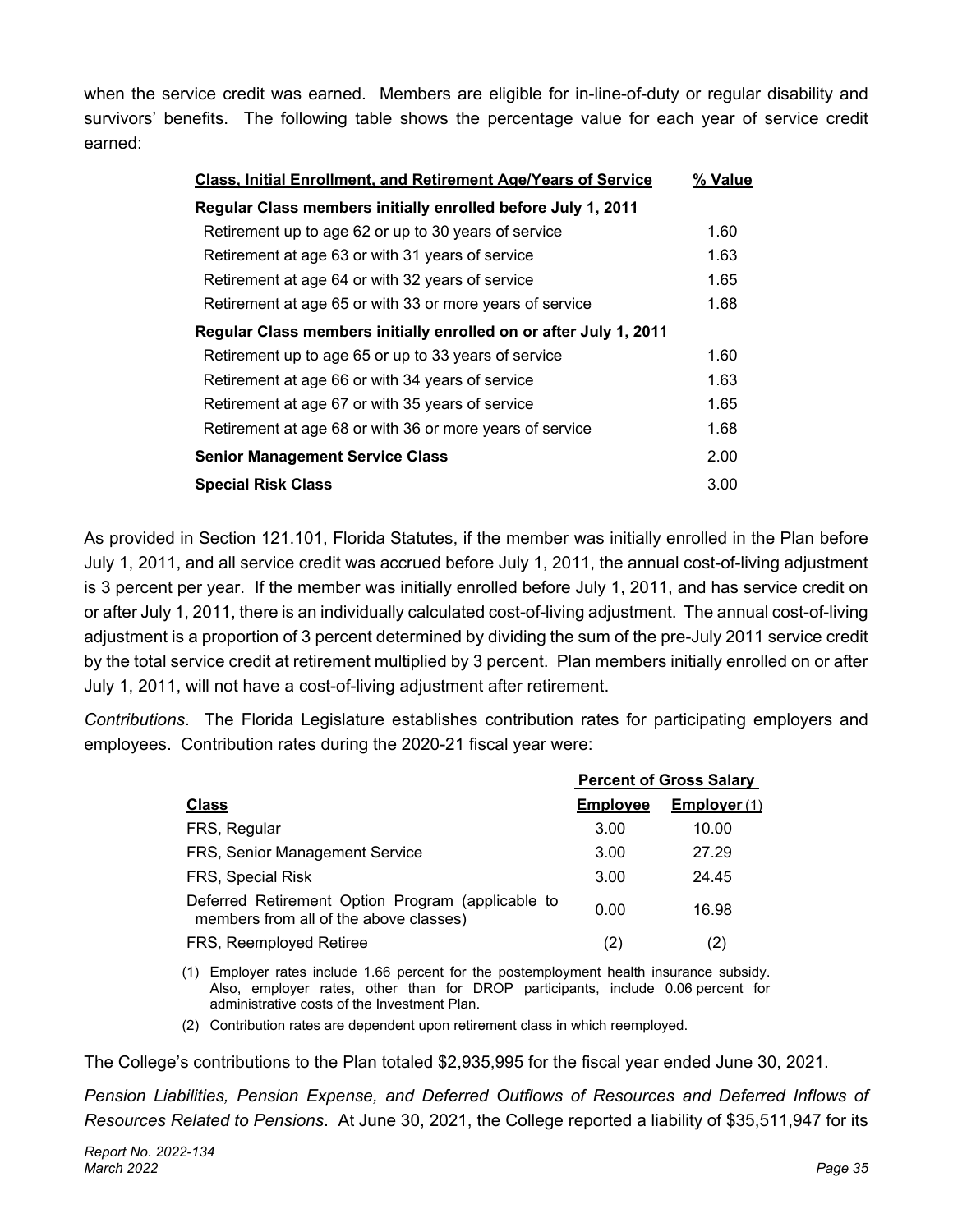proportionate share of the net pension liability. The net pension liability was measured as of June 30, 2020, and the total pension liability used to calculate the net pension liability was determined by an actuarial valuation as of July 1, 2020. The College's proportionate share of the net pension liability was based on the College's 2019-20 fiscal year contributions relative to the total 2019-20 fiscal year contributions of all participating members. At June 30, 2020, the College's proportionate share was 0.081935255 percent, which was a decrease of 0.003816429 from its proportionate share measured as of June 30, 2019.

For the fiscal year ended June 30, 2021, the College recognized pension expense of \$6,737,242. In addition, the College reported deferred outflows of resources and deferred inflows of resources related to pensions from the following sources:

| <b>Description</b>                                                                           |    | <b>Deferred Outflows</b><br>of Resources |    | <b>Deferred Inflows</b><br>of Resources |  |
|----------------------------------------------------------------------------------------------|----|------------------------------------------|----|-----------------------------------------|--|
| Differences between expected and                                                             |    |                                          |    |                                         |  |
| actual experience                                                                            | \$ | 1,359,114                                | S  |                                         |  |
| Change of assumptions                                                                        |    | 6,428,793                                |    |                                         |  |
| Net difference between projected and actual<br>earnings on FRS Plan investments              |    | 2,114,415                                |    |                                         |  |
| Changes in proportion and differences between<br>College FRS contributions and proportionate |    |                                          |    |                                         |  |
| share of contributions                                                                       |    |                                          |    | 1,811,178                               |  |
| College FRS contributions subsequent to                                                      |    |                                          |    |                                         |  |
| the measurement date                                                                         |    | 2,935,995                                |    |                                         |  |
| Total                                                                                        | \$ | 12,838,317                               | \$ | 1,811,178                               |  |

The deferred outflows of resources totaling \$2,935,995, resulting from College contributions subsequent to the measurement date will be recognized as a reduction of the net pension liability in the fiscal year ending June 30, 2022. Other amounts reported as deferred outflows of resources and deferred inflows of resources related to pensions will be recognized in pension expense as follows:

| <b>Fiscal Year Ending June 30</b> | <b>Amount</b>  |  |
|-----------------------------------|----------------|--|
| 2022                              | 1,440,361<br>S |  |
| 2023                              | 2,732,885      |  |
| 2024                              | 2,360,226      |  |
| 2025                              | 1,359,098      |  |
| 2026                              | 198,574        |  |
| Total                             | 8,091,144<br>S |  |

*Actuarial Assumptions*. The total pension liability in the July 1, 2020, actuarial valuation was determined using the following actuarial assumptions, applied to all periods included in the measurement:

| Inflation                 | 2.40 percent                                                                 |
|---------------------------|------------------------------------------------------------------------------|
| Salary increases          | 3.25 percent, average, including inflation                                   |
| Investment rate of return | 6.80 percent, net of pension plan investment<br>expense, including inflation |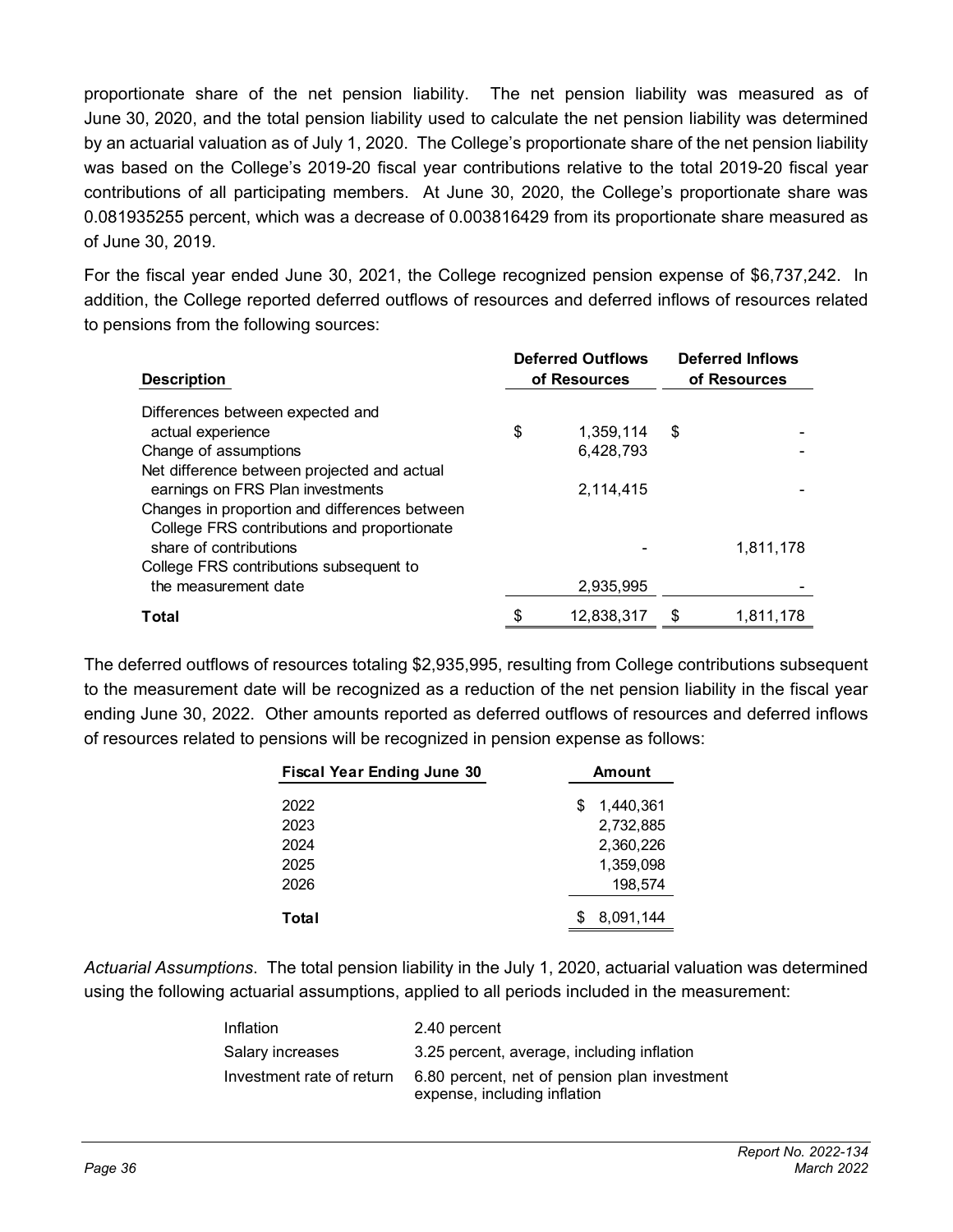Mortality rates were based on the PUB-2010 base table, projected generationally with Scale MP-2018.

The actuarial assumptions used in the July 1, 2020, valuation were based on the results of an actuarial experience study for the period July 1, 2013, through June 30, 2018.

The long-term expected rate of return on pension plan investments was not based on historical returns, but instead is based on a forward-looking capital market economic model. The allocation policy's description of each asset class was used to map the target allocation to the asset classes shown below. Each asset class assumption is based on a consistent set of underlying assumptions, and includes an adjustment for the inflation assumption. The target allocation and best estimates of arithmetic and geometric real rates of return for each major asset class are summarized in the following table:

| <b>Asset Class</b>           | <b>Target</b><br><b>Allocation</b> (1) | Annual<br>Arithmetic<br>Return | Compound<br>Annual<br>(Geometric)<br>Return | <b>Standard</b><br><b>Deviation</b> |
|------------------------------|----------------------------------------|--------------------------------|---------------------------------------------|-------------------------------------|
| Cash                         | 1.0%                                   | $2.2\%$                        | $2.2\%$                                     | 1.2%                                |
| Fixed Income                 | 19.0%                                  | 3.0%                           | 2.9%                                        | 3.5%                                |
| <b>Global Equity</b>         | 54.2%                                  | 8.0%                           | 6.7%                                        | 17.1%                               |
| Real Estate (Property)       | 10.3%                                  | 6.4%                           | 5.8%                                        | 11.7%                               |
| <b>Private Equity</b>        | 11.1%                                  | 10.8%                          | 8.1%                                        | 25.7%                               |
| <b>Strategic Investments</b> | 4.4%                                   | 5.5%                           | 5.3%                                        | 6.9%                                |
| <b>Total</b>                 | 100.0%                                 |                                |                                             |                                     |
| Assumed inflation - Mean     |                                        |                                | 2.4%                                        | 1.7%                                |
|                              |                                        |                                |                                             |                                     |

(1) As outlined in the Plan's investment policy.

*Discount Rate*. The discount rate used to measure the total pension liability was 6.80 percent. The Plan's fiduciary net position was projected to be available to make all projected future benefit payments of current active and inactive employees. Therefore, the discount rate for calculating the total pension liability is equal to the long-term expected rate of return. The discount rate used in the 2020 valuation was updated from 6.90 percent to 6.80 percent.

*Sensitivity of the College's Proportionate Share of the Net Pension Liability to Changes in the Discount Rate*. The following presents the College's proportionate share of the net pension liability calculated using the discount rate of 6.80 percent, as well as what the College's proportionate share of the net pension liability would be if it were calculated using a discount rate that is 1 percentage point lower (5.80 percent) or 1 percentage point higher (7.80 percent) than the current rate:

|                                                               | $1\%$           | Current              | $1\%$           |
|---------------------------------------------------------------|-----------------|----------------------|-----------------|
|                                                               | <b>Decrease</b> | <b>Discount Rate</b> | <b>Increase</b> |
|                                                               | $(5.80\%)$      | $(6.80\%)$           | $(7.80\%)$      |
| College's proportionate share<br>of the net pension liability | \$56,706,611    | \$35,511,947         | \$17,810,071    |

*Pension Plan Fiduciary Net Position*. Detailed information about the Plan's fiduciary net position is available in the separately issued FRS Pension Plan and Other State Administered Systems Annual Comprehensive Financial Report.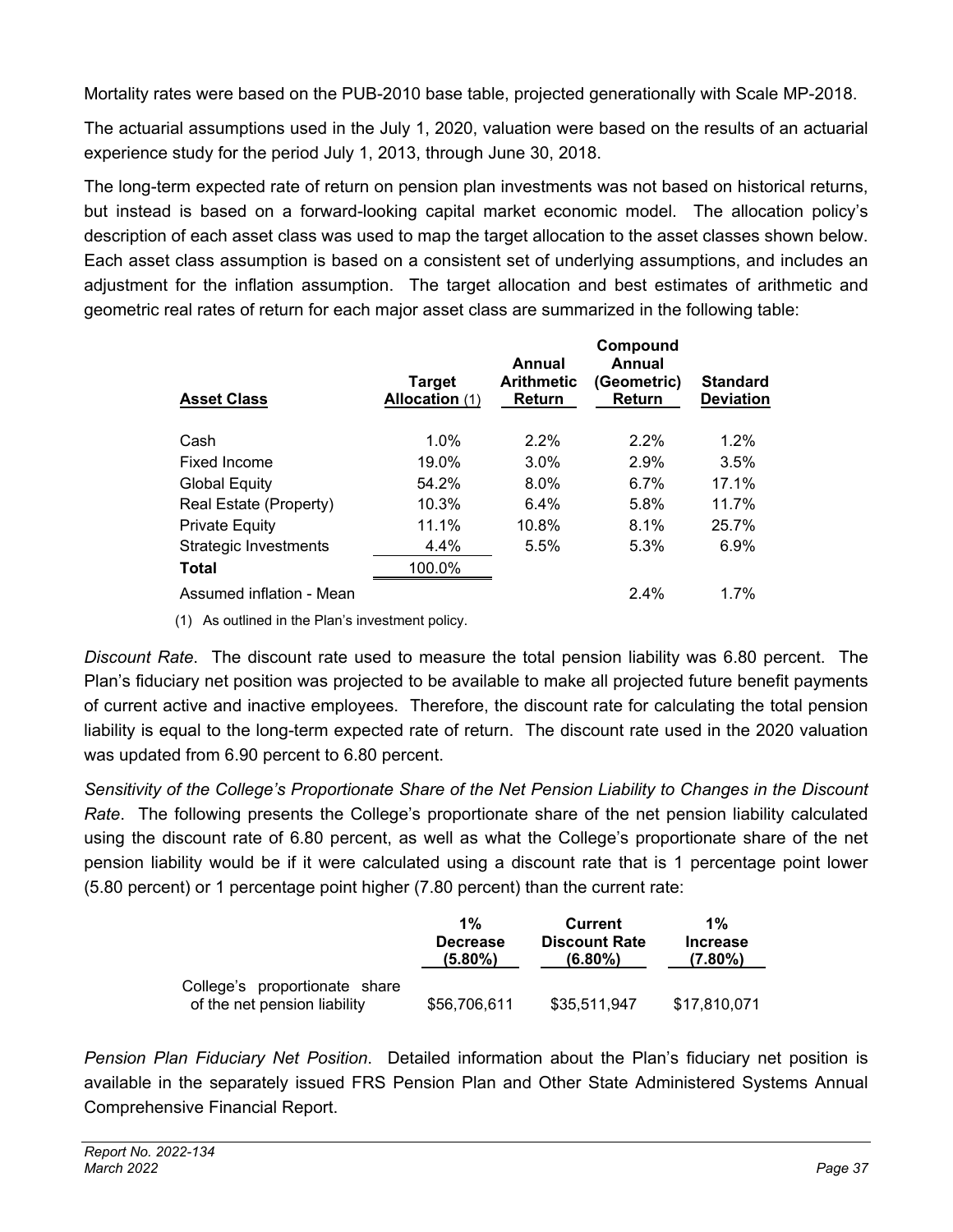# **HIS Pension Plan**

*Plan Description*. The HIS Pension Plan (HIS Plan) is a cost-sharing multiple-employer defined benefit pension plan established under Section 112.363, Florida Statutes. The benefit is a monthly payment to assist retirees of State-administered retirement systems in paying their health insurance costs and is administered by the Florida Department of Management Services, Division of Retirement.

*Benefits Provided*. For the fiscal year ended June 30, 2021, eligible retirees and beneficiaries received a monthly HIS payment of \$5 for each year of creditable service completed at the time of retirement with a minimum HIS payment of \$30 and a maximum HIS payment of \$150 per month, pursuant to Section 112.363, Florida Statutes. To be eligible to receive a HIS benefit, a retiree under a State-administered retirement system must provide proof of health insurance coverage, which can include Medicare.

*Contributions*. The HIS Plan is funded by required contributions from FRS participating employers as set by the Florida Legislature. Employer contributions are a percentage of gross compensation for all active FRS members. For the fiscal year ended June 30, 2021, the contribution rate was 1.66 percent of payroll pursuant to Section 112.363, Florida Statutes. The College contributed 100 percent of its statutorily required contributions for the current and preceding 3 years. HIS Plan contributions are deposited in a separate trust fund from which HIS payments are authorized. HIS Plan benefits are not guaranteed and are subject to annual legislative appropriation. In the event the legislative appropriation or available funds fail to provide full subsidy benefits to all participants, benefits may be reduced or canceled.

The College's contributions to the HIS Plan totaled \$607,272 for the fiscal year ended June 30, 2021.

*Pension Liabilities, Pension Expense, and Deferred Outflows of Resources and Deferred Inflows of Resources Related to Pensions*. At June 30, 2021, the College reported a net pension liability of \$12,913,150 for its proportionate share of the net pension liability. The current portion of the net pension liability is the College's proportionate share of benefit payments expected to be paid within 1 year, net of the College's proportionate share of the HIS Plan's fiduciary net position available to pay that amount. The net pension liability was measured as of June 30, 2020, and the total pension liability used to calculate the net pension liability was determined by an actuarial valuation as of July 1, 2020. The College's proportionate share of the net pension liability was based on the College's 2019-20 fiscal year contributions relative to the total 2019-20 fiscal year contributions of all participating members. At June 30, 2020, the College's proportionate share was 0.105760212 percent, which was a decrease of 0.003859033 from its proportionate share measured as of June 30, 2019.

For the fiscal year ended June 30, 2021, the College recognized pension expense of \$570,500. In addition, the College reported deferred outflows of resources and deferred inflows of resources related to pensions from the following sources: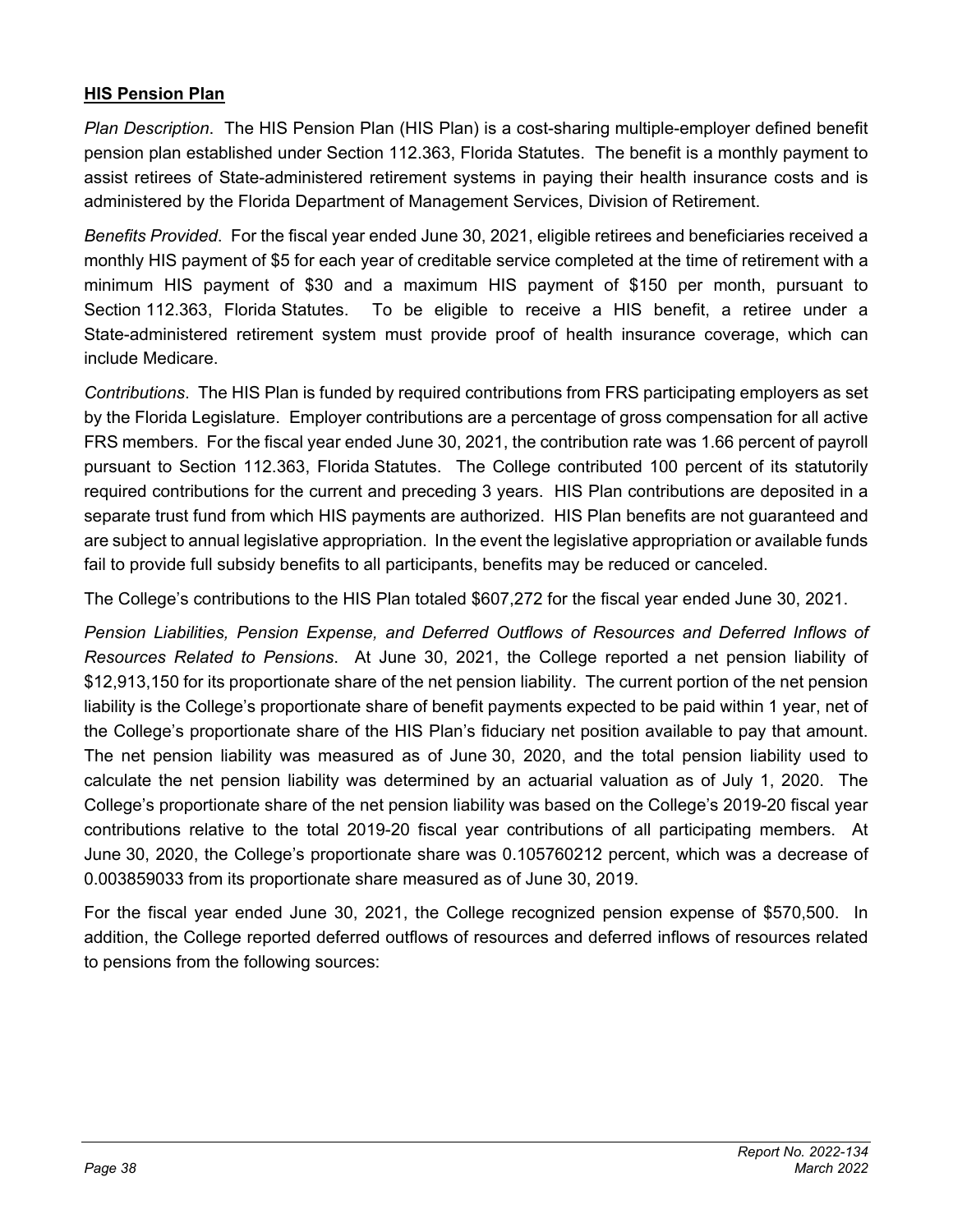| <b>Description</b>                            | <b>Deferred Outflows</b><br>of Resources |           | Deferred Inflows<br>of Resources |           |
|-----------------------------------------------|------------------------------------------|-----------|----------------------------------|-----------|
| Differences between expected and              |                                          |           |                                  |           |
| actual experience                             | \$                                       | 528,226   | \$                               | 9,962     |
| Change of assumptions                         |                                          | 1,388,531 |                                  | 750,849   |
| Net difference between projected and actual   |                                          |           |                                  |           |
| earnings on HIS Plan investments              |                                          | 10,310    |                                  |           |
| Changes in proportion and differences between |                                          |           |                                  |           |
| College HIS contributions and proportionate   |                                          |           |                                  |           |
| share of HIS contributions                    |                                          |           |                                  | 969,867   |
| College contributions subsequent to the       |                                          |           |                                  |           |
| measurement date                              |                                          | 607,272   |                                  |           |
| Total                                         | \$                                       | 2.534.339 | \$.                              | 1.730.678 |

The deferred outflows of resources totaling \$607,272, resulting from College contributions subsequent to the measurement date will be recognized as a reduction of the net pension liability in the fiscal year ending June 30, 2022. Other amounts reported as deferred outflows of resources and deferred inflows of resources related to pensions will be recognized in pension expense as follows:

| <b>Fiscal Year Ending June 30</b> | <b>Amount</b> |           |
|-----------------------------------|---------------|-----------|
| 2022                              | \$            | (23, 238) |
| 2023                              |               | 23,336    |
| 2024                              |               | (67, 640) |
| 2025                              |               | 42,301    |
| 2026                              |               | 116,276   |
| Thereafter                        |               | 105,354   |
| <b>Total</b>                      | S             | 196,389   |

*Actuarial Assumptions.* The total pension liability at July 1, 2020, actuarial valuation was determined using the following actuarial assumptions, applied to all periods included in the measurement:

| Inflation           | 2.40 percent                               |
|---------------------|--------------------------------------------|
| Salary increases    | 3.25 percent, average, including inflation |
| Municipal bond rate | 2.21 percent                               |

Mortality rates were based on the PUB-2010 base table, projected generationally with Scale MP-2018. This is a change from the prior year mortality assumption which was based on the Generational RP-2000 with Projection Scale BB tables.

While an experience study had not been completed for the HIS Plan, the actuarial assumptions that determined the total pension liability for the HIS Plan were based on certain results of the most recent experience study for the FRS Plan.

*Discount Rate*. The discount rate used to measure the total pension liability was 2.21 percent. In general, the discount rate for calculating the total pension liability is equal to the single rate equivalent to discounting at the long-term expected rate of return for benefit payments prior to the projected depletion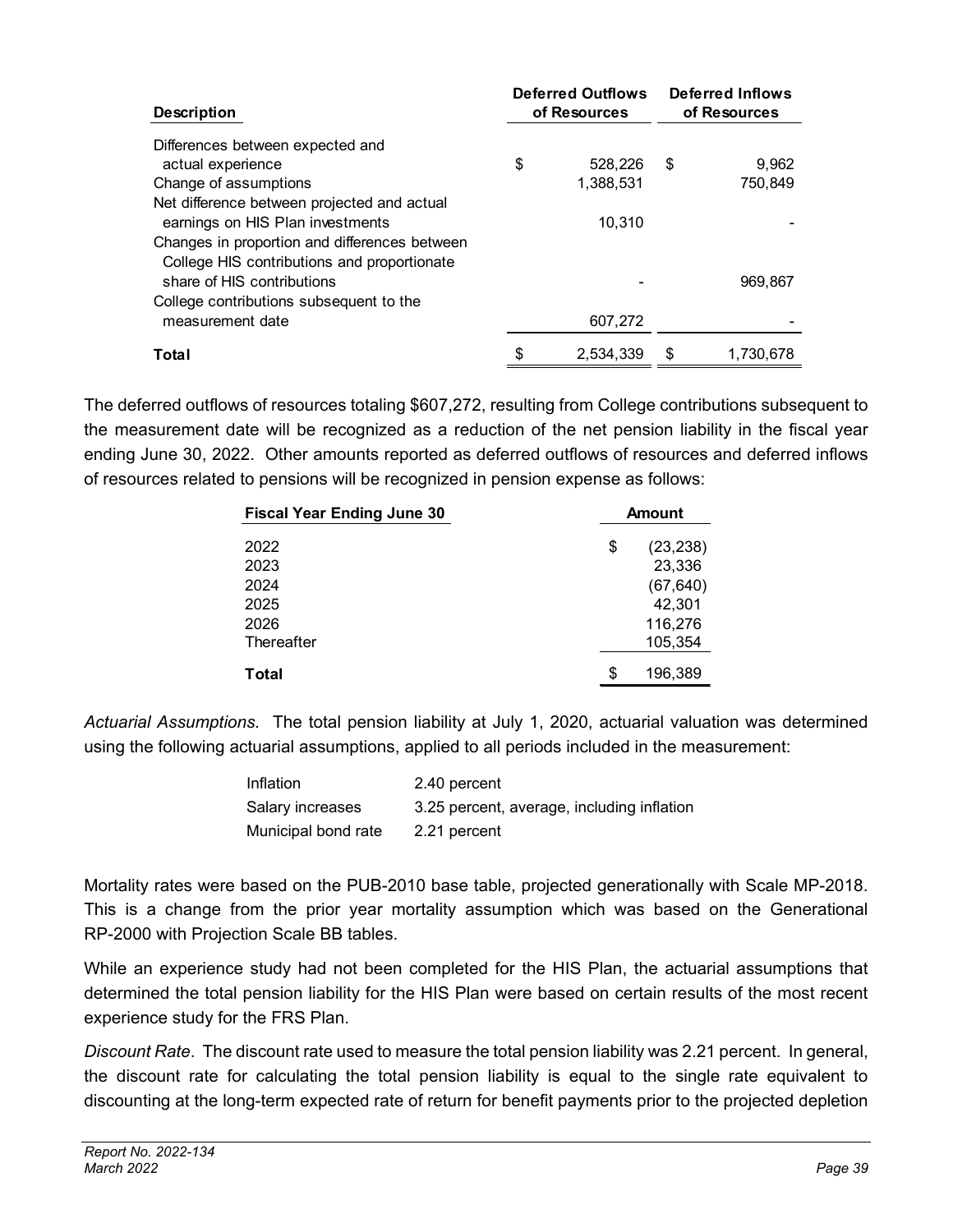date. Because the HIS benefit is essentially funded on a pay-as-you-go basis, the depletion date is considered to be immediate, and the single equivalent discount rate is equal to the municipal bond rate selected by the plan sponsor. The Bond Buyer General Obligation 20-Bond Municipal Bond Index was adopted as the applicable municipal bond index. The discount rate used in the 2020 valuation was updated from 3.50 percent to 2.21 percent.

*Sensitivity of the College's Proportionate Share of the Net Pension Liability to Changes in the Discount Rate*. The following presents the College's proportionate share of the net pension liability calculated using the discount rate of 2.21 percent, as well as what the College's proportionate share of the net pension liability would be if it were calculated using a discount rate that is 1 percentage point lower (1.21 percent) or 1 percentage point higher (3.21 percent) than the current rate:

|                                                               | 1%              | <b>Current</b>       | $1\%$           |
|---------------------------------------------------------------|-----------------|----------------------|-----------------|
|                                                               | <b>Decrease</b> | <b>Discount Rate</b> | <b>Increase</b> |
|                                                               | $(1.21\%)$      | $(2.21\%)$           | $(3.21\%)$      |
| College's proportionate share<br>of the net pension liability | \$14,927,023    | \$12,913,150         | \$11,264,799    |

*Pension Plan Fiduciary Net Position*. Detailed information about the HIS Plan's fiduciary net position is available in the separately issued FRS Pension Plan and Other State Administered Systems Annual Comprehensive Financial Report.

# **11. Retirement Plans – Defined Contribution Pension Plans**

**FRS Investment Plan**. The SBA administers the defined contribution plan officially titled the FRS Investment Plan (Investment Plan). The Investment Plan is reported in the SBA's annual financial statements and in the State's Annual Comprehensive Financial Report.

As provided in Section 121.4501, Florida Statutes, eligible FRS members may elect to participate in the Investment Plan in lieu of the FRS defined benefit plan. College employees already participating in the State College System Optional Retirement Program or DROP are not eligible to participate in the Investment Plan. Employer and employee contributions are defined by law, but the ultimate benefit depends in part on the performance of investment funds. Service retirement benefits are based upon the value of the member's account upon retirement. Benefit terms, including contribution requirements, are established and may be amended by the Florida Legislature. The Investment Plan is funded with the same employer and employee contributions rates, that are based on salary and membership class (Regular Class, Senior Management Service Class, etc.), as the FRS defined benefit plan. Contributions are directed to individual member accounts and the individual members allocate contributions and account balances among various approved investment choices. Costs of administering the Investment Plan, including the FRS Financial Guidance Program, are funded through an employer contribution of 0.06 percent of payroll and by forfeited benefits of Investment Plan members. Allocations to the Investment Plan member accounts during the 2020-21 fiscal year were as follows: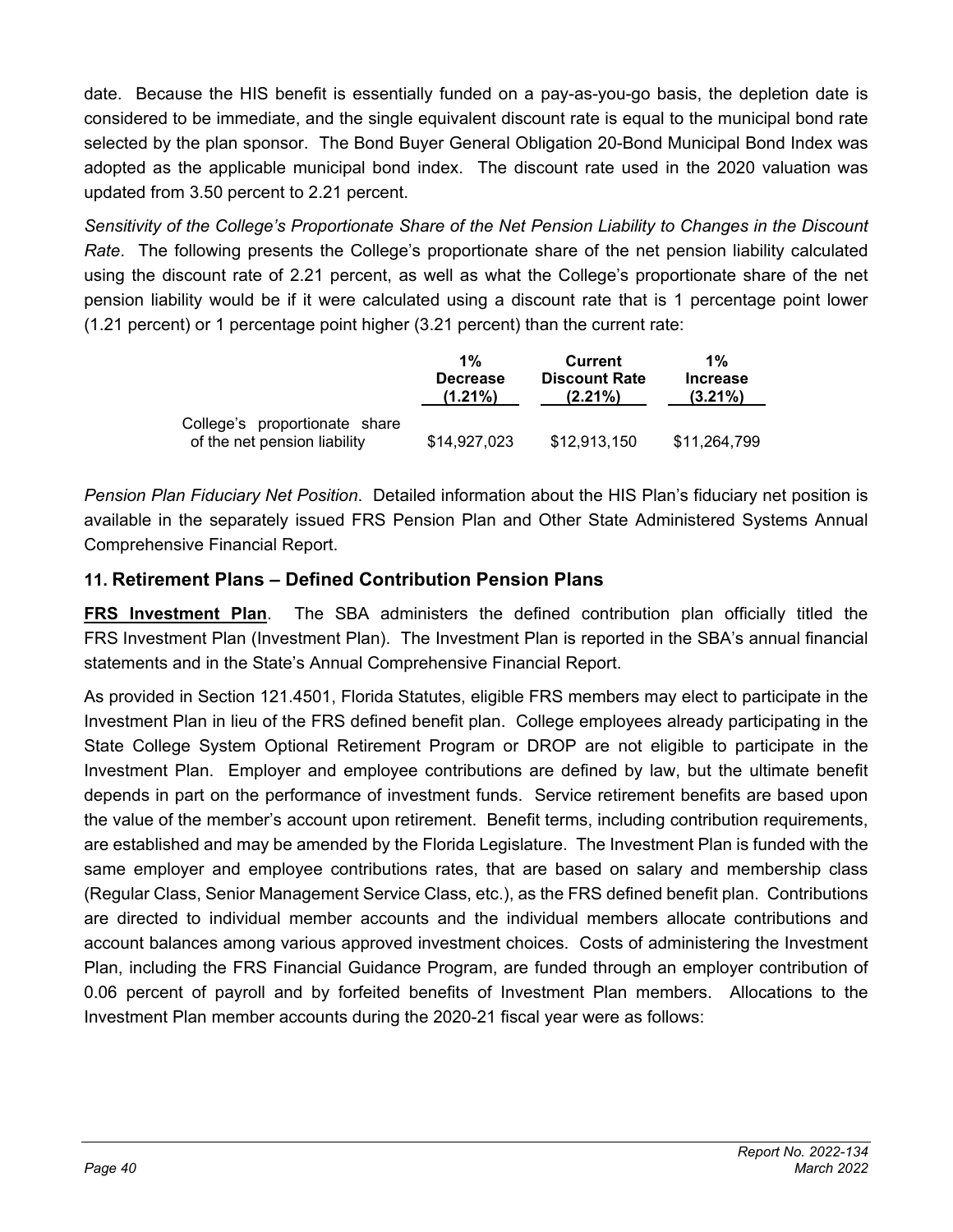|                                       | <b>Percent of</b> |
|---------------------------------------|-------------------|
|                                       | Gross             |
| <b>Class</b>                          | Compensation      |
| FRS, Regular                          | 6.30              |
| <b>FRS, Senior Management Service</b> | 7.67              |
| FRS, Special Risk Regular             | 14.00             |

For all membership classes, employees are immediately vested in their own contributions and are vested after 1 year of service for employer contributions and investment earnings regardless of membership class. If an accumulated benefit obligation for service credit originally earned under the FRS Pension Plan is transferred to the Investment Plan, the member must have the years of service required for FRS Pension Plan vesting (including the service credit represented by the transferred funds) to be vested for these funds and the earnings on the funds. Nonvested employer contributions are placed in a suspense account for up to 5 years. If the employee returns to FRS-covered employment within the 5-year period, the employee will regain control over their account. If the employee does not return within the 5-year period, the employee will forfeit the accumulated account balance. For the fiscal year ended June 30, 2021, the information for the amount of forfeitures was unavailable from the SBA; however, management believes that these amounts, if any, would be immaterial to the College.

After termination and applying to receive benefits, the member may roll over vested funds to another qualified plan, structure a periodic payment under the Investment Plan, receive a lump-sum distribution, leave the funds invested for future distribution, or any combination of these options. Disability coverage is provided in which the member may either transfer the account balance to the FRS Pension Plan when approved for disability retirement to receive guaranteed lifetime monthly benefits under the FRS Pension Plan, or remain in the Investment Plan and rely upon that account balance for retirement income.

The College's Investment Plan pension expense totaled \$969,448 for the fiscal year ended June 30, 2021.

**State College System Optional Retirement Program**. Section 1012.875, Florida Statutes, provides for an Optional Retirement Program (Program) for eligible college instructors and administrators. The Program is designed to aid colleges in recruiting employees by offering more portability to employees not expected to remain in the FRS for 8 or more years.

The Program is a defined contribution plan, which provides full and immediate vesting of all contributions submitted to the participating companies on behalf of the participant. Employees in eligible positions can make an irrevocable election to participate in the Program, rather than the FRS, and purchase retirement and death benefits through contracts provided by certain insurance carriers. The employing college contributes 5.15 percent of the participant's salary to the participant's account and 3.44 percent to cover the unfunded actuarial liability of the FRS pension plan, for a total of 8.59 percent, and employees contribute 3 percent of the employee's salary. Additionally, the employee may contribute, by payroll deduction, an amount not to exceed the percentage contributed by the college to the participant's annuity account. The contributions are invested in the company or companies selected by the participant to create a fund for the purchase of annuities at retirement.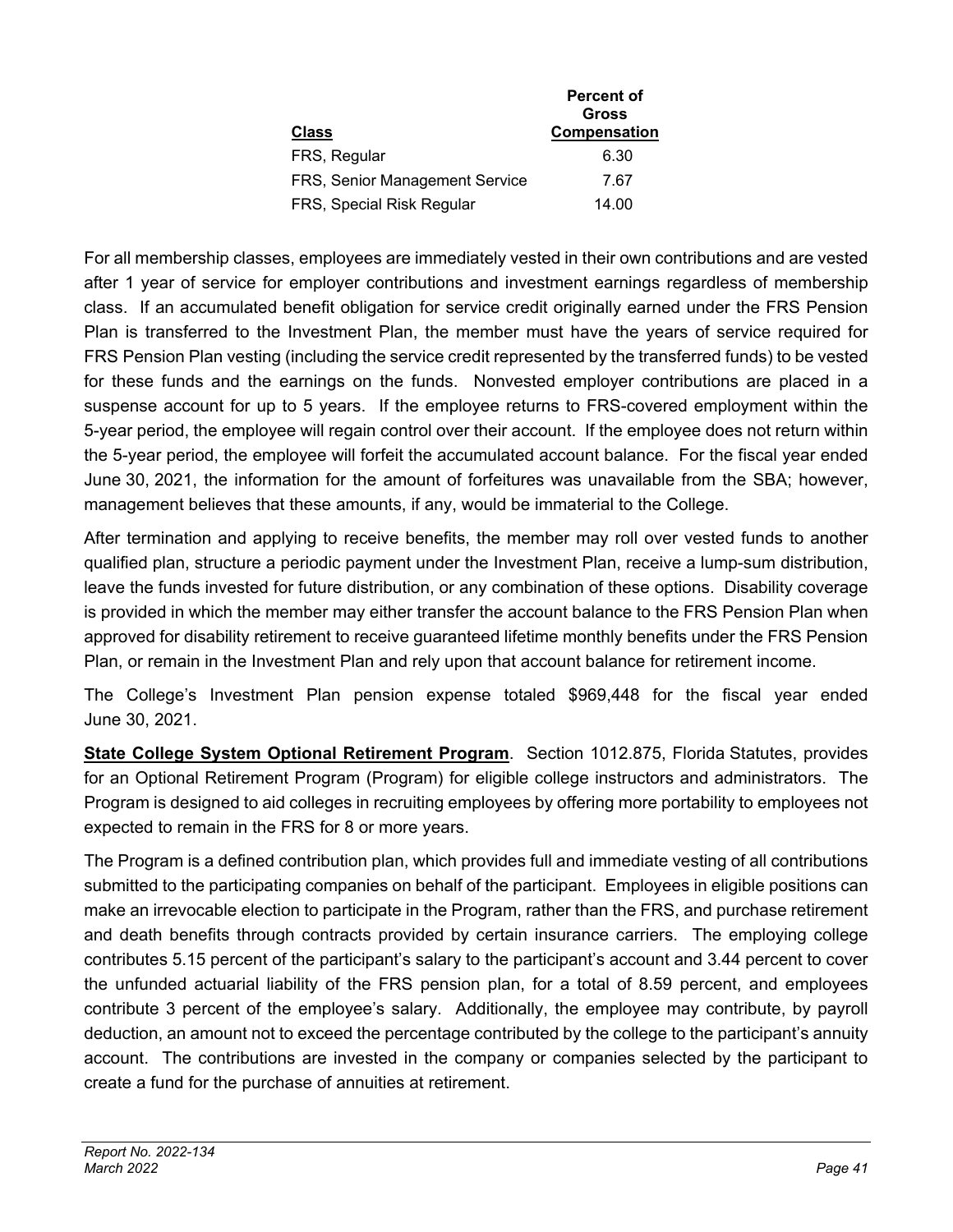The College's contributions to the Program totaled \$133,643 and employee contributions totaled \$46,674 for the 2020-21 fiscal year.

# **12. Software Commitment**

The College's software commitment at June 30, 2021, was as follows:

| <b>Project Description</b>                             | Total      | Completed       | <b>Balance</b> |
|--------------------------------------------------------|------------|-----------------|----------------|
|                                                        | Commitment | to Date         | Committed      |
| Enterprise Resource Planning System<br>Architect/Other | 8,863,308  | 6.809.460<br>\$ | \$2,053,848    |

# **13. Risk Management Programs**

The College is exposed to various risks of loss related to torts; theft of, damage to, and destruction of assets; errors and omissions; injuries to employees; and natural disasters. The College provided coverage for these risks primarily through the Florida College System Risk Management Consortium (Consortium), which was created under authority of Section 1001.64(27), Florida Statutes, by the boards of trustees of the Florida public colleges for the purpose of joining a cooperative effort to develop, implement, and participate in a coordinated Statewide college risk management program. The Consortium is self-sustaining through member assessments (premiums) and purchases excess insurance through commercial companies for claims in excess of specified amounts. Excess insurance from commercial companies provided coverage of up to \$110 million to February 28, 2021, and up to \$100 million from March 1, 2021, for property insurance. Insurance coverage obtained through the Consortium included fire and extended property, general and automobile liability, workers' compensation, health, life, and other liability coverage. Settled claims resulting from these risks have not exceeded commercial coverage in any of the past 3 fiscal years.

# **14. Functional Distribution of Operating Expenses**

The functional classification of an operating expense (instruction, academic support, etc.) is assigned to a department based on the nature of the activity, which represents the material portion of the activity attributable to the department. For example, activities of an academic department for which the primary departmental function is instruction may include some activities other than direct instruction such as public service. However, when the primary mission of the department consists of instructional program elements, all expenses of the department are reported under the instruction classification. The operating expenses on the statement of revenues, expenses, and changes in net position are presented by natural classifications. The following are those same expenses presented in functional classifications as recommended by NACUBO: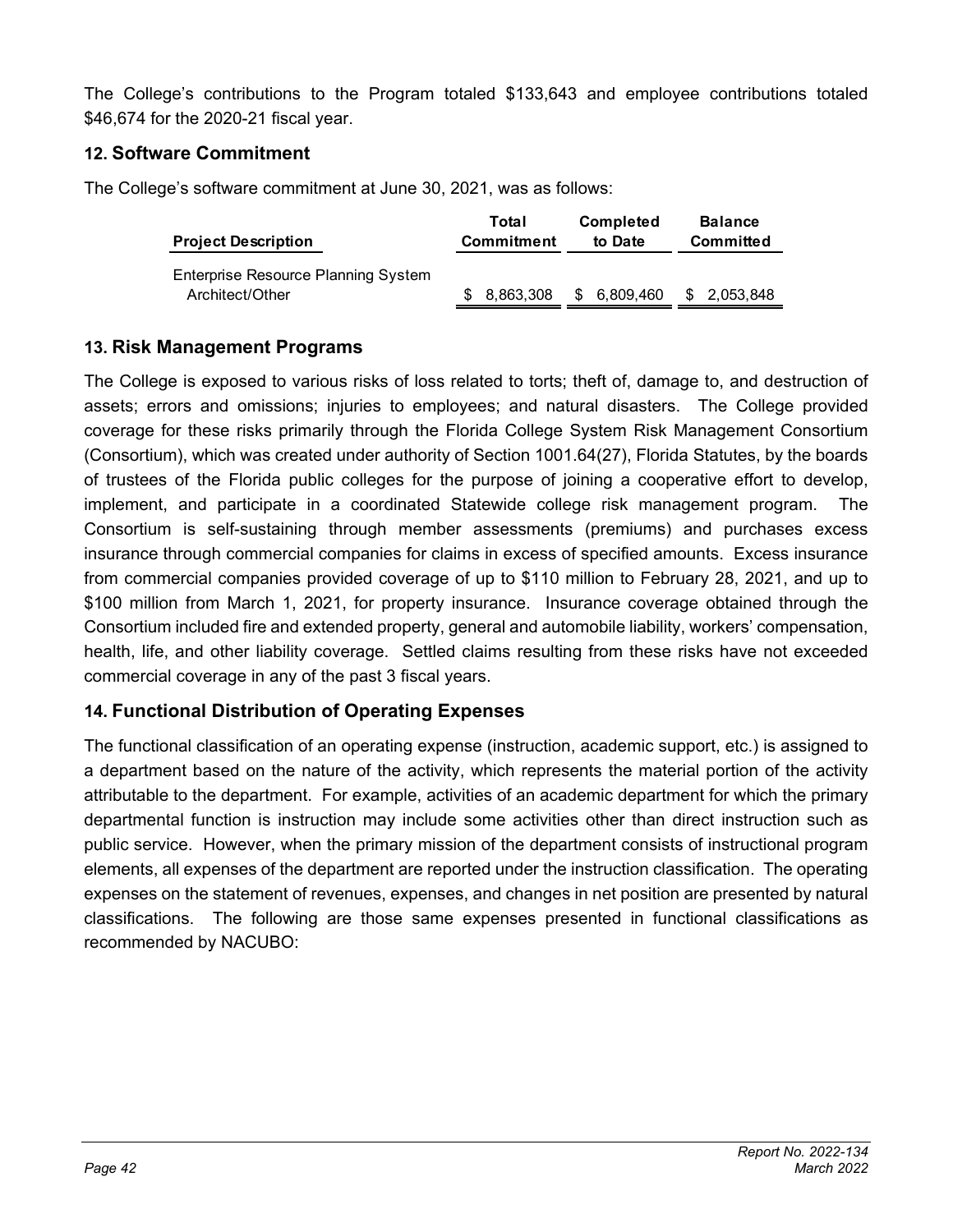| <b>Functional Classification</b>   | Amount |             |  |  |  |  |
|------------------------------------|--------|-------------|--|--|--|--|
| <b>Instruction</b>                 | \$     | 35,731,985  |  |  |  |  |
| Academic Support                   |        | 7,052,049   |  |  |  |  |
| <b>Student Services</b>            |        | 7,423,213   |  |  |  |  |
| <b>Institutional Support</b>       |        | 25,868,412  |  |  |  |  |
| Operation and Maintenance of Plant |        | 10,470,495  |  |  |  |  |
| Scholarships and Waivers           |        | 19,738,382  |  |  |  |  |
| Depreciation                       |        | 6,763,215   |  |  |  |  |
| <b>Auxiliary Enterprises</b>       |        | 3,881,518   |  |  |  |  |
| <b>Total Operating Expenses</b>    |        | 116,929,269 |  |  |  |  |

# **15. Discretely Presented Component Units**

The College has two discretely presented component units as discussed in Note 1. These component units represent 100 percent of the transactions and account balances of the aggregate discretely presented component units columns of the financial statements. The following financial information is from the most recently available audited financial statements for the component units:

## **Condensed Statement of Net Position**

|                                  | <b>Direct-Support Organizations</b>    |                      |    |            |
|----------------------------------|----------------------------------------|----------------------|----|------------|
|                                  | <b>Tallahassee</b><br><b>Community</b> |                      |    |            |
|                                  | College                                | <b>Public Safety</b> |    |            |
|                                  | Foundation,                            | Academy              |    |            |
|                                  | Inc.                                   | Housing, Inc.        |    |            |
|                                  | 3/31/2021                              | 3/31/2021            |    | Total      |
| Assets:                          |                                        |                      |    |            |
| <b>Current Assets</b>            | \$<br>2,978,868                        | \$<br>15,698         | \$ | 2,994,566  |
| Capital Assets, Net              |                                        | 5,191,233            |    | 5,191,233  |
| <b>Other Noncurrent Assets</b>   | 18,719,168                             |                      |    | 18,719,168 |
| <b>Total Assets</b>              | 21,698,036                             | 5,206,931            |    | 26,904,967 |
| Liabilities:                     |                                        |                      |    |            |
| <b>Current Liabilities</b>       | 56,265                                 | 605,079              |    | 661,344    |
| <b>Noncurrent Liabilities</b>    |                                        | 2,268,703            |    | 2,268,703  |
| <b>Total Liabilities</b>         | 56,265                                 | 2,873,782            |    | 2,930,047  |
| <b>Net Position:</b>             |                                        |                      |    |            |
| Net Investment in Capital Assets |                                        | 2,317,451            |    | 2,317,451  |
| Restricted Nonexpendable         | 17,089,503                             |                      |    | 17,089,503 |
| <b>Restricted Expendable</b>     | 3,396,073                              |                      |    | 3,396,073  |
| Unrestricted                     | 1,156,195                              | 15,698               |    | 1,171,893  |
| <b>Total Net Position</b>        | \$<br>21,641,771                       | \$<br>2,333,149      | S  | 23,974,920 |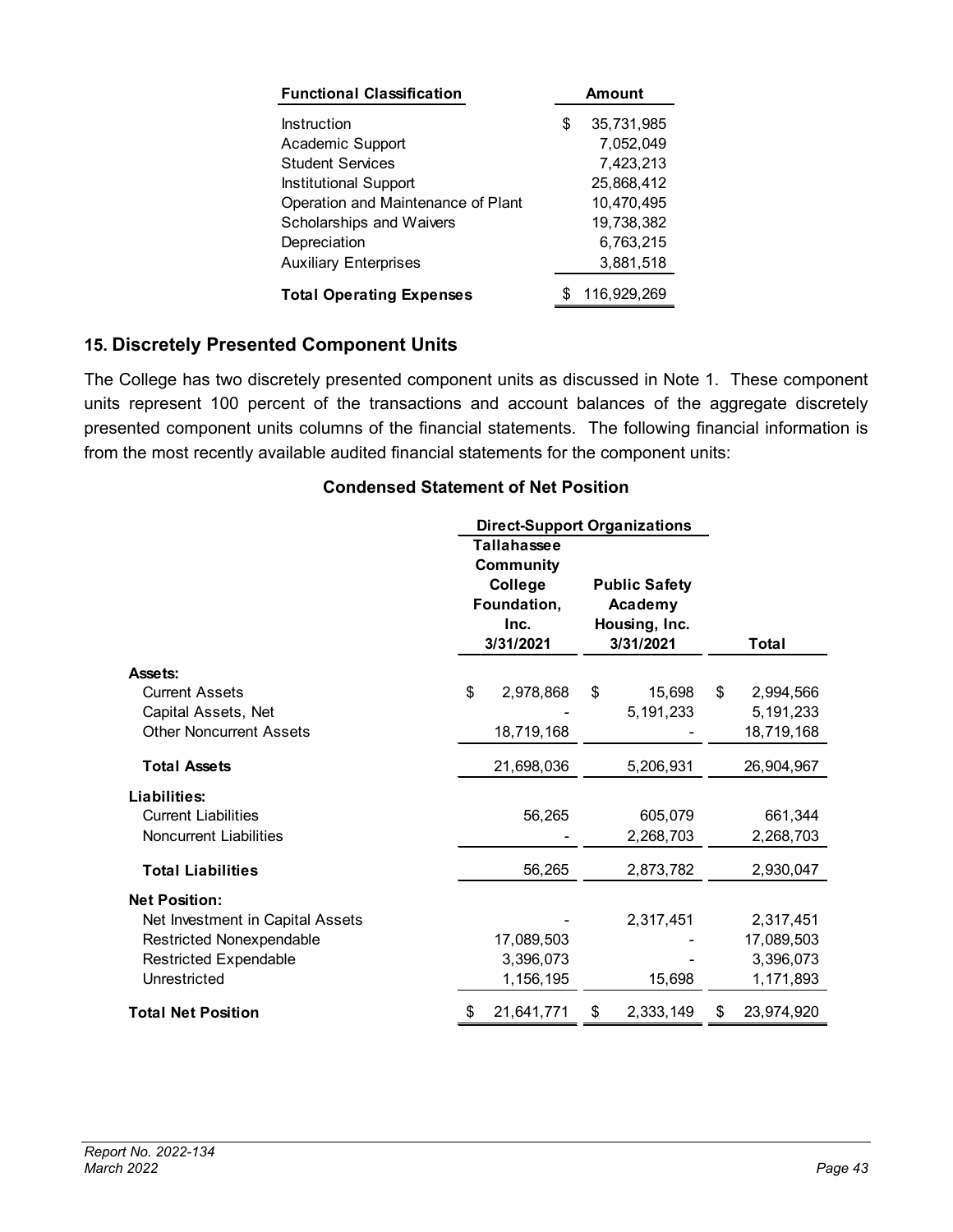# **Condensed Statement of Revenues, Expenses, and Changes in Net Position**

|                                                                                       | <b>Direct-Support Organizations</b><br><b>Tallahassee</b><br><b>Community</b><br>College<br>Foundation,<br>Inc.<br>3/31/2021 | <b>Public Safety</b><br>Academy<br>Housing, Inc.<br>3/31/2021 |    | Total                                  |
|---------------------------------------------------------------------------------------|------------------------------------------------------------------------------------------------------------------------------|---------------------------------------------------------------|----|----------------------------------------|
| <b>Operating Revenues</b><br><b>Depreciation Expense</b><br><b>Operating Expenses</b> | \$<br>2,076,495<br>(2,049,410)                                                                                               | \$<br>766,719<br>(245, 409)<br>(7, 313)                       | \$ | 2,843,214<br>(245, 409)<br>(2,056,723) |
| <b>Operating Income</b>                                                               | 27,085                                                                                                                       | 513,997                                                       |    | 541,082                                |
| Nonoperating Revenues (Expenses):<br>Investment Income<br>Interest Expense            | 5,984,348                                                                                                                    | (94, 385)                                                     |    | 5,984,348<br>(94, 385)                 |
| <b>Total Nonoperating Revenues (Expenses)</b>                                         | 5,984,348                                                                                                                    | (94, 385)                                                     |    | 5,889,963                              |
| <b>Increase in Net Position</b>                                                       | 6,011,433                                                                                                                    | 419,612                                                       |    | 6,431,045                              |
| Net Position, Beginning of Year                                                       | 15,630,338                                                                                                                   | 1,913,537                                                     |    | 17,543,875                             |
| Net Position, End of Year                                                             | \$<br>21,641,771                                                                                                             | \$<br>2,333,149                                               | S  | 23,974,920                             |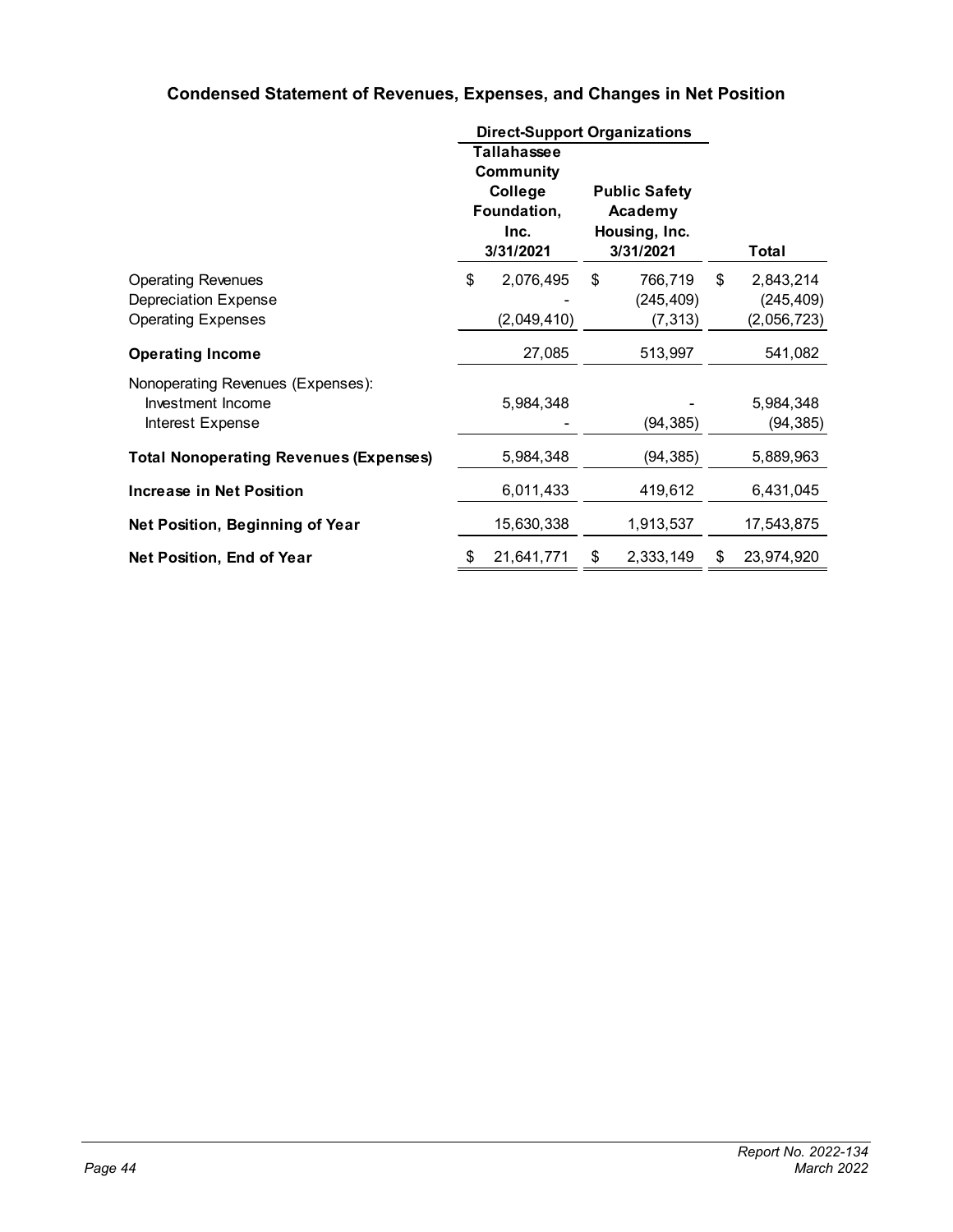# <span id="page-48-0"></span>*OTHER REQUIRED SUPPLEMENTARY INFORMATION*

|                                                                            | 2020          | 2019          | 2018          | 2017          |
|----------------------------------------------------------------------------|---------------|---------------|---------------|---------------|
| <b>Total OPEB Liability</b>                                                |               |               |               |               |
| Service cost                                                               | \$<br>386,199 | \$<br>268.305 | \$<br>280,611 | \$<br>312,412 |
| Interest                                                                   | 274,476       | 192.211       | 180,752       | 157,338       |
| Difference between expected and actual experience                          |               | 4,624,012     |               |               |
| Changes of assumptions or other inputs                                     | 1,140,415     | (2, 267, 626) | (254, 088)    | (471, 395)    |
| <b>Benefit Payments</b>                                                    | (166, 758)    | (485, 332)    | (153, 728)    | (143,003)     |
| Net change in total OPEB liability                                         | 1,634,332     | 2,331,570     | 53,547        | (144, 648)    |
| Total OPEB Liability - beginning                                           | 7,538,618     | 5,207,048     | 5, 153, 501   | 5,298,149     |
| <b>Total OPEB Liability - ending</b>                                       | \$9,172,950   | \$7,538,618   | \$5,207,048   | \$5,153,501   |
| Covered-Employee Payroll                                                   | \$34,393,702  | \$34,393,702  | \$34,128,848  | \$34,128,848  |
| <b>Total OPEB Liability as a percentage</b><br>of covered-employee payroll | 26.67%        | 21.92%        | 15.26%        | 15.10%        |

#### **Schedule of Changes in the College's Total Other Postemployment Benefits Liability and Related Ratios**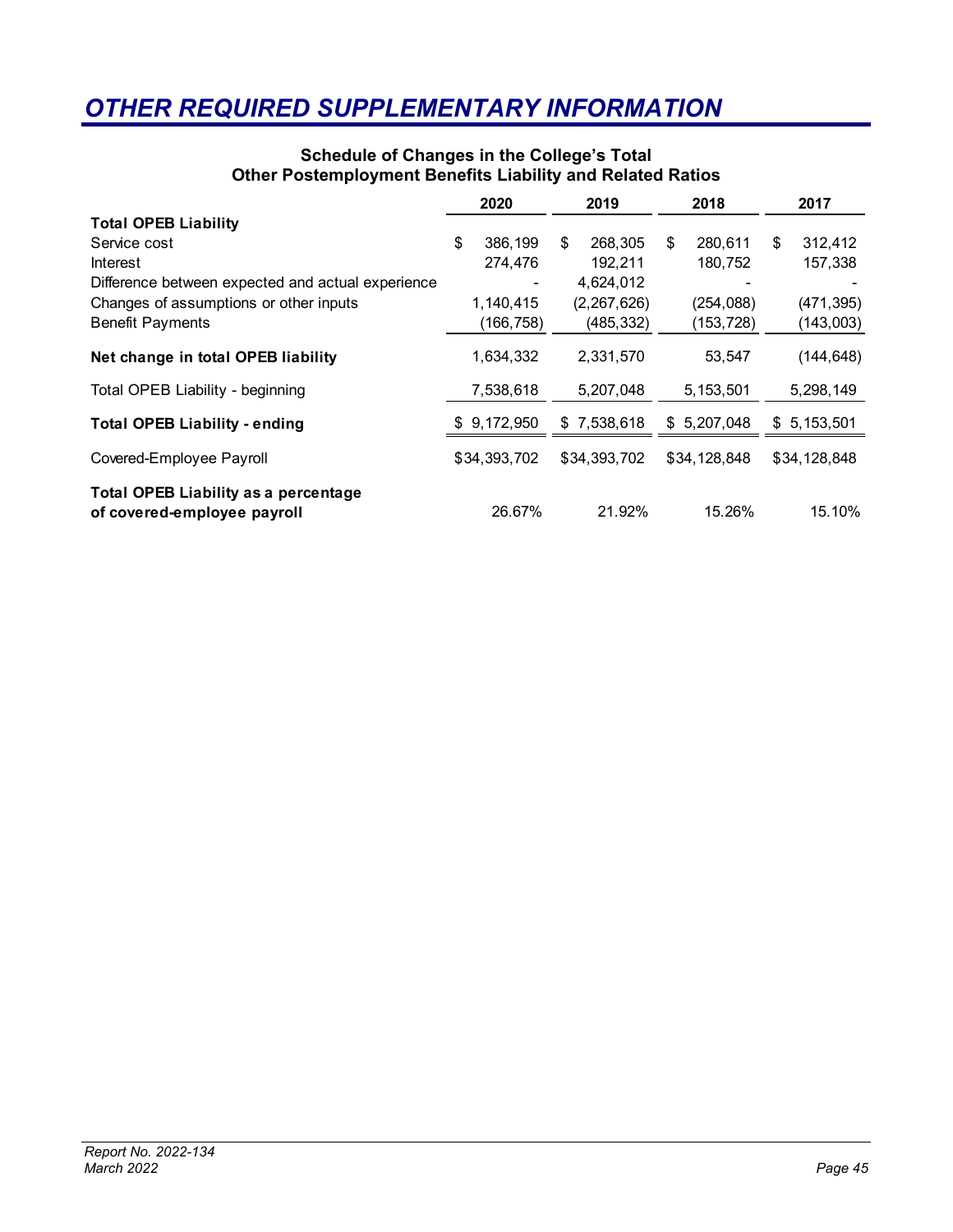#### **Schedule of the College's Proportionate Share of the Net Pension Liability – Florida Retirement System Pension Plan**

<span id="page-49-0"></span>

|                                                                                                             | 2020(1)             | 2019(1)       | 2018(1)       | 2017(1)      |
|-------------------------------------------------------------------------------------------------------------|---------------------|---------------|---------------|--------------|
| College's proportion of the FRS<br>net pension liability<br>College's proportionate share of                | 0.081935255%        | 0.085751684%  | 0.087363886%  | 0.090978117% |
| the FRS net pension liability                                                                               | \$<br>35,511,947 \$ | 29,531,686 \$ | 26,314,455 \$ | 26,919,953   |
| College's covered payroll (2)                                                                               | \$<br>38,774,680 \$ | 38,673,065 \$ | 38,545,799 \$ | 38,764,986   |
| College's proportionate share of<br>the FRS net pension liability as a<br>percentage of its covered payroll | 91.59%              | 76.36%        | 68.27%        | 69.44%       |
| FRS Plan fiduciary net position as<br>a percentage of the FRS total<br>pension liability                    | 78.85%              | 82.61%        | 84.26%        | 83.89%       |

(1) The amounts presented for each fiscal year were determined as of June 30.

(2) Covered payroll includes defined benefit plan actives, investment plan members, State college system optional retirement plan members, and members in DROP because total employer contributions are determined on a uniform basis (blended rate) as required by Part III of Chapter 121, Florida Statutes.

#### **Schedule of College Contributions – Florida Retirement System Pension Plan**

|                                                                             | 2021(1)             | 2020(1)                  | 2019(1)      | 2018(1)          |
|-----------------------------------------------------------------------------|---------------------|--------------------------|--------------|------------------|
| Contractually required FRS<br>contribution                                  | \$<br>2,935,995 \$  | 2,513,296 \$             | 2,663,149 \$ | 2,491,795        |
| FRS contributions in relation to the<br>contractually required contribution | (2,935,995)         | (2,513,296)              | (2,663,149)  | (2,491,795)      |
| FRS contribution deficiency<br>(excess)                                     |                     | $\overline{\phantom{0}}$ |              |                  |
| College's covered payroll (2)                                               | \$<br>38,408,049 \$ | 38,774,680 \$            | 38,673,065   | \$<br>38,545,799 |
| FRS contributions as a percentage<br>of covered payroll                     | 7.64%               | 6.48%                    | 6.89%        | 6.46%            |

(1) The amounts presented for each fiscal year were determined as of June 30.

(2) Covered payroll includes defined benefit plan actives, investment plan members, State college system optional retirement plan members, and members in DROP because total employer contributions are determined on a uniform basis (blended rate) as required by Part III of Chapter 121, Florida Statutes.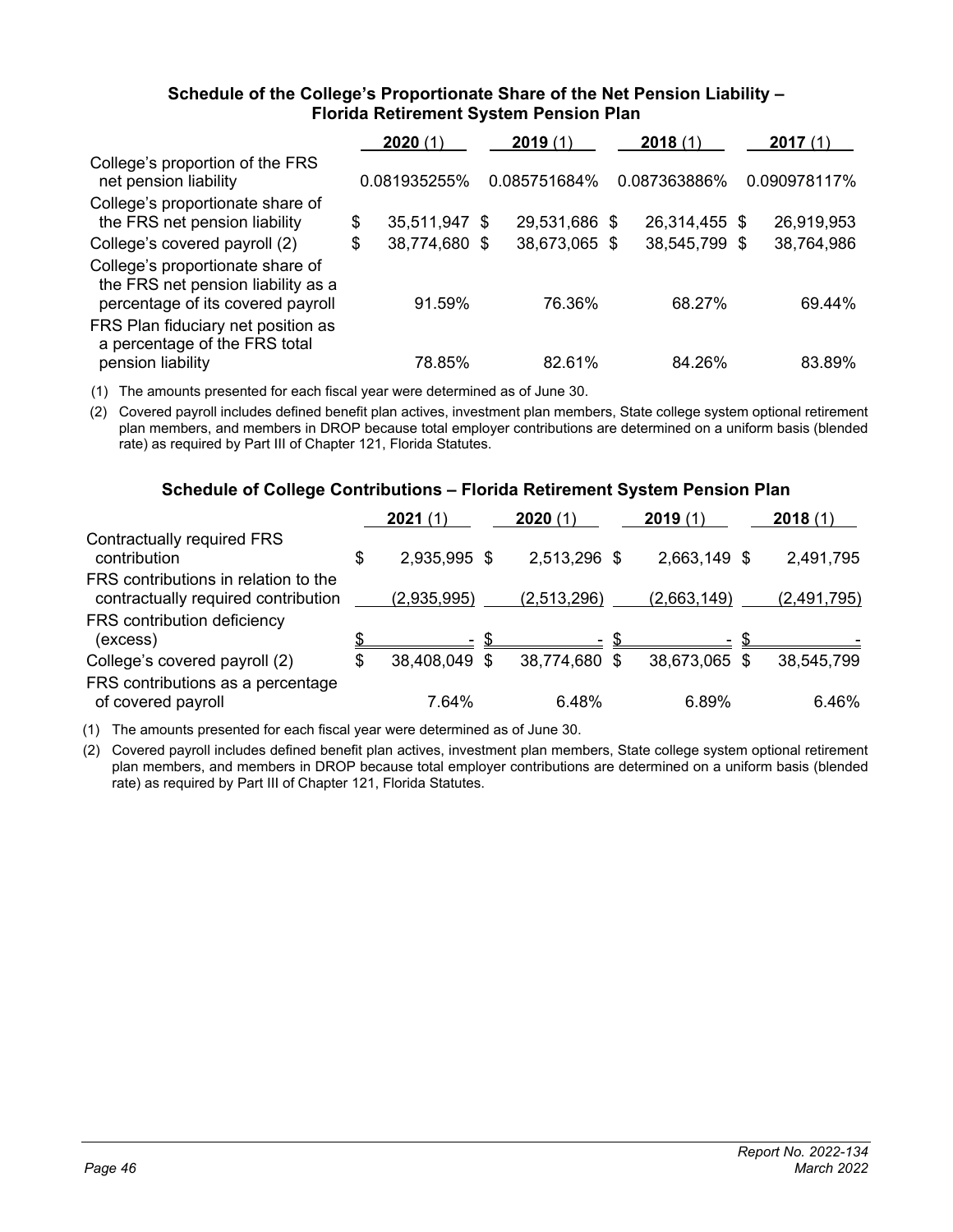|    | 2016(1)       |      | 2015(1)       | <b>2014</b> (1) | 2013 (1      |
|----|---------------|------|---------------|-----------------|--------------|
|    | 0.093554556%  |      | 0.101124645%  | 0.108531737%    | 0.107545498% |
| \$ | 23,622,599    | - \$ | 13,061,604 \$ | 6,622,032 \$    | 18,513,367   |
| \$ | 37,908,655 \$ |      | 39,130,532 \$ | 41,223,425 \$   | 45, 155, 227 |
|    | 62.31%        |      | 33.38%        | 16.06%          | 41.00%       |
|    | 84.88%        |      | 92.00%        | 96.09%          | 88.54%       |

| 2017(1)             | 2016(1)       |                               | 2015(1)       | 2014(1)     |
|---------------------|---------------|-------------------------------|---------------|-------------|
| \$<br>2,392,006 \$  | 2,281,477 \$  |                               | 2,465,505 \$  | 2,377,306   |
| (2,392,006)         | (2, 281, 477) |                               | (2.465, 505)  | (2,377.306) |
|                     |               | $-\underline{\underline{\$}}$ |               |             |
| \$<br>38,764,986 \$ | 37,908,655 \$ |                               | 39,130,532 \$ | 41,223,425  |
| 6.17%               | 6.02%         |                               | 6.30%         | 5.77%       |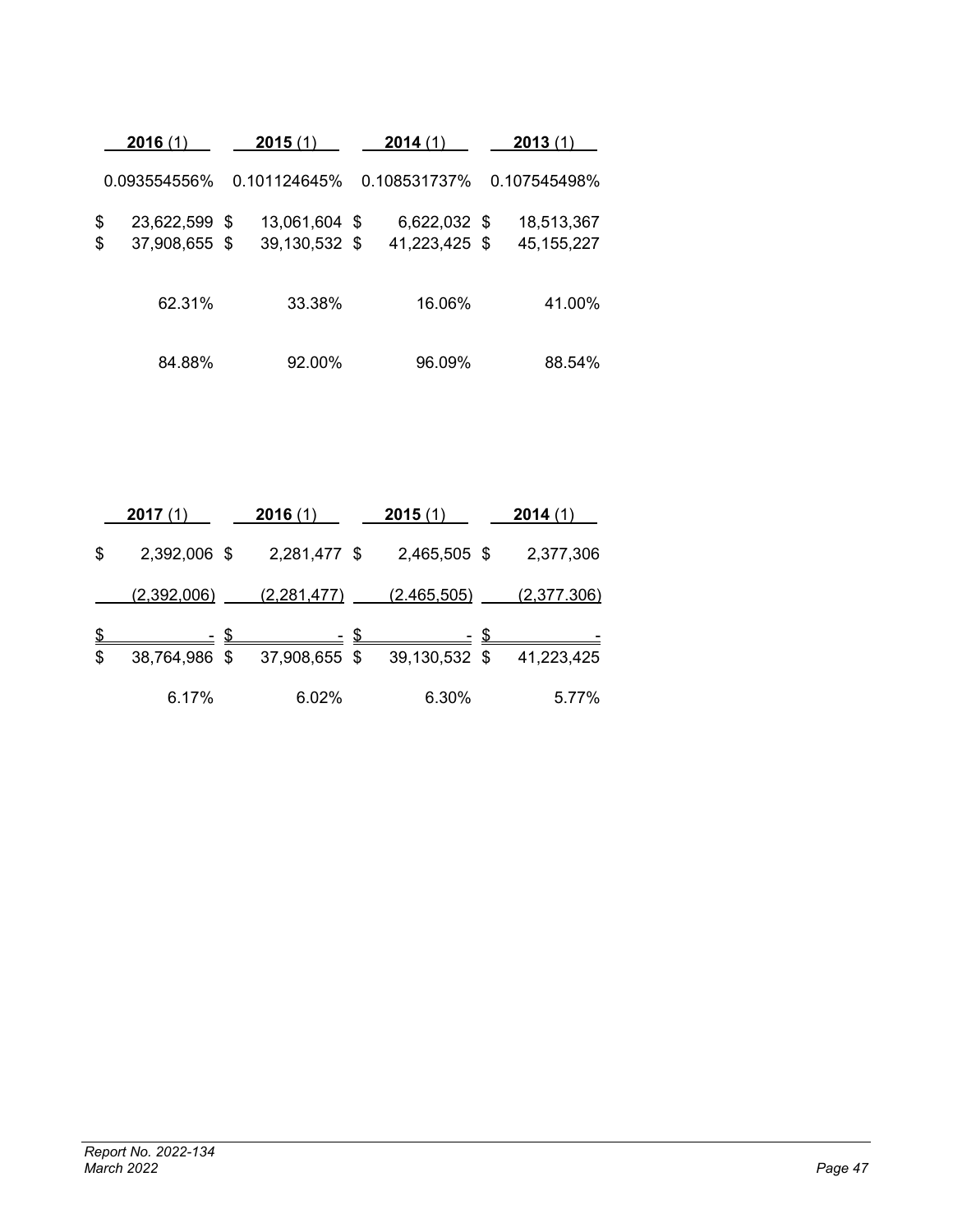#### **Schedule of the College's Proportionate Share of the Net Pension Liability – Health Insurance Subsidy Pension Plan**

<span id="page-51-0"></span>

|                                                                                                             | 2020(1)             | 2019(1)       | 2018(1)       | 2017(1)      |
|-------------------------------------------------------------------------------------------------------------|---------------------|---------------|---------------|--------------|
| College's proportion of the HIS net<br>pension liability<br>College's proportionate share of                | 0.105760212%        | 0.109619245%  | 0.111640564%  | 0.113141780% |
| the HIS net pension liability                                                                               | \$<br>12,913,150 \$ | 12,265,297 \$ | 11,816,163 \$ | 12,097,641   |
| College's covered payroll (2)                                                                               | \$<br>36,813,716 \$ | 36,648,515 \$ | 36,354,316 \$ | 36,600,741   |
| College's proportionate share of<br>the HIS net pension liability as a<br>percentage of its covered payroll | 35.08%              | 33.47%        | 32.50%        | 33.05%       |
| HIS Plan fiduciary net position as<br>a percentage of the HIS total<br>pension liability                    | $3.00\%$            | 2.63%         | 2.15%         | 1.64%        |

(1) The amounts presented for each fiscal year were determined as of June 30.

(2) Covered payroll includes defined benefit plan actives, investment plan members, and members in DROP.

### **Schedule of College Contributions – Health Insurance Subsidy Pension Plan**

|                                                                    | 2021(1)                  | 2020(1)             | 2019(1)                  | 2018(1)    |
|--------------------------------------------------------------------|--------------------------|---------------------|--------------------------|------------|
| Contractually required HIS<br>contribution                         | \$<br>607,272 \$         | 608,396 \$          | 606,014 \$               | 603,482    |
| HIS contributions in relation to the<br>contractually required HIS |                          |                     |                          |            |
| contribution                                                       | (607, 272)               | (608, 396)          | (606,014)                | (603,482)  |
| HIS contribution deficiency                                        |                          |                     |                          |            |
| (excess)                                                           | $\overline{\phantom{0}}$ |                     | $\overline{\phantom{0}}$ |            |
| College's covered payroll (2)                                      | \$<br>36,582,647         | \$<br>36,813,716 \$ | 36,648,515 \$            | 36,354,316 |
| HIS contributions as a percentage<br>of covered payroll            | 1.66%                    | 1.65%               | 1.65%                    | 1.66%      |

(1) The amounts presented for each fiscal year were determined as of June 30.

(2) Covered payroll includes defined benefit plan actives, investment plan members, and members in DROP.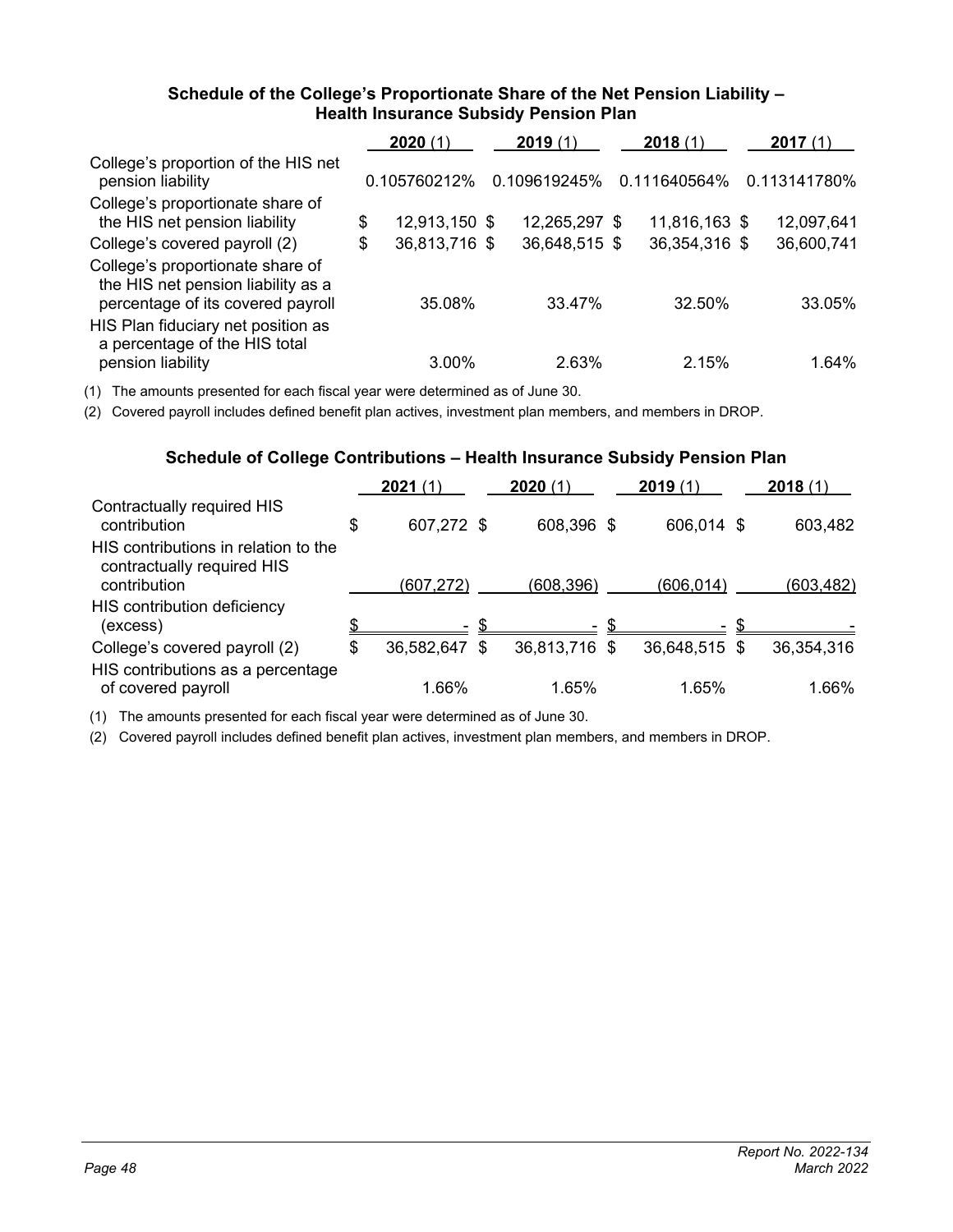|    | 2016(1)       | 2015(1)       | 2014(1)       | 2013 (1      |  |  |  |
|----|---------------|---------------|---------------|--------------|--|--|--|
|    | 0.113921024%  | 0.119641288%  | 0.128963797%  | 0.144080709% |  |  |  |
| \$ | 13,277,023 \$ | 12,201,529 \$ | 12,058,430 \$ | 12,544,120   |  |  |  |
| \$ | 37,908,655 \$ | 39,130,532 \$ | 41,223,425 \$ | 45, 155, 227 |  |  |  |
|    | 35.02%        | 31.18%        | 29.25%        | 27.78%       |  |  |  |
|    | 0.97%         | 0.50%         | 0.99%         | 1.78%        |  |  |  |

| 2017(1)             | 2016(1)       |      | 2015(1)       | 2014(1)    |
|---------------------|---------------|------|---------------|------------|
| \$<br>600,208 \$    | 583,918 \$    |      | 457,343 \$    | 441,787    |
| (600, 208)          | (583, 918)    |      | (457, 343)    | (441, 787) |
|                     |               | - \$ |               |            |
| \$<br>36,600,741 \$ | 37,908,655 \$ |      | 39,130,532 \$ | 41,223,425 |
| 1.64%               | 1.54%         |      | 1.17%         | 1.07%      |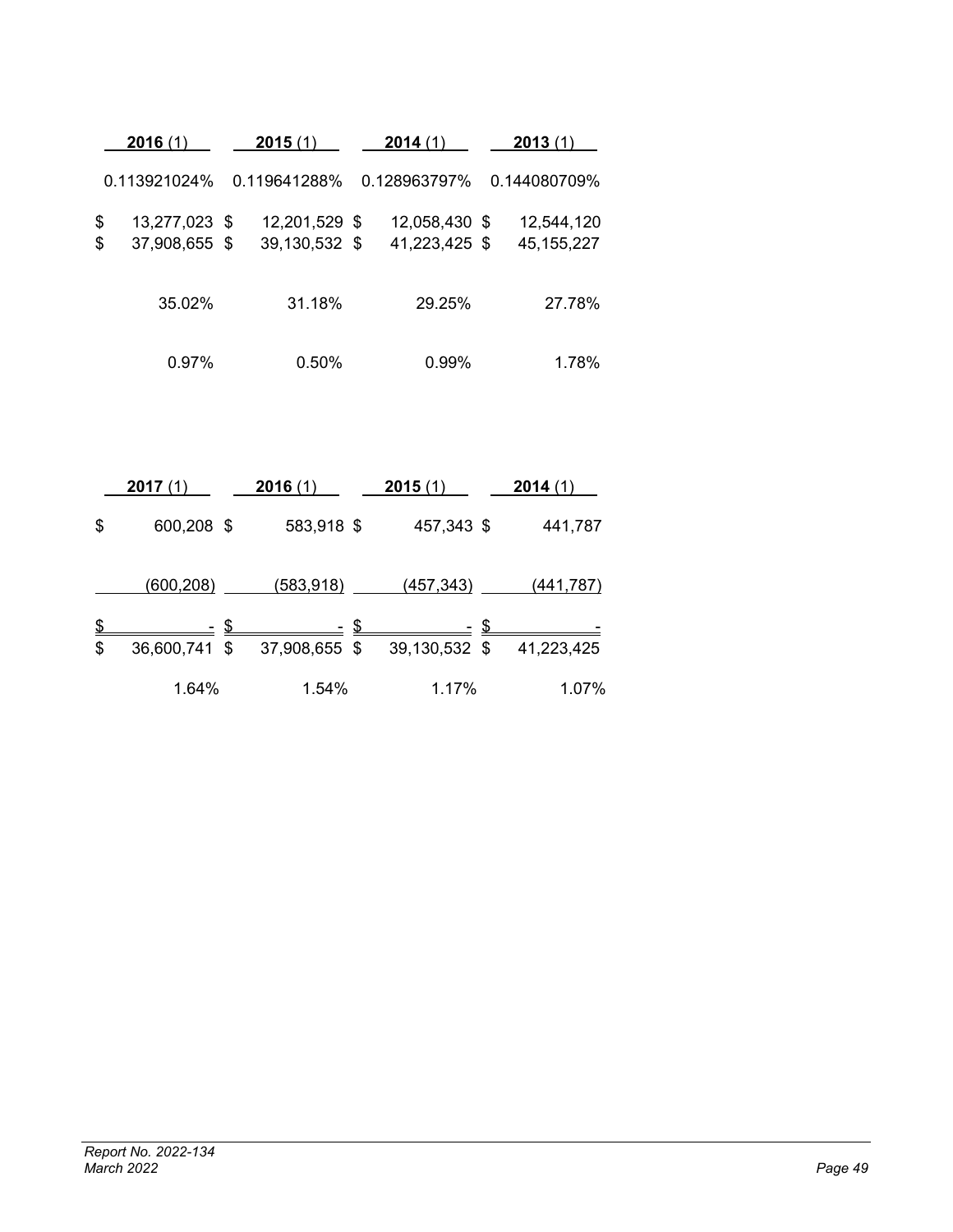# <span id="page-53-0"></span>**1. Schedule of Changes in the College's Total Other Postemployment Benefits Liability and Related Ratios**

No assets are accumulated in a trust that meet the criteria in paragraph 4 of GASB Statement No. 75 to pay related benefits.

*Changes of Assumptions*. In 2020, amounts reported as changes of assumptions resulted primarily from adjustments to the mortality and retirement dates, combined with salary increases. The municipal rate to determine total OPEB liability also decreased from 3.50 percent to 2.21 percent.

# **2. Schedule of Net Pension Liability and Schedule of Contributions – Florida Retirement System Pension Plan**

*Changes of Assumptions.* The long-term expected rate of return was decreased from 6.90 percent to 6.80 percent.

# **3. Schedule of Net Pension Liability and Schedule of Contributions – Health Insurance Subsidy Pension Plan**

*Changes of Assumptions.* The municipal rate used to determine total pension liability decreased from 3.50 percent to 2.21 percent, and the active member mortality assumption was updated.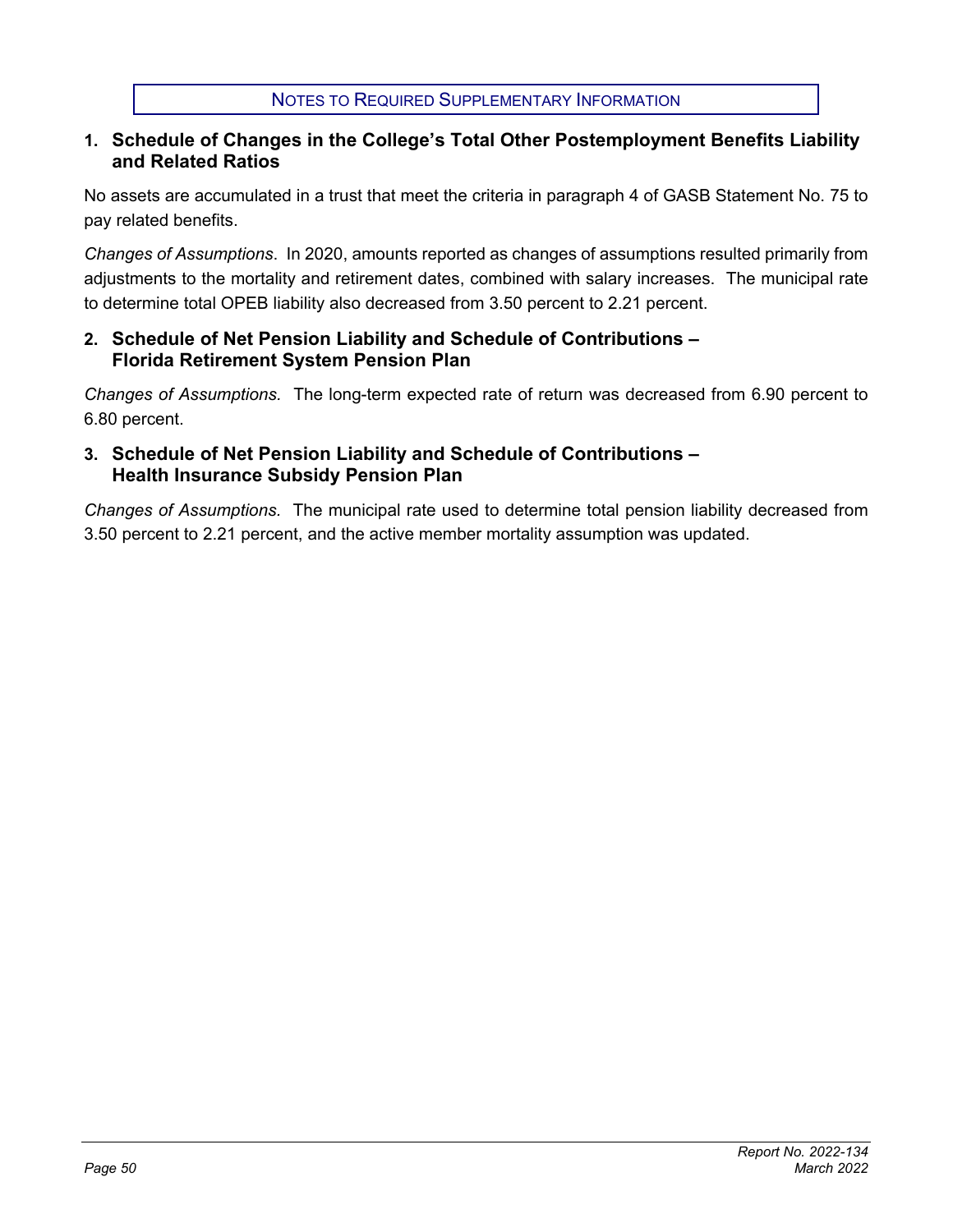<span id="page-54-0"></span>

Sherrill F. Norman, CPA Auditor General

# **AUDITOR GENERAL STATE OF FLORIDA**

Claude Denson Pepper Building, Suite G74 111 West Madison Street Tallahassee, Florida 32399-1450



Phone: (850) 412-2722 Fax: (850) 488-6975

The President of the Senate, the Speaker of the House of Representatives, and the Legislative Auditing Committee

# **INDEPENDENT AUDITOR'S REPORT ON INTERNAL CONTROL OVER FINANCIAL REPORTING AND ON COMPLIANCE AND OTHER MATTERS BASED ON AN AUDIT OF FINANCIAL STATEMENTS PERFORMED IN ACCORDANCE WITH** *GOVERNMENT AUDITING STANDARDS*

We have audited, in accordance with the auditing standards generally accepted in the United States of America and the standards applicable to financial audits contained in *Government Auditing Standards* issued by the Comptroller General of the United States, the financial statements of the Tallahassee Community College, a component unit of the State of Florida, and its aggregate discretely presented component units as of and for the fiscal year ended June 30, 2021, and the related notes to the financial statements, which collectively comprise the College's basic financial statements, and have issued our report thereon dated March 2, 2022, included under the heading **INDEPENDENT AUDITOR'S REPORT**. Our report includes a reference to other auditors who audited the financial statements of the aggregate discretely presented component units, as described in our report on the College's financial statements. This report does not include the results of the other auditors' testing of internal control over financial reporting or compliance and other matters that are reported on separately by those auditors.

# **Internal Control Over Financial Reporting**

In planning and performing our audit of the financial statements, we considered the College's internal control over financial reporting (internal control) as a basis for designing audit procedures that are appropriate in the circumstances for the purpose of expressing our opinions on the financial statements, but not for the purpose of expressing an opinion on the effectiveness of the College's internal control. Accordingly, we do not express an opinion on the effectiveness of the College's internal control.

A *deficiency in internal control* exists when the design or operation of a control does not allow management or employees, in the normal course of performing their assigned functions, to prevent, or detect and correct, misstatements on a timely basis. A *material weakness* is a deficiency, or a combination of deficiencies, in internal control such that there is a reasonable possibility that a material misstatement of the College's financial statements will not be prevented, or detected and corrected on a timely basis. A *significant deficiency* is a deficiency, or a combination of deficiencies, in internal control